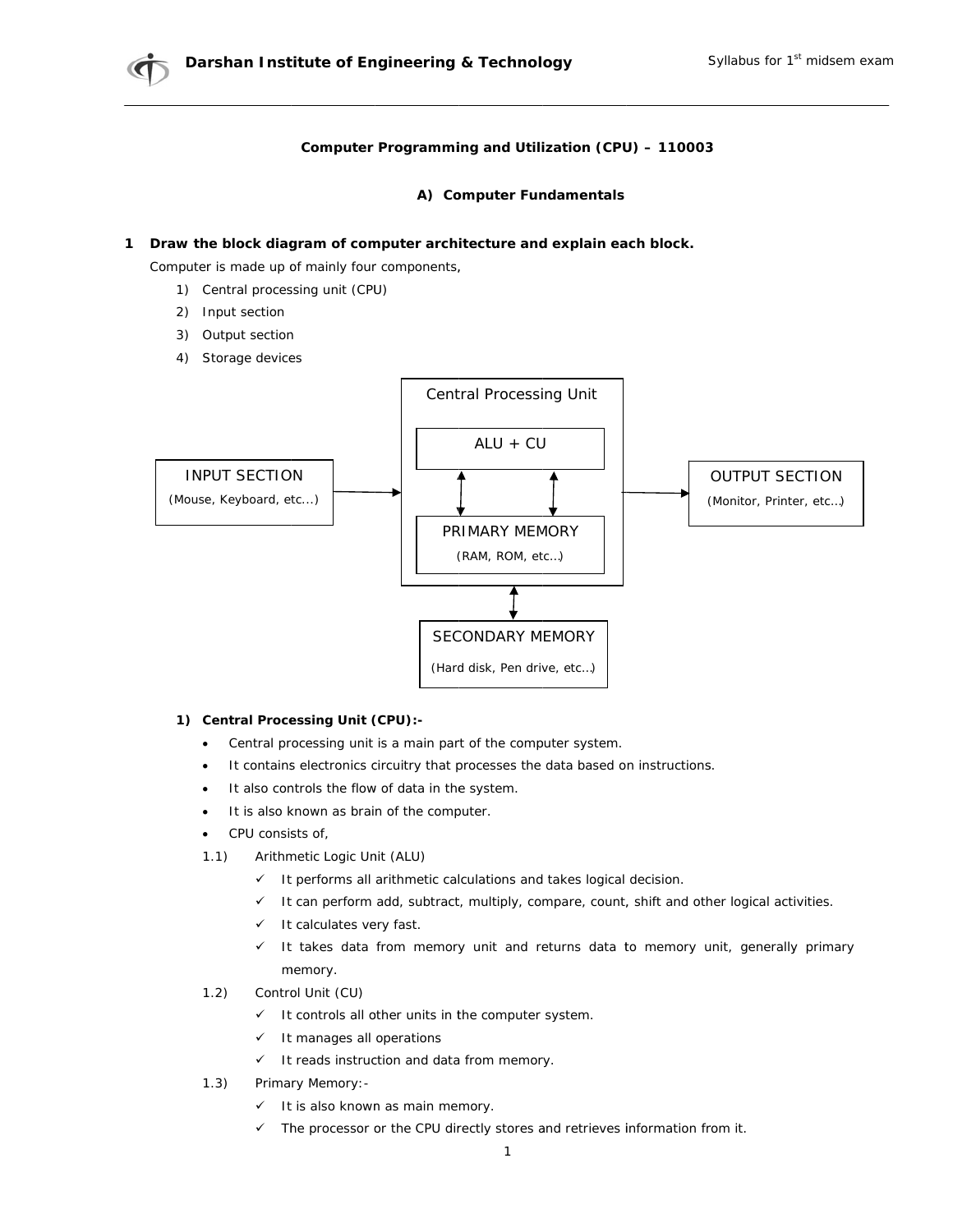

- Generally currently executing programs and data are stored in primary memory
- Its storage capacity is very small compared to secondary storage.  $\checkmark$
- It is very fast in an operation compared to secondary storage
- $\checkmark$ RAM is Random Access Memory and it is volatile in nature.
- √ ROM is Read Only Memory and it can hold data permanently.
- √ PROM is Programmable Read Only Memory and it can hold data permanently. Programmer can store information only once. Modification is not allowed.
- $\checkmark$  EPROM is Erasable Programmable Read Only Memory. It can hold data permanently. Programmer can delete and write on it again and again.

### 2) Input Section:-

- The devices used to enter data in to computer system are called input devices.
- It converts human understandable input to computer controllable data.
- CPU accepts information from user through input devices.  $\bullet$
- Examples: Mouse, Keyboard, Touch screen, Joystick etc...  $\bullet$

### 3) Output Section:-

- The devices used to send the information to the outside world from the computer is called output  $\bullet$ devices.
- It converts data stored in 1s and 0s in computer to human understandable information
- Examples: Monitor, Printer, Plotter, Speakers etc...

### 4) Storage devices (Secondary memory):-

- Secondary memory is also called Auxiliary memory or External memory.  $\bullet$
- User can store data permanently.
- It can be modified easily.
- It can store large data compared to primary memory. Now days, it is available in Terabytes.
- Examples: Hard disk, Floppy disk, CD, DVD, Pen drive, etc...  $\bullet$

# 2 Describe advantages and limitations of computer. Or Explain characteristics of computer. **Advantages**

- Speed: It can calculate millions of expressions within a fraction of second. The micro second and nano  $\bullet$ second units are used to measure the speed of computers. There are some problems which cannot be solved within specified time limit without computer.
- Storage: It can store data in large quantity using various storage devices. Millions of paper file's data can be stored in single small pen drive. Moreover, it reproduces data whenever we need and whatever format we need. Now a days, Gigabytes and Terabytes are units of data storage devises.
- Accuracy: Computer performs the computations at very high speed without any mistakes. For example, multiplication of two very large number takes more time for human and there are high probabilities of mistakes. Computer does it in parts of the second with accuracy level we want. Very high level of accuracy is must in financial transaction, medical surgery, nuclear plant, etc... which can be satisfied by computer only.
- Reliability: It is very reliable device. The information stored in computer is available after years in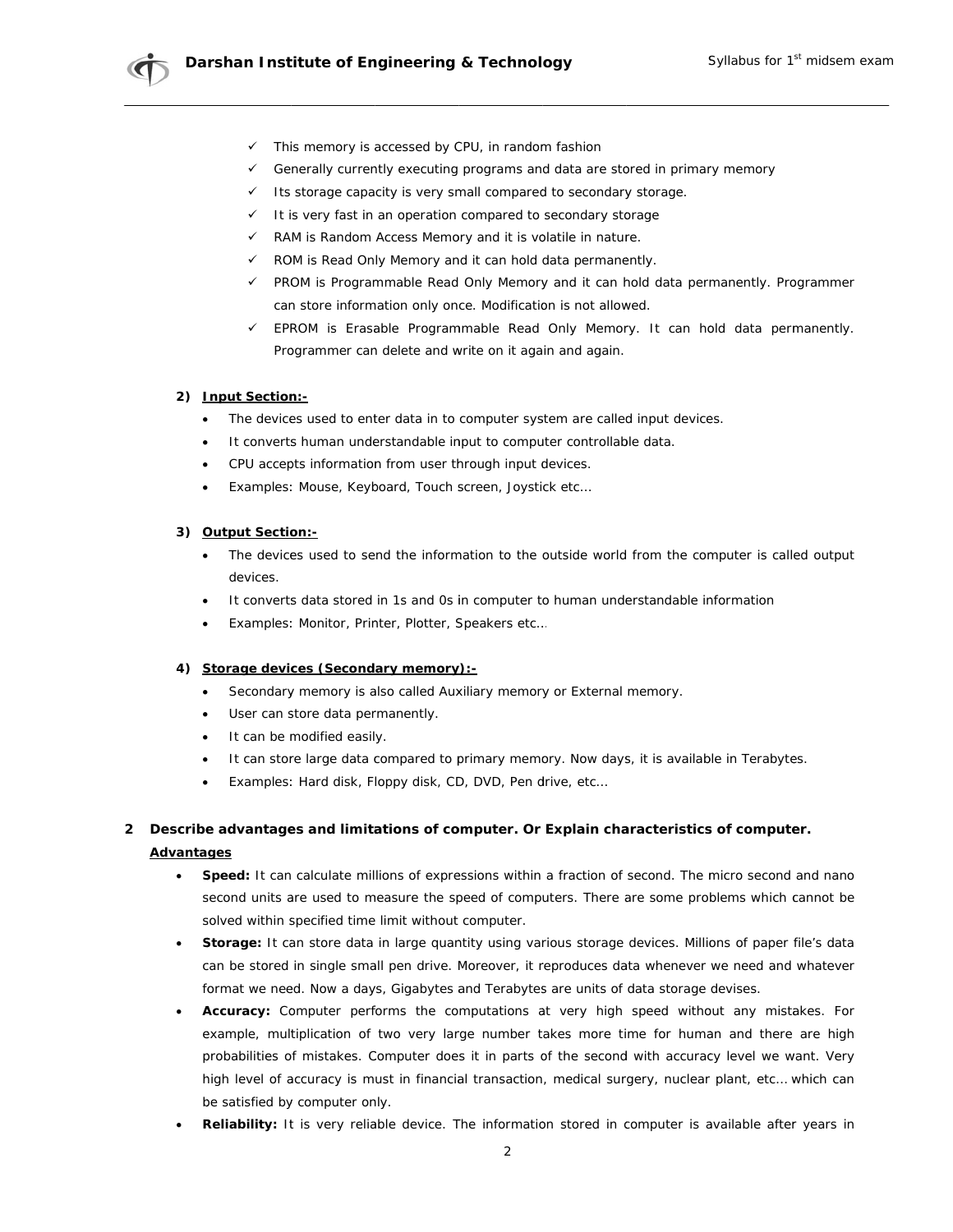same form. It works 24 hours without any problem as it does not feel tiredness.

Automation: Once the one task is created in a computer, it can be repeatedly performed again by single click whenever we want. For example, once the software for banking application is installed in a computer, it computes the interest by sending one command.

## Limitations

- Lake of intelligence: It cannot think while doing work. It does not have natural intelligence. It cannot think about properness or effect of work it is doing. It can only execute the instructions but it cannot think about the correctness of these instructions.
- **Unable to Correct Mistakes:** It cannot correct the mistakes by itself. So if we have provided wrong or incorrect data then it produces wrong results or performs wrong calculations.

## 3 Describe various types of computer languages and mention its advantages and disadvantages.

Computer languages may be classified in three categories,

### 1) Machine level language or Low level language:-

- Computer directly understands this language. It is a language of 0's and 1's (binary). Every CPU has its own machine language.
- **ADVANTAGES:** 
	- 1. It is very fast in execution
	- 2. It does not require any extra system or software to run the program.
	- 3. Translation is not required.
	- 4. Suitable for low volume applications.
- **DISADVANTAGES:** 
	- 1. Programs are long and difficult to write and understand for human.
	- 2. Debugging is very difficult task.
	- 3. It is not portable.
	- 4. Programmer requires detailed knowledge of architecture of microprocessor.

## 2) Assembly language:-

- Every machine language instruction is assigned to English word MNEMONIC such that it should describe function of instruction.
- System cannot understand this language directly so we require translator that convert assembly language to machine language. This translator is called assembler.
- Example: 8086 Instruction Set
- ADVANTAGES:
	- 1. Programs are easy to understand compared to machine level language.
	- 2. Programs are smaller in size compared to machine level language.
	- 3. Programs can be entered quickly using alphanumeric keyboard.
- **DISADVANTAGES:** 
	- 1. It is not portable.
	- 2. Programmer should know structure of assembly language of microprocessor.
	- 3. It requires assembler as a translator.

## 3) Higher level language:-

- We can write programs in English like manner and it is more convenient to use.
- Programmer can perform complex task by using high level languages with less efforts.  $\bullet$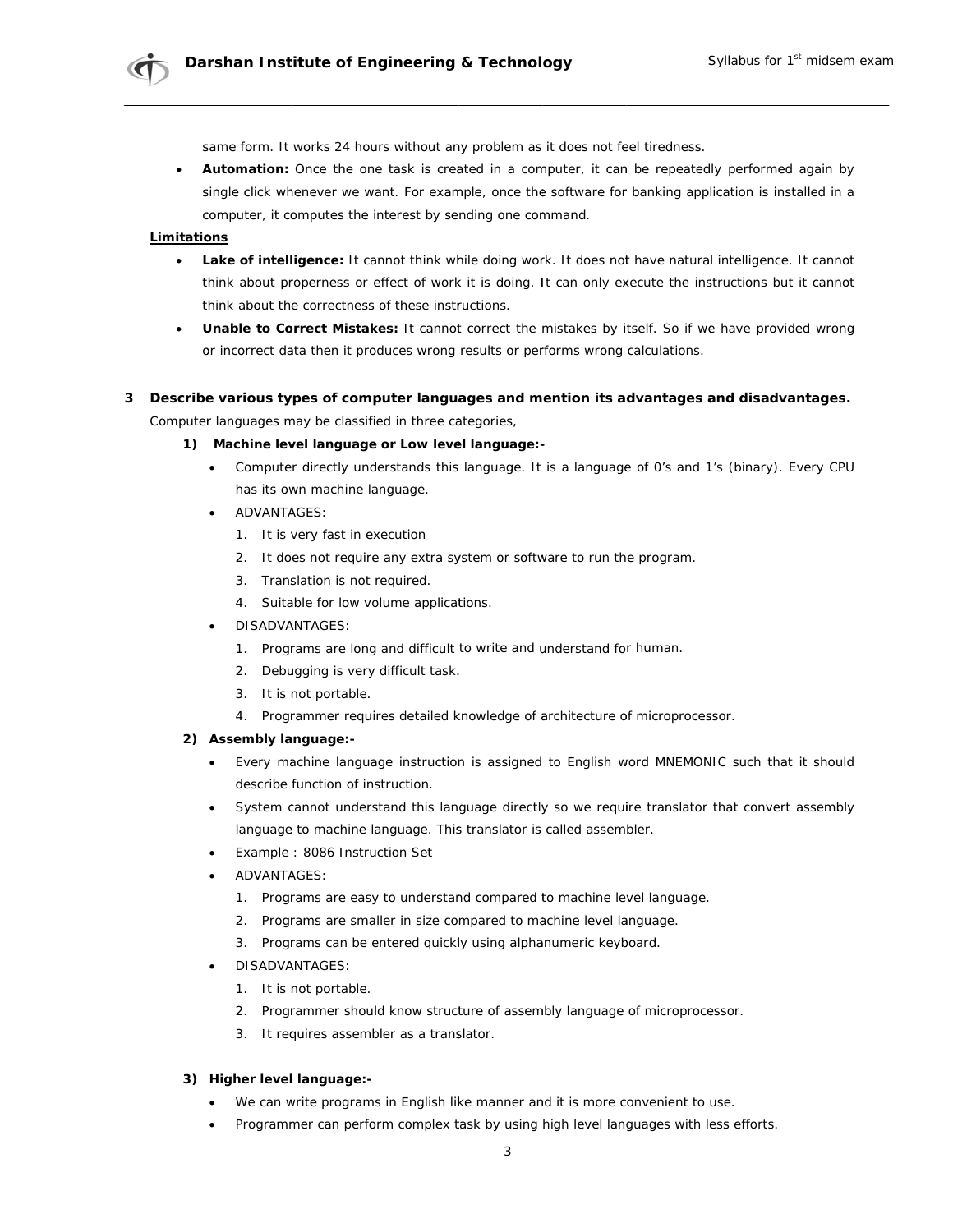

- It is similar to natural language and mathematical notation.
- Example:  $C, C++, Java, etc...$
- **ADVANTAGES:** 
	- 1) Easier to learn.
	- 2) Requires less time to write.
	- 3) Provides better documentation.
	- 4) Easier to maintain.
	- 5) It is portable.
- **DISADVANTAGES:** 
	- 1) It requires compiler or interpreter to convert higher level language to machine language.
	- 2) Programmers need to learn structure of high level language.
	- 3) It is bit slow compared to low level and medium level language.

### 4 Why C is called middle level language?

C is called middle level language because

- Syntax and keywords of C are just like higher level language (English).
- It gives advantages of higher level language through function, modular programming and breakup.
- It gives access to the low level memory through Pointers.
- Moreover it does support the Low Level programming i.e., Assembly Language.
- We can develop application specific programs in C and at the same time we can use features of assembly level language to give more speed and efficiency
- It is not hardware or system dependent. Hence portable programs can be written with C compiler.

### 5 Write a short note on types of software.

A set of instruction in a logical order to perform a meaningful task is called program and a set of program is called software.

### **System Software**

System software is designed to operate the computer hardware efficiently. It provides and maintains a platform for running application software. Since system software runs at the most basic level of computer, it is called "low-level" software.

System software can be classified into three categories

- 1) Operating system: It controls hardware as well as interacts with users, and provides different services to user. It is a bridge between computer hardware and user. Ex: Windows XP, Linux, UNIX, etc...
- 2) System support software: It makes working of hardware more efficiently. For example drivers of the I/O devices or routine for socket programming, etc...
- 3) System development software: It provides programming development environment to programmers. Ex: Editor, pre-processor, compiler, interpreter, loader, etc.....

### **Application software**

Application software is designed to help the user to perform general tasks (word processing, web browser ...) or some specific task (accounting, ticket booking ...). Example: Enterprise software, Accounting software, Office suites, Graphics software and media players.

Application software is classified into two categories.

1) General purpose software: It is used widely by many people for some common task, like word processing, web browser, excel, etc... It is designed on vast concept so many people can use it.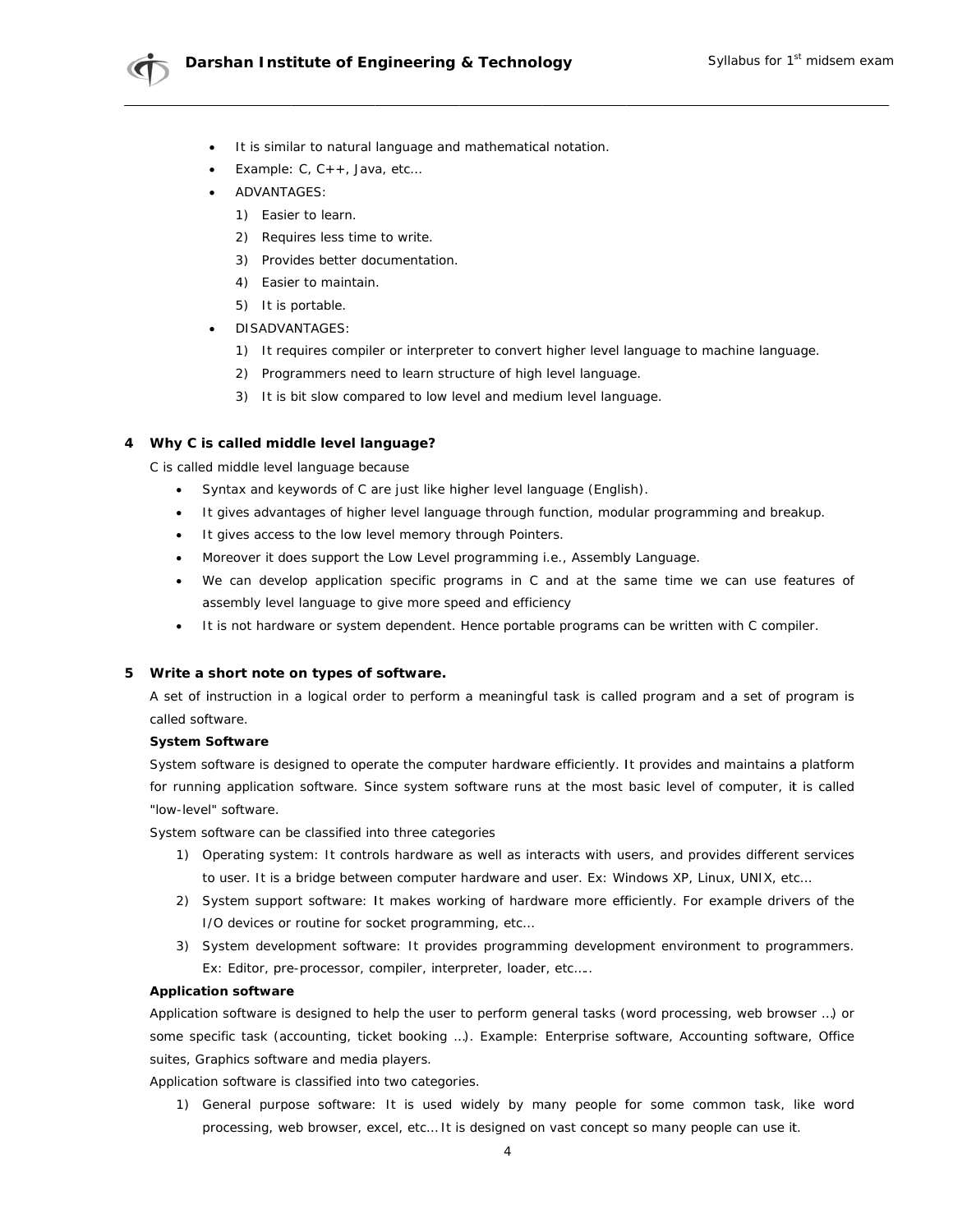

2) Special purpose software: It is used by limited people for some specific task like accounting software, tax calculation software, ticket booking software, banking software etc... It is designed as per user's special requirement.

### 6 Define the following terms:

### 1. Program

A set of instruction in a logical order to perform a meaningful task is called program.

## 2. Software

A set of instruction in a logical order to perform a meaningful task is called program, and set of program is called software.

### 3. Hardware

Physical parts of computer is known as Hardware. User can see and touch the hardware components.

## 4. Operating system

Operating system is system software which works as an interface between hardware and user and provides interactive platform to user.

### 5. Assembler

Assembler is system software which converts programs of assembly language to machine language.

### 6. Compiler

It translates programs of higher level language to machine language. It converts whole program at a time.

### 7. Interpreter

It translates programs of higher level language to machine language. It converts program line by line.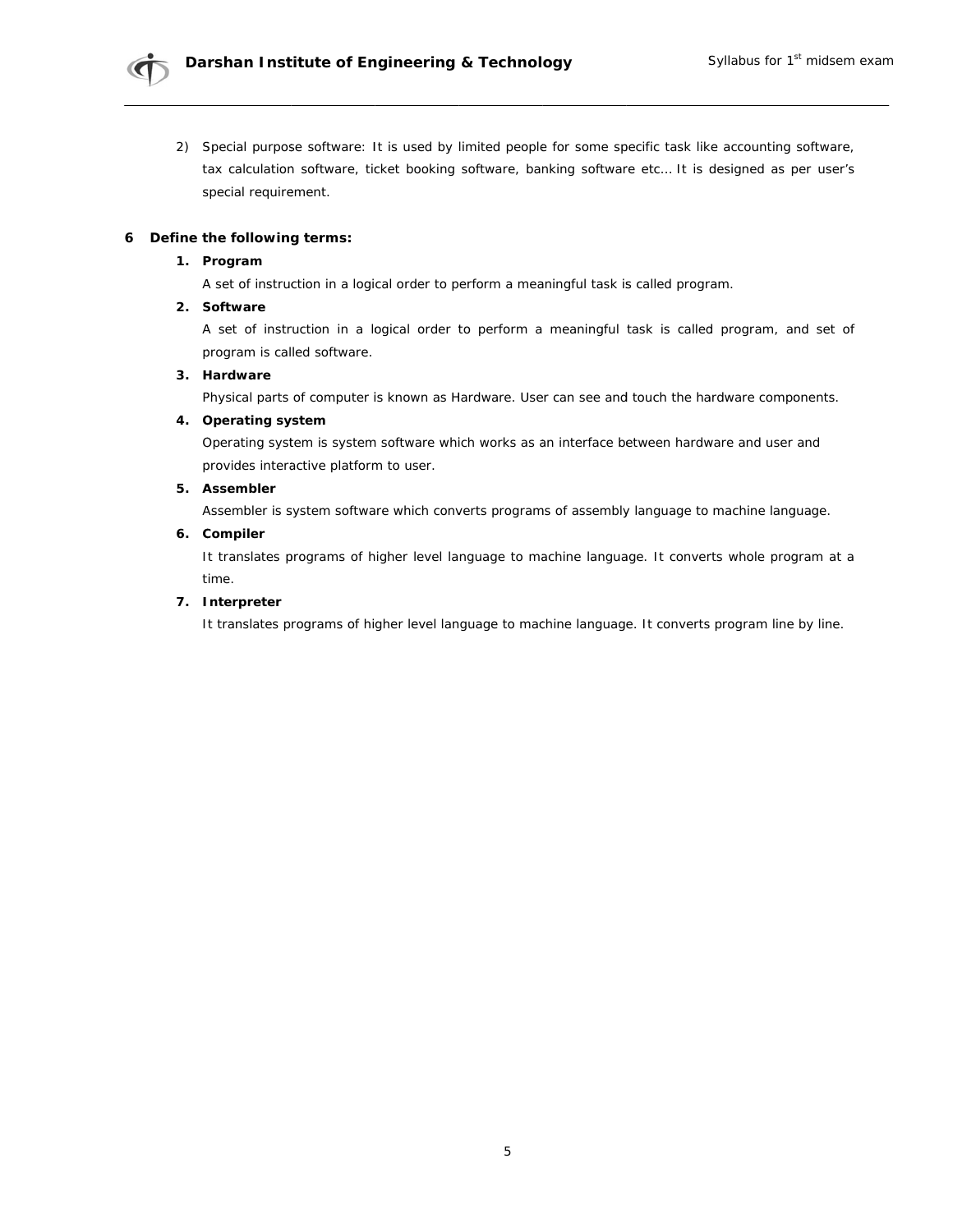## Computer Programming and Utilization (CPU) - 110003

### B) Flowchart & Algorithm

#### $\mathbf{1}$ What is Algorithm? What is Flowchart? Write down the advantages and disadvantages. Compare them.

### **Flowchart**

Flowchart is a pictorial or graphical representation of a process. Each step in the process is represented by a different symbol and contains a short description of the process step. The flow chart symbols are linked together with arrows showing the process flow direction. This pictorial representation can give step-by-step solution of the given problem.

## **Advantages**

- Easy to draw.  $\bullet$
- Easy to understand logic.
- Easy to identify mistakes by non computer person.
- Easy to show branching and looping.

## Disadvantages

- Time consuming.
- Difficult to modify.  $\bullet$
- Very difficult to draw flowchart for big or complex problems.

### Algorithm

An Algorithm is a finite sequence of well defined steps for solving a problem in systematic manner. It is written in the natural languages like English.

### **Advantages**

- Easy to write.  $\bullet$
- $\bullet$ Human readable techniques to understand logic.
- Algorithms for big problems can be written with moderate efforts.  $\bullet$

### Disadvantages

- $\bullet$ Difficult to debug.
- Difficult to show branching and looping.  $\bullet$
- Jumping (goto) makes it hard to trace some problems.  $\bullet$

## Comparison:

| <b>Flowchart</b>                               | Algorithm                                                |
|------------------------------------------------|----------------------------------------------------------|
| It is a pictorial representation of a process. | It is step wise analysis of the work to be done.         |
| Solution is shown in graphical format.         | Solution is shown in non computer language like English. |
| Easy to understand as compared to algorithm.   | It is somewhat difficult to understand.                  |
| Easy to show branching and looping.            | Difficult to show branching and looping.                 |
| Flowchart for big problem is impractical       | Algorithm can be written for any problem                 |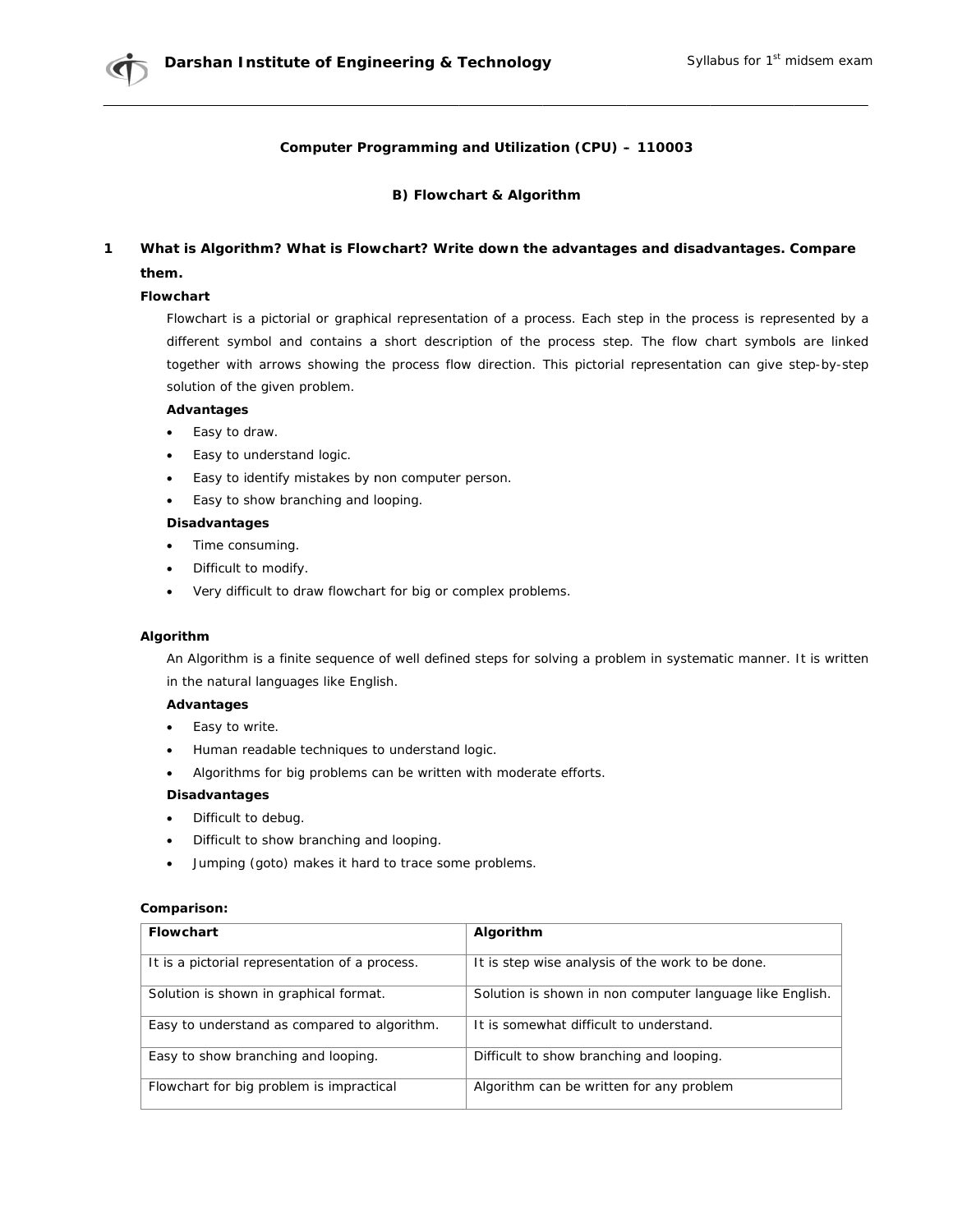

#### $\overline{\mathbf{2}}$ Explain various symbol used in flowchart.



## Write an algorithm and Draw a flowchart

#### $\mathbf{3}$ To find whether given number is even or odd.

# Algorithm:-

- Step 1: Input no.
- Step  $2:$ If no mod  $2=0$ , goto 4.
- Step  $3:$ Print given no is odd, goto 5.
- Step  $4:$ Print given no is even.
- Step  $5:$ Stop.

## Flowchart:-

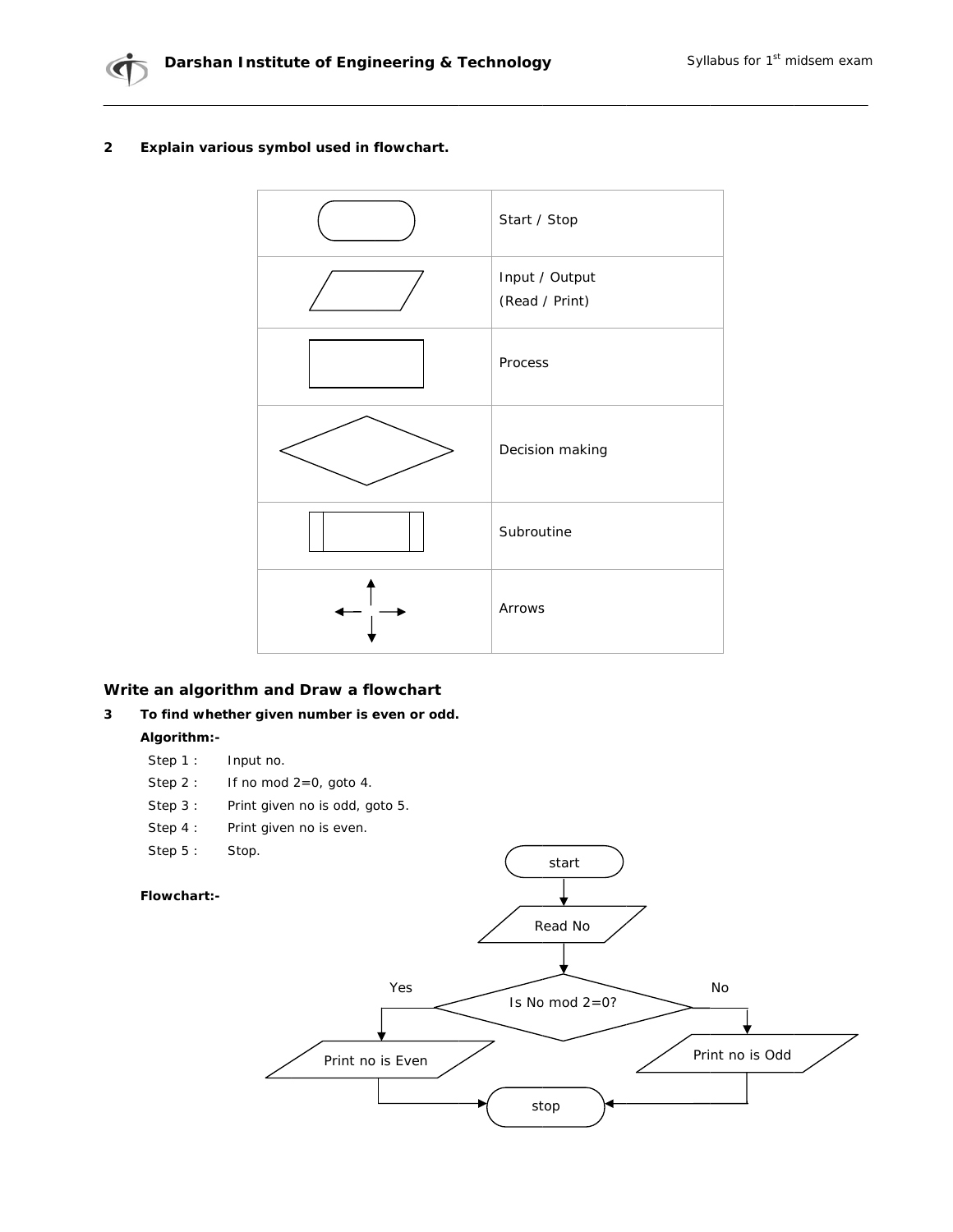To enter number still user wants and at the end it should display count of total number of positive,  $\overline{\mathbf{4}}$ negative and zero entered.

## Algorithm:-

- Step 1: Initialize pos < 0, neg < 0, zero < 0
- Step 2: Read no
- Step 3: If no>0, goto 6
- Step  $4:$ If no<0, goto 7
- Step  $5:$ Increment zero by 1, zero=zero+1.go to 8
- Step 6: Increment pos by 1, pos=pos+1.go to 8
- Step  $7:$ Increment neg by  $1$ , neg=neg+1.
- Step 8: Print "Do you want to enter more number?"
- Step 9: Read ans
- If ans = "y", goto 2 Step 10 :
- Step 11 : Print pos, neg, zero.
- Step 12: Stop.

### Flowchart:-

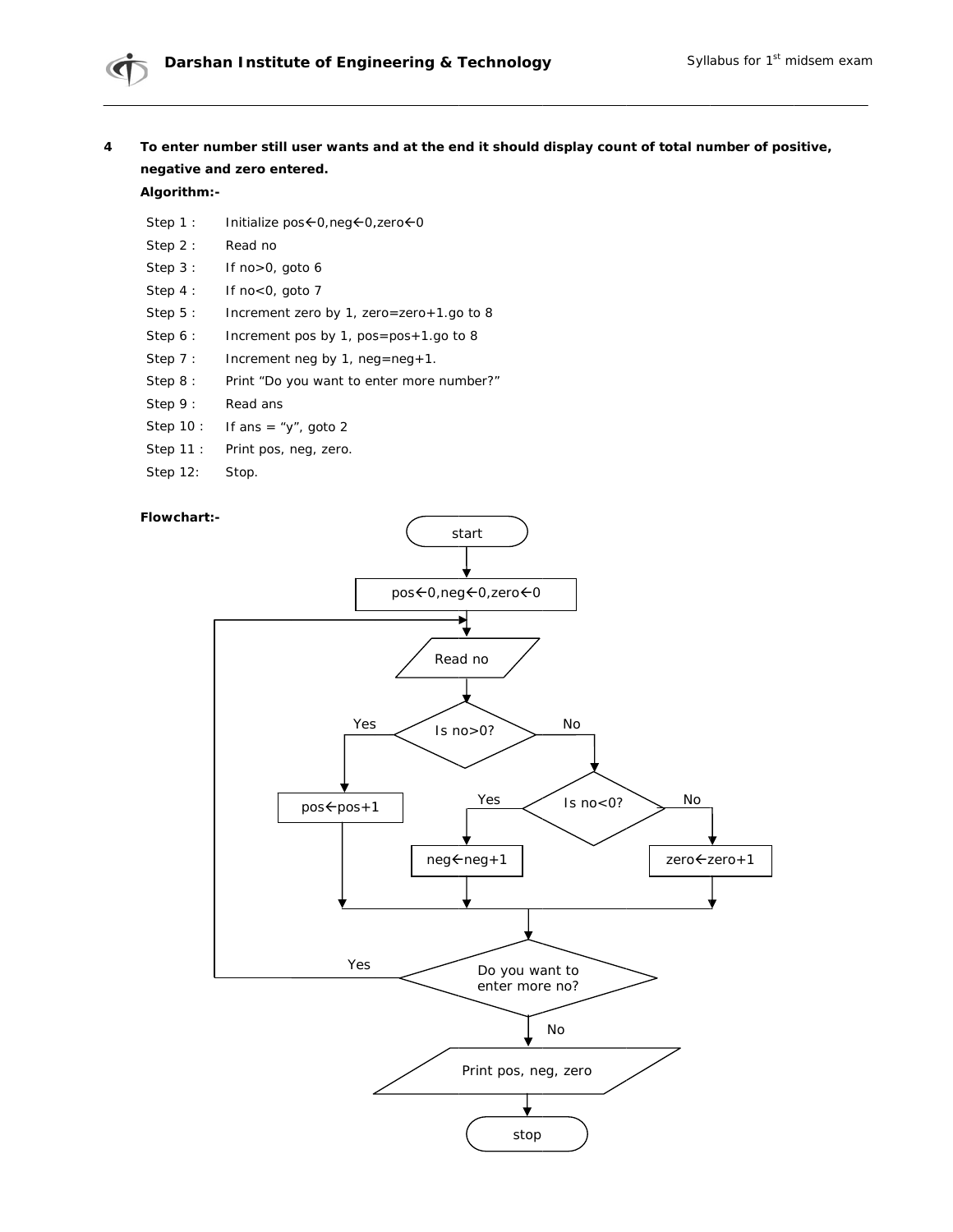#### **5**  To print maximum number from a given 3 numbers.

### Algorithm:-

- Step 1 : Read a ,b, c
- Step 2 : If a>b, go to 5
- Step 3 : If  $b > c$ , goto 8
- Step 4 : Print c is maximum goto 9
- Step 5 : If  $a > c$ , goto 7.
- Step 6 : Print c is maximum, goto 9
- Step 7 : Print a is maximum, goto 9
- Step 8 : Print b is m maximum
- Step 9 : Stop.

### **Flowchart t:-**

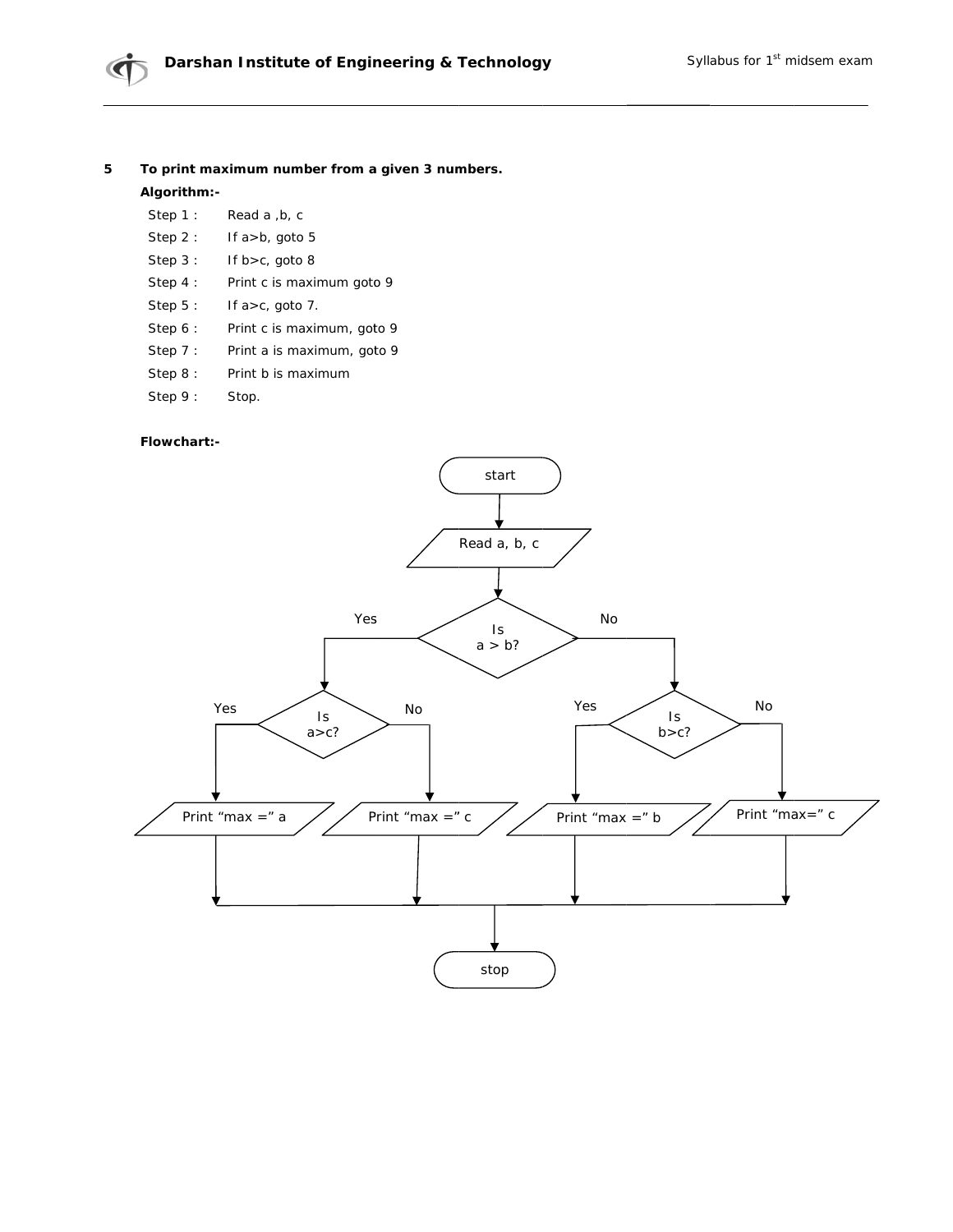- To find the factorial of a given number.  $\boldsymbol{6}$ Algorithm:-
	- Step 1: Initialize count < 1, fact < 1
	- Step  $2:$ Read no
	- Step 3: Calculate fact <fact \* count.
	- Step 4 : Increment count by 1, count fcount + 1.
	- Step 5: If count<=no, goto 3.
	- Step 6: Print fact.
	- Step 7: Stop.

## Flowchart:-

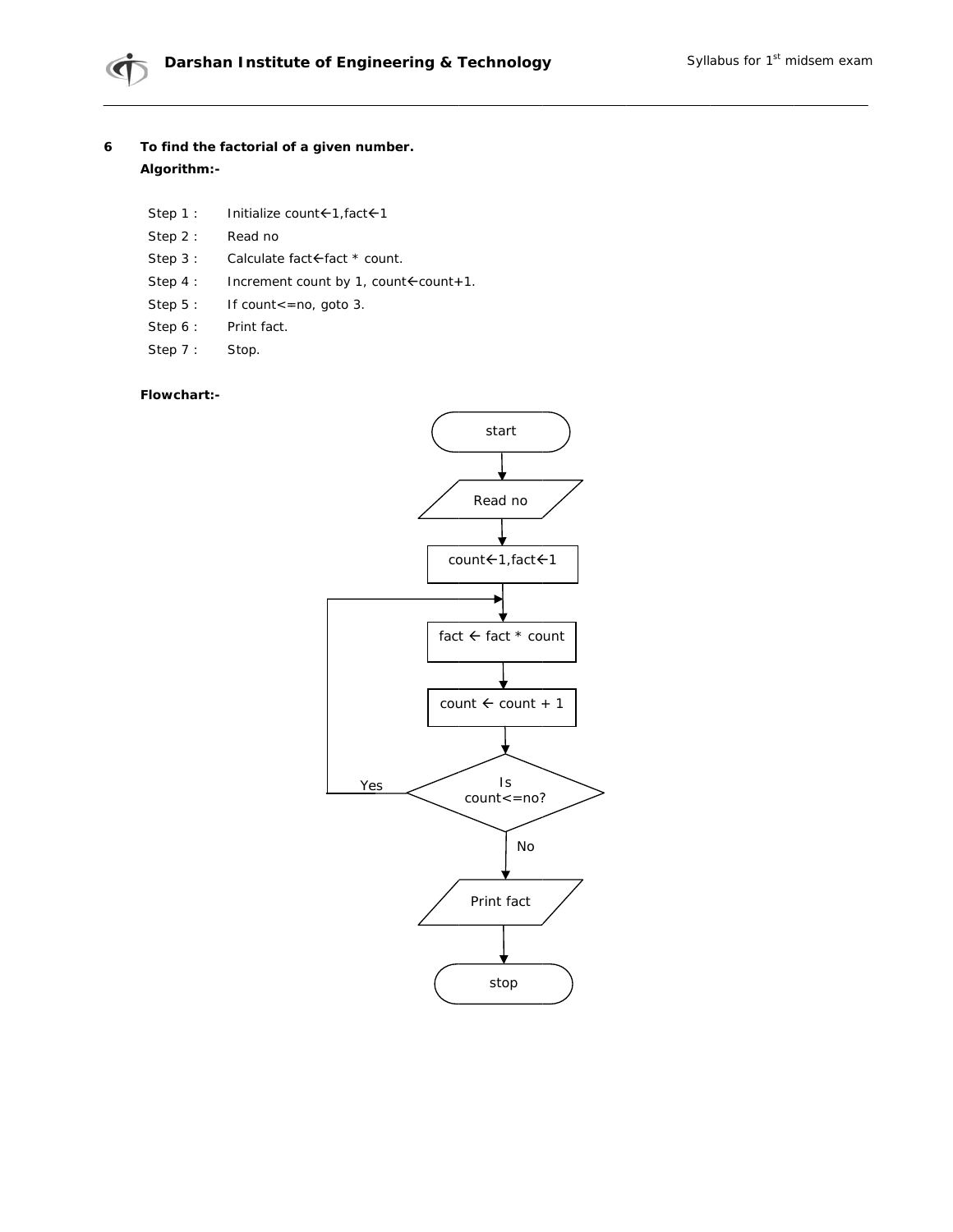### $\overline{7}$ To solve series 1!+2!+3!+4!+.............+n! Algorithm:

- Step 1: Initialize count=1, fact=1, sum=0
- Step 2: Read no
- Step  $3:$ Calculate fact=fact\*count
- Step 4: Calculate sum=sum + fact.
- Step 5: Increment count by 1, count=count+1.
- Step 6: If count <= no, goto 3.
- Step 7: Print sum.
- Step 8: Stop.

### Flowchart:

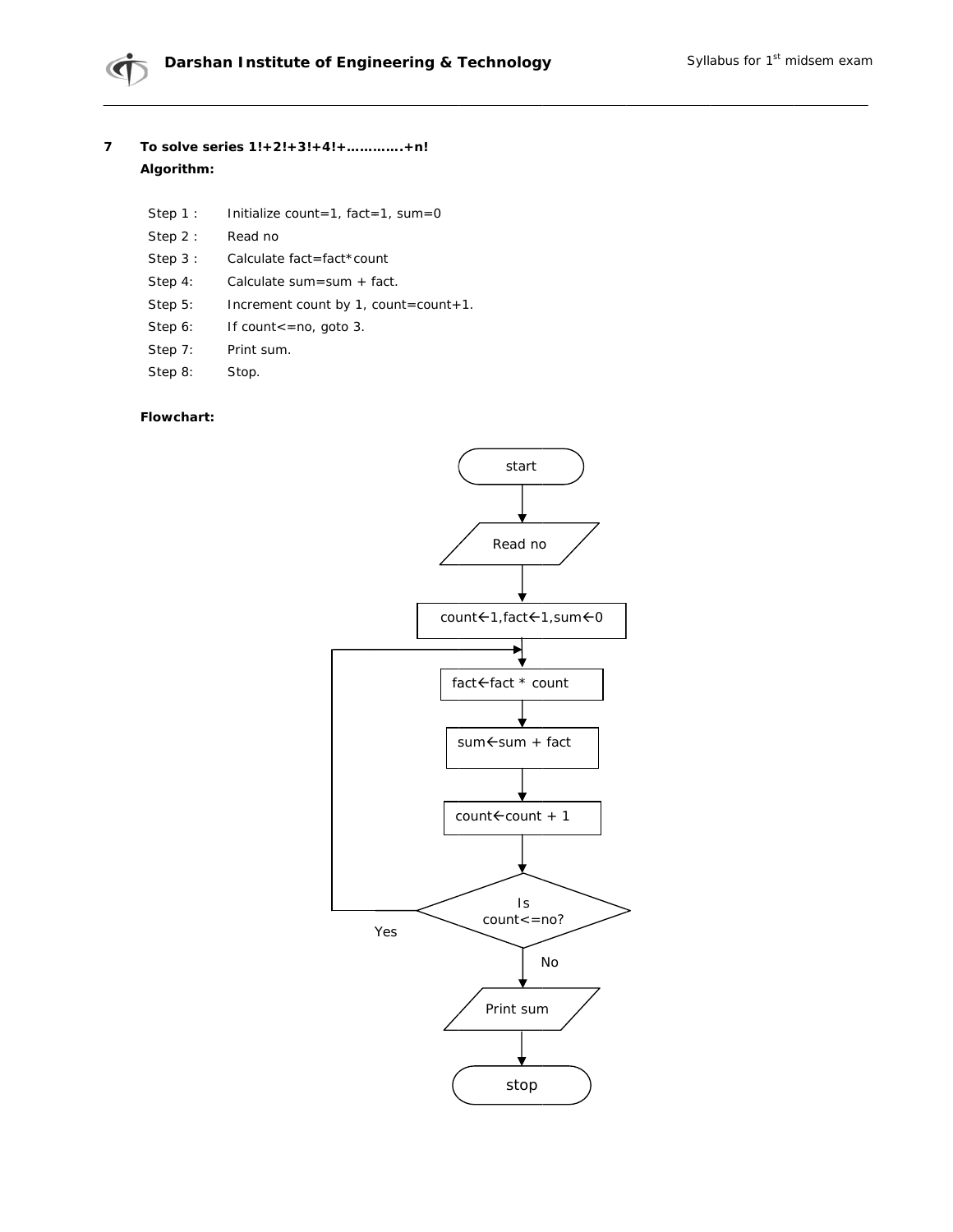## Computer Programming and Utilization (CPU) - 110003

## C) C Fundamentals

#### $\mathbf{1}$ Explain basic structure of 'C' program.

| Basic Structure of C Program is as below, | Example of C Program is as below,         |  |
|-------------------------------------------|-------------------------------------------|--|
| <b>Documentation Section</b>              | // This program is to find area of circle |  |
| <b>Link Section</b>                       | $\#$ include < stdio.h >                  |  |
| <b>Definition Section</b>                 | #define PI $3.14$                         |  |
| <b>Global Declaration Section</b>         | int i                                     |  |
|                                           | float areaofcircle(float);                |  |
| main()                                    | void main()                               |  |
| €                                         | €                                         |  |
| <b>Declaration Part</b>                   | //Declaration Part                        |  |
|                                           | float r, area;                            |  |
|                                           |                                           |  |
| Executable Part                           | //Executable Part                         |  |
|                                           | scanf("%f", &r);                          |  |
|                                           | $area = area of circle(r);$               |  |
|                                           | printf("Area of Circle is : - %f", area); |  |
|                                           | }                                         |  |
| Subprogram Section (User Defined Section) | float areaofcircle(float r)               |  |
| Function1()                               | €                                         |  |
| Function2()                               | return PI $*$ r $*$ r;                    |  |
|                                           | }                                         |  |

#### $\overline{2}$ Explain printf() and scanf() function with syntax.

The stdio.h header file provides built in functions for reading (scanf) data from input devices (keyboard) and writing (printf) formatted data to output devices (monitor).

 $scan()$ :

- scanf() is a library function that reads data with specified format from standard input (keyboard).  $\bullet$
- Syntax: int scanf(const char \*format, ...)
- $scanf("d", \&i);$ Example:
- First argument is the specification of format and other arguments are pointer variables to store data.
- The function returns the total number of items successfully read.
- scanf() stops when it exhausts its format string or when some input fails to match the control specification.

 $print()$ :

- printf() is a library function that prints formatted data to standard output, generally monitor.  $\bullet$
- Syntax: int printf(char \* format, arg1, arg2, ...)
- Exampe: printf("Your marks are %d", mark);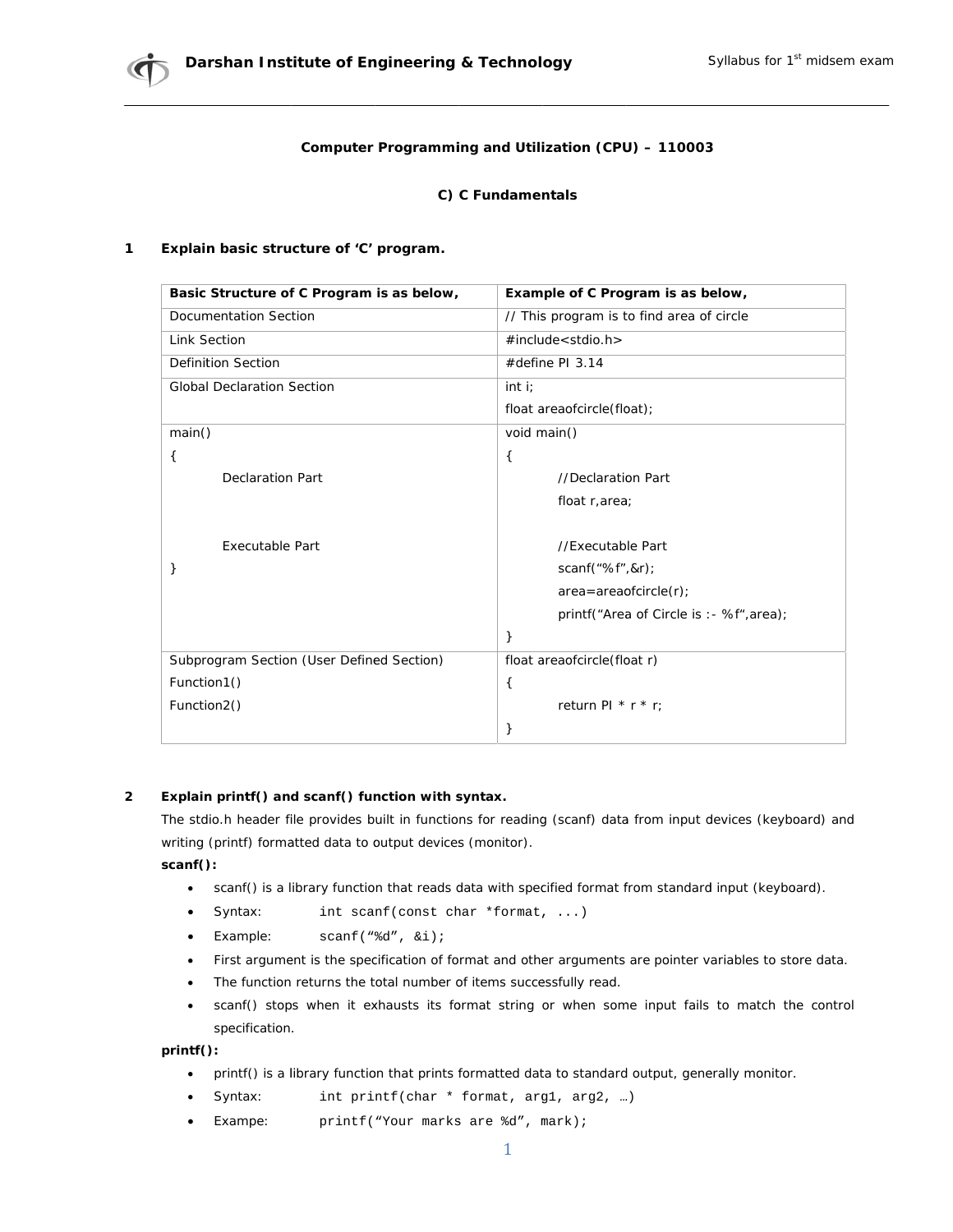

- The string format consists of two types of items characters that will be printed on the screen, and  $\bullet$ format commands that define how the other arguments to printf() are displayed.
- printf() returns the number of characters printed.

#### 3 Explain different data types available in C.

A data type is a classification of various types of data, as floating-point, integer, or string. C is rich in its data types to allow programmer to select appropriate type of data type.



## 1) Primary data types

Primary data types are built in data types. They are directly supported by machine. They are also known as fundamental data types.

## a. int

int is integer which is whole number without fraction part. Its range is machine dependent values. C has 3 classes of integer storage namely short int, int and long int. All of these data types have signed and unsigned forms.

|           | signed        |                                   | unsigned    |                     |
|-----------|---------------|-----------------------------------|-------------|---------------------|
|           | Size<br>Range |                                   | <b>Size</b> | Range               |
|           | (bits)        |                                   | (bits)      |                     |
| short int | 8             | $-128$ to 127                     | 8           | 0 to 255            |
| int       | 16            | -32768 to 32767                   | 16          | 0 to 65535          |
| long int  | 32            | -2,14,74,83,648 to 2,14,74,83,647 | 32          | 0 to 4,29,49,67,295 |

### b. char

char data type can store single character of alphabet or digit or special symbol. Each character is assigned some integer value which is known as ASCII values.

|      | signed      |             | Unsigned    |          |
|------|-------------|-------------|-------------|----------|
|      | Size (bits) | Range       | Size (bits) | Range    |
| char | ŏ           | -128 to 127 |             | 0 to 255 |

#### float c.

float data type can store floating point number which represents a real number with decimal point and fractional part. When the accuracy of the floating point number is insufficient, we can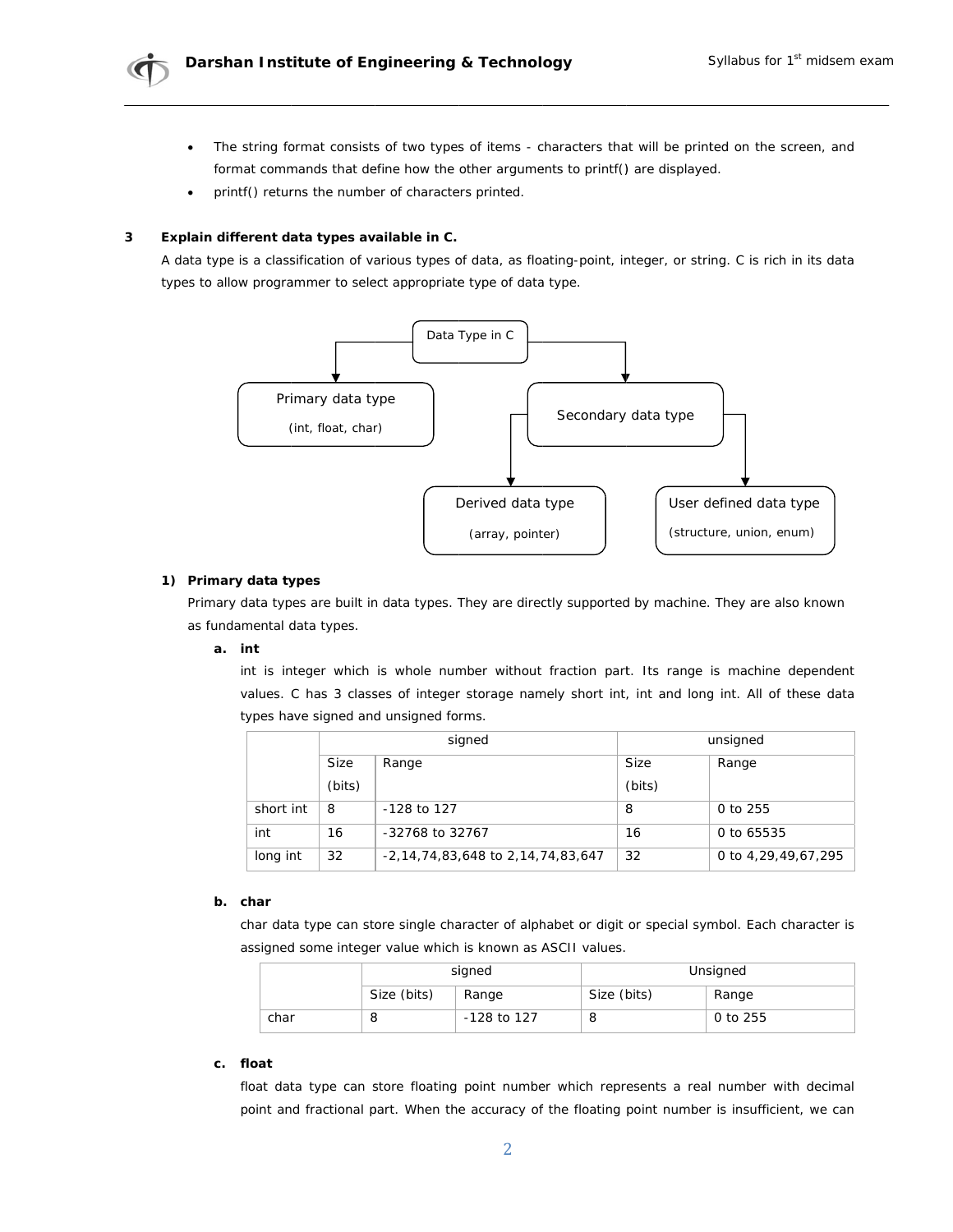

use the double to define the number. The double is same as float but with longer precision. To extend the precision further we can use long double which consumes 80 bits of memory space.

|            | Size (bits) | <b>Precision Digits</b> | Range                    |
|------------|-------------|-------------------------|--------------------------|
| float      | 32          |                         | $3.4E-38$ to $3.4E+38$   |
| double     | 64          | 14                      | 1.7E-308 to $1.7E+308$   |
| long float | 80          |                         | 3.4E-4932 to $1.1E+4932$ |

### d. void

The void type has no value therefore we cannot declare it as variable as we did in case of int or float or char. The void data type is used to indicate that function is not returning anything.

### 2) Secondary data types

Secondary data types are not directly supported by the machine. It is combination of primary data types to handle real life data in more convenient way. It can be further divided in two categories,

### a. Derived data type

Derived data type is extension of primary data type. It is built-in system and its structure cannot be changed. Examples: Array, Pointer, etc...

- i. Array: An array is a fixed-size sequenced collection of elements of the same data type.
- ii. Pointer: Pointer is a special variable which contains memory address of another variable

## b. User defined data types

User defined data type can be created by programmer using combination of primary data type and/or derived data type. Use can design it as per special requirements

- i. structure: Structure is a collection of logically related data items of different data types grouped together and known by a single name.
- ii. union: Union is like a structure, except that each element shares the comman memory.
- iii. enum: Enum is a user-defined type consisting of a set of named constants called enumerators. The enumerator names are usually identifiers that behave as constants in the language.

Example:

enum day {Mon, Tue, Wed, Thu, Fri, Sat, Sun};

enum day week1stday ;

week1stday =  $Mon;$ 

#### Explain types of constant in detail.  $\overline{\mathbf{4}}$

Constant is something whose value does not change throughout the program.

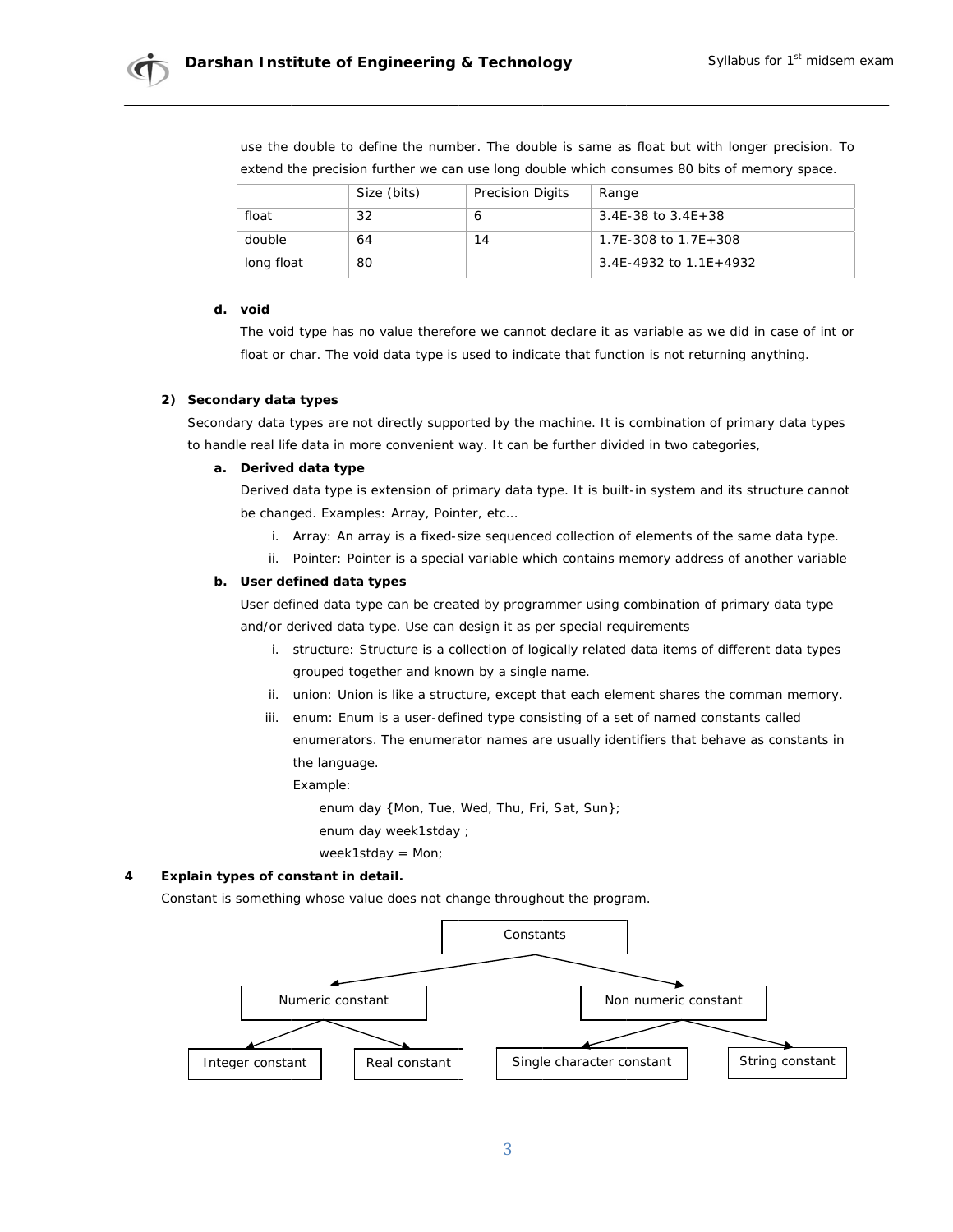### Integer constant:-

- Integer constant is a number without decimal point and fractional part
- There are three types of integers constant.
	- o Decimal integer

Decimal integer consist of a set of digits, 0 to 9 having optional - or + sign. No other characters are allowed like space, commas, and non-digit charcters. Ex: 123, -321, 0, +78

o Octal integer Octal integer consists of any combination of digits from the set 0 to 7. Octal numbers are

always preceded by 0.

- Ex: 037, 0, 0551
- o Hexadecimal integer

Hexadecimal integer consists of any combination of digits from the set 0 to 9 and A to F alphabets. It always starts with 0x or 0X. A represents 10, B represents 11... F represents 15. Ex: 0X2A, 0x95, 0xA47C.

### Real constant:-

- The number containing the fractional part is called real number. Ex:  $0.0083$ ,  $-0.75$ ,  $+247.0$ ,  $-0.75$ .
- A real number may also be expressed in exponential notation.
- The general form is: mantissa e exponent, ex: 215.65 can be written as 2.1565e2.  $\bullet$
- In exponential form, e2 means multiply by  $10^2$ .  $\bullet$

### Single character constant:-

- $\bullet$ It contains single character enclosed within a pair of single quote mark.
- Ex: '5', 'A', ';', ' '  $\bullet$

### String constant:-

- A string constant is a sequence of characters enclosed within a double inverted comma.
- The characters may be letter, number, special character, blank space, etc...  $\bullet$
- Ex: "DIET", "1988", "?A.B,!", "5+3", etc...
- 'A' is character but "A" is string.  $\bullet$

#### 5 What is variable? Give the rules to define variable name.

A variable is a data name that is used to store a data value. A variable may take different values at different times during execution of the program.

Rules to define variable name:

- 1. It must consists of only alphabets (a to z & A to Z), digits (0 to 9) & underscore (\_).
- 2. First character must be an alphabet or an underscore.
- 3. Only first 31 characters are significant.
- 4. Cannot use C keyword.

#### Define the following terms: 6

### Token:

Smallest unit of any language is known as token.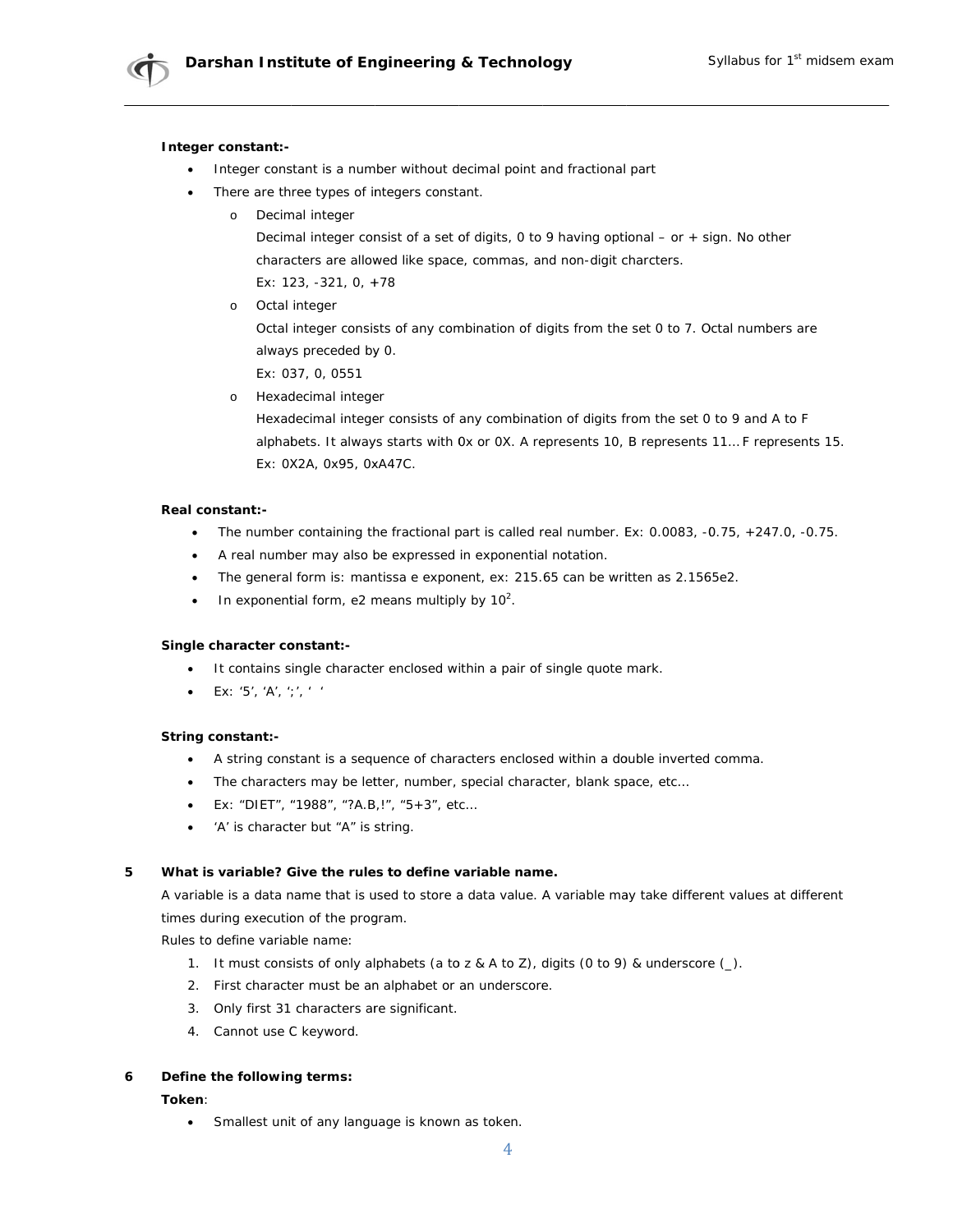

- The tokens are the basic building blocks which can be put together to construct programs.
- There are six classes of tokens in C: identifier, keywords, constants, string literals, operators and other separators

### Identifier:

- $\bullet$ An identifier is a sequence of letters and digits.
- The words which are defined by programmer in a program are known as identifier.
- Identifier refers to the name of variables, functions and arrays.

### Keyword:

- Keywords are reserved words whose meaning is fixed and they are used for some special purpose by  $\bullet$ the compiler.
- They cannot be used by programmer for other purpose.

### void - data type:

- $\bullet$ void is a primary data type. void means nothing, no value.
- $\bullet$ It is generally used to show that function is not returning anything.

#### $\overline{7}$ Explain operators available in C

An operator is a symbol that tells the compiler to perform certain mathematical or logical operation. C has rich set of operators as below,

### 1. Arithmetic Operators

Arithmetic operators are used for mathematical calculation. C supports following arithmetic operators

|         | Addition or unary plus     | $a+ b$ (addition), +7 (unary plus)                 |
|---------|----------------------------|----------------------------------------------------|
|         | Subtraction or unary minus | $a - b$ (subtraction), $-8$ (unary minus)          |
| $\star$ | Multiplication             | $a * b$                                            |
|         | Division                   | a/b                                                |
| %       | Modulo division            | a % b (this operator can be used with only integer |
|         |                            | data type)                                         |

## 2. Relational Operators

Relational operators are used to compare two numbers and taking decisions based on their relation.

Relational expressions are used in decision statements such as if, for, while, etc...

|         | less than                |
|---------|--------------------------|
| $\lt$ = | less than or equal to    |
|         | greater than             |
| $>$ $=$ | greater than or equal to |
| = =     | is equal to              |
| $!=$    | is not equal to          |

### 3. Logical Operators

Logical operators are used to test more than one condition and make decisions

| && | logical AND (Both non zero then true, either is zero then false) |
|----|------------------------------------------------------------------|
|    | logical OR (Both zero then false, either is non zero then true)  |
|    | logical NOT (non zero then false, zero then true)                |

### 4. Assignment Operators

Assignment operators are used to assign the result of an expression to a variable. C also supports shorthand assignment operators which simplify operation with assignment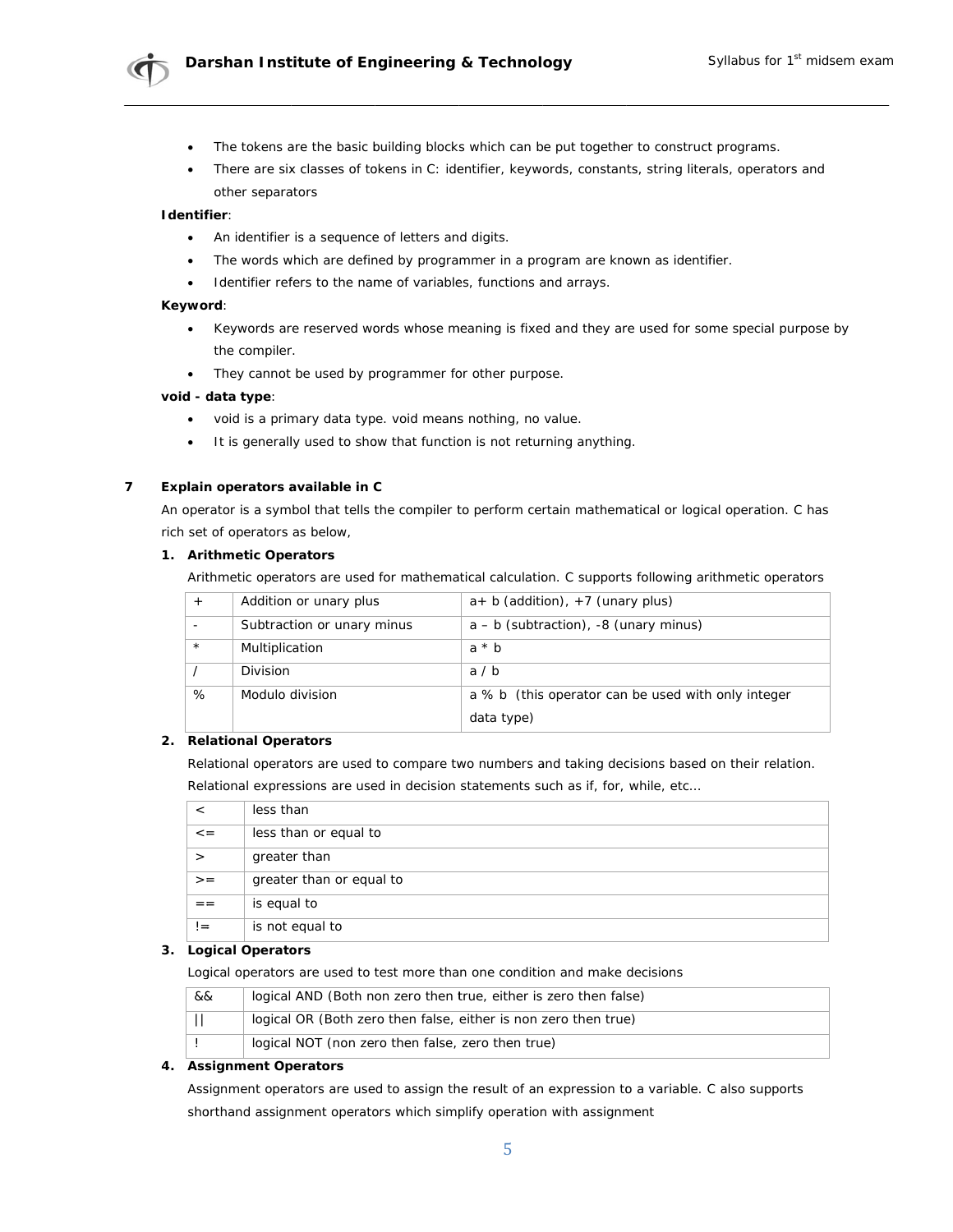|       | Assigns value of right side to left side |
|-------|------------------------------------------|
| $+ =$ | $a_{+} = 1$ is same as $a_{-} = a_{+} 1$ |
|       | $a = 1$ is same as $a = a - 1$           |
| $x =$ | $a^*$ = 1 is same as $a = a * 1$         |
| $/ =$ | $a$ /= 1 is same as $a = a/1$            |
| $% =$ | $a$ % = 1 is same as $a = a$ % 1         |

## 5. Increment and Decrement Operators

These are special operators in C which are generally not found in other languages.

| $+ +$ | Increments value by 1.                                                                 |
|-------|----------------------------------------------------------------------------------------|
|       | $a++$ is postfix, the expression is evaluated first and then the value is incremented. |
|       | Ex. $a=10$ ; $b=a++$ ; after this statement, $a=11$ , $b=10$ .                         |
|       | ++a is prefix, the value is incremented first and then the expression is evaluated.    |
|       | Ex. $a=10$ ; $b=++a$ ; after this statement, $a=11$ , $b=11$ .                         |
|       | Decrements value by 1.                                                                 |
|       | a-- is postfix, the expression is evaluated first and then the value is decremented.   |
|       | Ex. $a=10$ ; $b=a-$ ; after this statement, $a=9$ , $b=10$ .                           |
|       | --a is prefix, the value is decremented first and then the expression is evaluated.    |
|       | Ex. $a=10$ ; $b=-a$ ; after this statement, $a=9$ , $b=9$ .                            |

## 6. Conditional Operator

A ternary operator is known as Conditional Operator.

exp1?exp2: exp3 if exp1 is true then execute exp2 otherwise exp3

Ex:  $x = (a>b)?a:b;$  which is same as

 $if(a>b)$ 

 $x = a$ ;

else

 $x = b$ ;

## 7. Bitwise Operators

Bitwise operators are used to perform operation bit by bit. Bitwise operators may not be applied to float or double.

| &        | bitwise AND                                 |
|----------|---------------------------------------------|
|          | bitwise OR                                  |
| $\wedge$ | bitwise exclusive OR                        |
| <<       | shift left (shift left means multiply by 2) |
| >        | shift right (shift right means divide by 2) |

## 8. Special Operators

| $\mathcal{R}_{\mathcal{L}}$                   | Address operator, it is used to determine address of the variable.                 |
|-----------------------------------------------|------------------------------------------------------------------------------------|
| $\star$                                       | Pointer operator, it is used to declare pointer variable and to get value from it. |
|                                               | Comma operator. It is used to link the related expressions together.               |
| sizeof                                        | It returns the number of bytes the operand occupies.                               |
|                                               | member selection operator, used in structure.                                      |
| $\mathord{\hspace{1pt}\text{--}\hspace{1pt}}$ | member selection operator, used in pointer to structure.                           |

#### 8 Explain conditional operator (ternary operator) with example.

C provides special conditional operator (? : ) to evaluate conditional expression in single line.  $\bullet$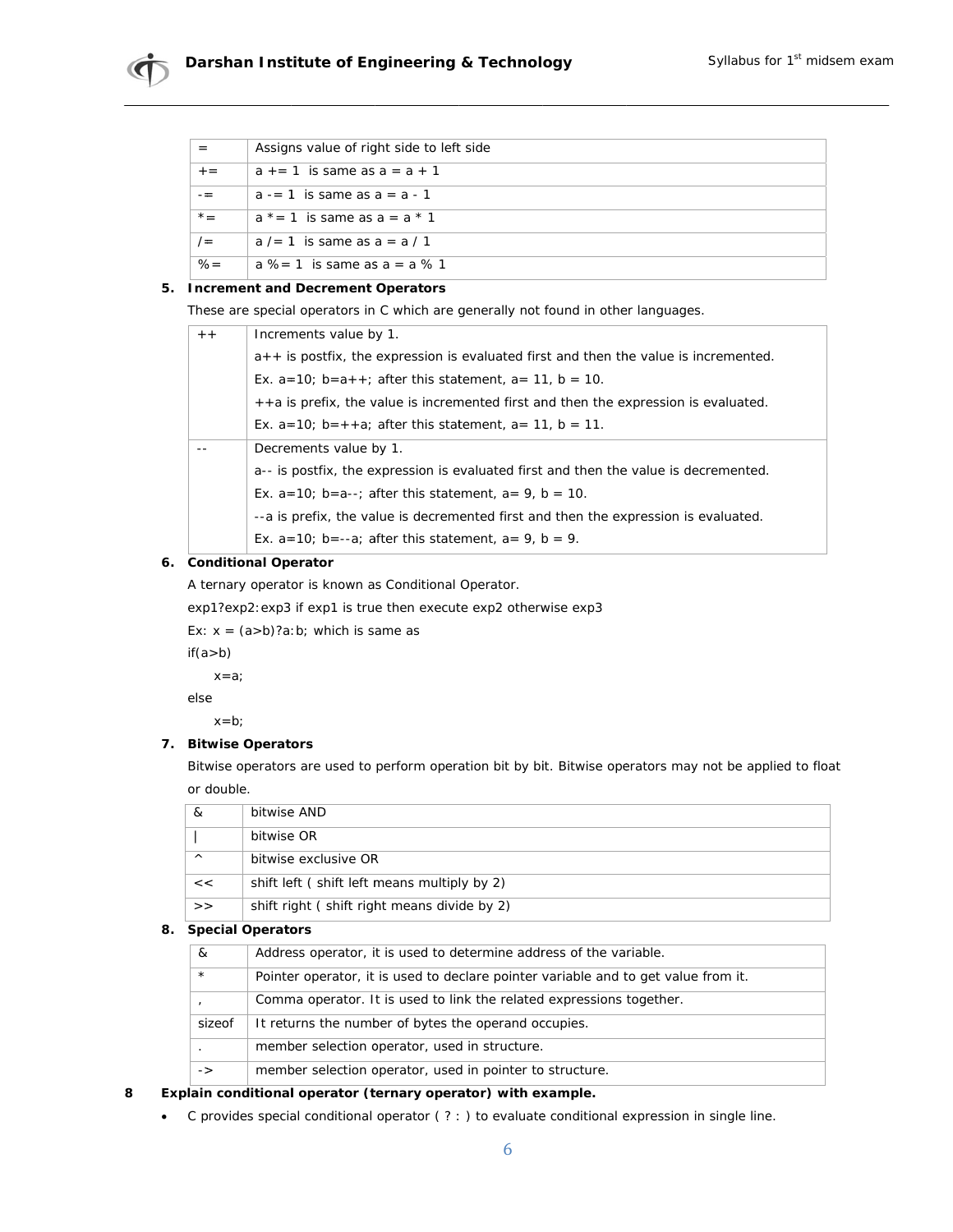

- It is also known as ternary operator because this is the only operator in C which requires three operands or expressions.
- Syntax: expr1? expr2 : expr3
- First of all expr1 is evaluated, if it is nonzero (true) then the expression expr2 is evaluated otherwise expr3 is evaluated. Only one of expr2 and expr3 is evaluated.
- Example:  $c = a > b$ ? a : b; // If a is greater than b then a is assigned to c otherwise b.

#### What is type conversion? Explain implicit and explicit type conversion with example.  $\mathbf Q$

- When an operator has operands of different types, they are converted to a common type, this is known  $\bullet$ as type casting or type conversion.
- Typecasting is making a variable of one data type to act like another data type such as an int to float.

### **Implicit Type Casting:**

- C automatically converts any intermediate values to the proper type so that the expression can be evaluated without losing any significance.
- This automatic conversion is known as implicit type conversion.
- The lower type is automatically converted to the higher type before the operation proceeds. The result is higher type.
- Example:
	- If one operand is int and other is float then int will be converted to float.  $\circ$
	- $\circ$ If one operand is float and other is long double then float will be converted to long double.
- Thus conversion happens from low data type to high data type so that information is not lost. The  $\bullet$ conversion hierarchy is shown below.



## **Explicit Type Casting:**

- Sometimes we want to force a type conversion in a way that is different from automatic conversion. The process of such a local conversion or casting is known as explicit casting.
- (type-name) expression. The general form of cast is:
- Where type-name is one of the standard C data type. The expression may be constant, variable, or an expression.

Example:

#include<stdio.h> #include<conio.h>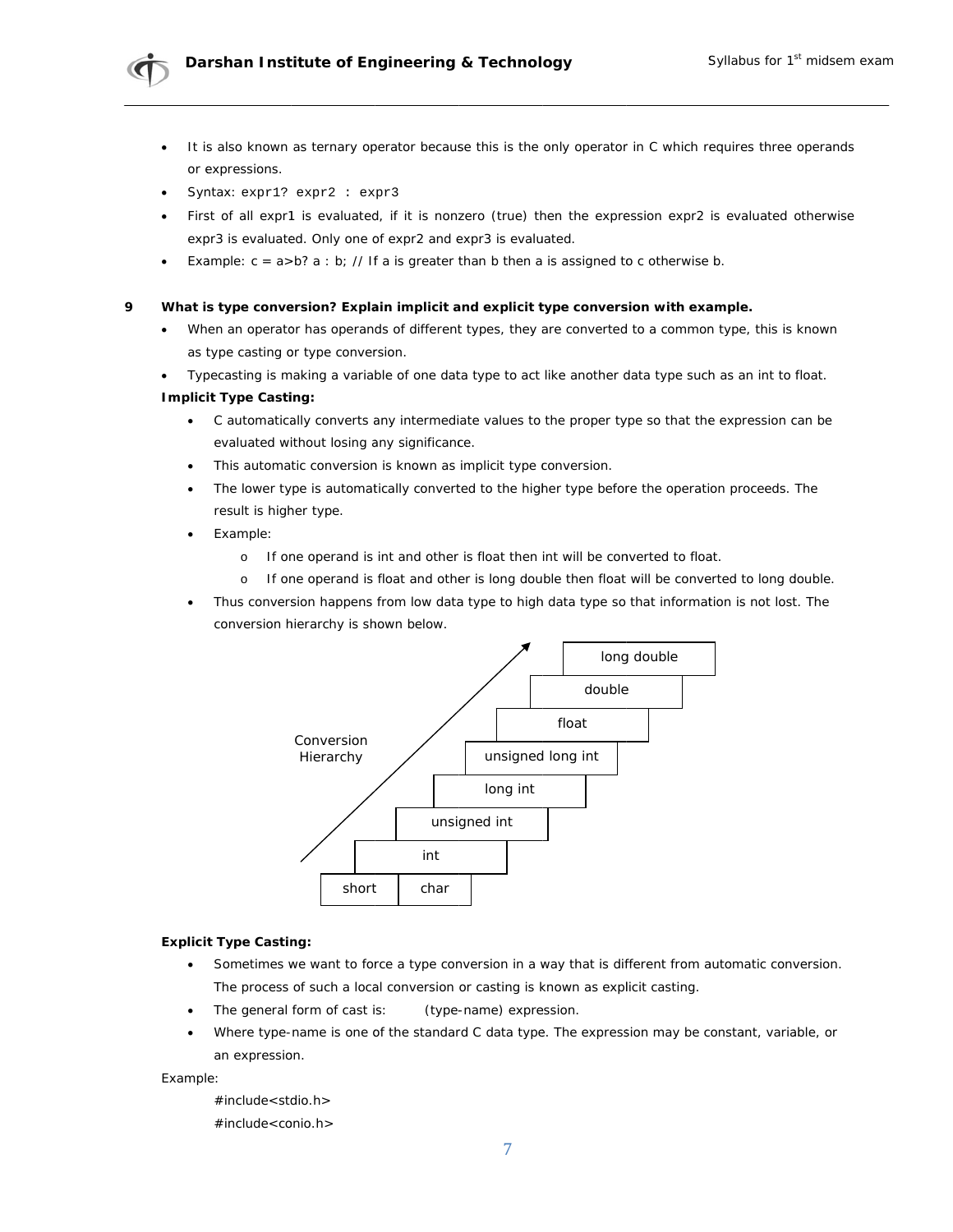void main()

 $\{$ 

| int sum=47, $n=10$ ;                                |                          |
|-----------------------------------------------------|--------------------------|
| float avg;                                          |                          |
| avg=sum $/ n$ ;                                     | // implicit type casting |
| printf("Result of Implicit Type Casting: %f", avg); | // This will print 4     |
| $avg = (float)sum / (float)n;$                      | // explicit type casting |
| printf("Result of Explicit Type Casting: %f", avg); | // This will print 4.7   |

 $\mathcal{E}$ 

## 10 Explain operator precedence and associativity.

- $\bullet$ Precedence of an operator is its priority in an expression for evaluation.
- Operator precedence is why the expression  $5 + 3 * 2$  is calculated as  $5 + (3 * 2)$ , giving 11, and not as  $\bullet$  $(5 + 3) * 2$ , giving 16.
- We say that the multiplication operator  $(*)$  has higher "precedence" or "priority" than the addition operator  $(+)$ , so the multiplication must be performed first.
- Associativity is the left-to-right or right-to-left order for grouping operands to operators that have the same precedence.
- Operator associativity is why the expression  $8 3 2$  is calculated as  $(8 3) 2$ , giving 3, and and not as 8 - (3 - 2), giving 7.
- We say that the subtraction operator (-) is "left associative", so the left subtraction must be performed first. When we can't decide by operator precedence alone in which order to calculate an expression, we must use associativity.
- Following table provides a complete list of operator, their precedence level, and their rule of association.  $\bullet$  . Rank 1 indicates highest precedance level and 15 is the lowest.

| Precedence | Associativity | Operator                 | <b>Description</b>              |
|------------|---------------|--------------------------|---------------------------------|
| 1          | Left to Right | $\circ$                  | <b>Function Call</b>            |
|            |               | $\mathbf{I}$             | Array Element Reference         |
| 2          | Right to Left | $+$ , -                  | Unary Plus, Unary Minus         |
|            |               | $++ , --$                | Increment, Decrement            |
|            |               | Ţ                        | Logical Negation                |
|            |               | $\overline{\phantom{0}}$ | Ones Complement                 |
|            |               | $\star$                  | Pointer Reference (Indirection) |
|            |               | &                        | Address                         |
|            |               | sizeof                   | Size of an object               |
|            |               | (type)                   | Type Cast (Conversion)          |
| 3          | Left to Right | $\star$                  | Multiplication                  |
|            |               | $\prime$                 | Division                        |
|            |               | %                        | <b>Modulus</b>                  |
| 4          | Left to Right | $+$                      | Addition                        |
|            |               | $\overline{\phantom{a}}$ | Subtraction                     |
| 5          | Left to Right | <<                       | Left Shift                      |
|            |               | >                        | Right Shift                     |
| 6          | Left to Right | $\,<$                    | Less than                       |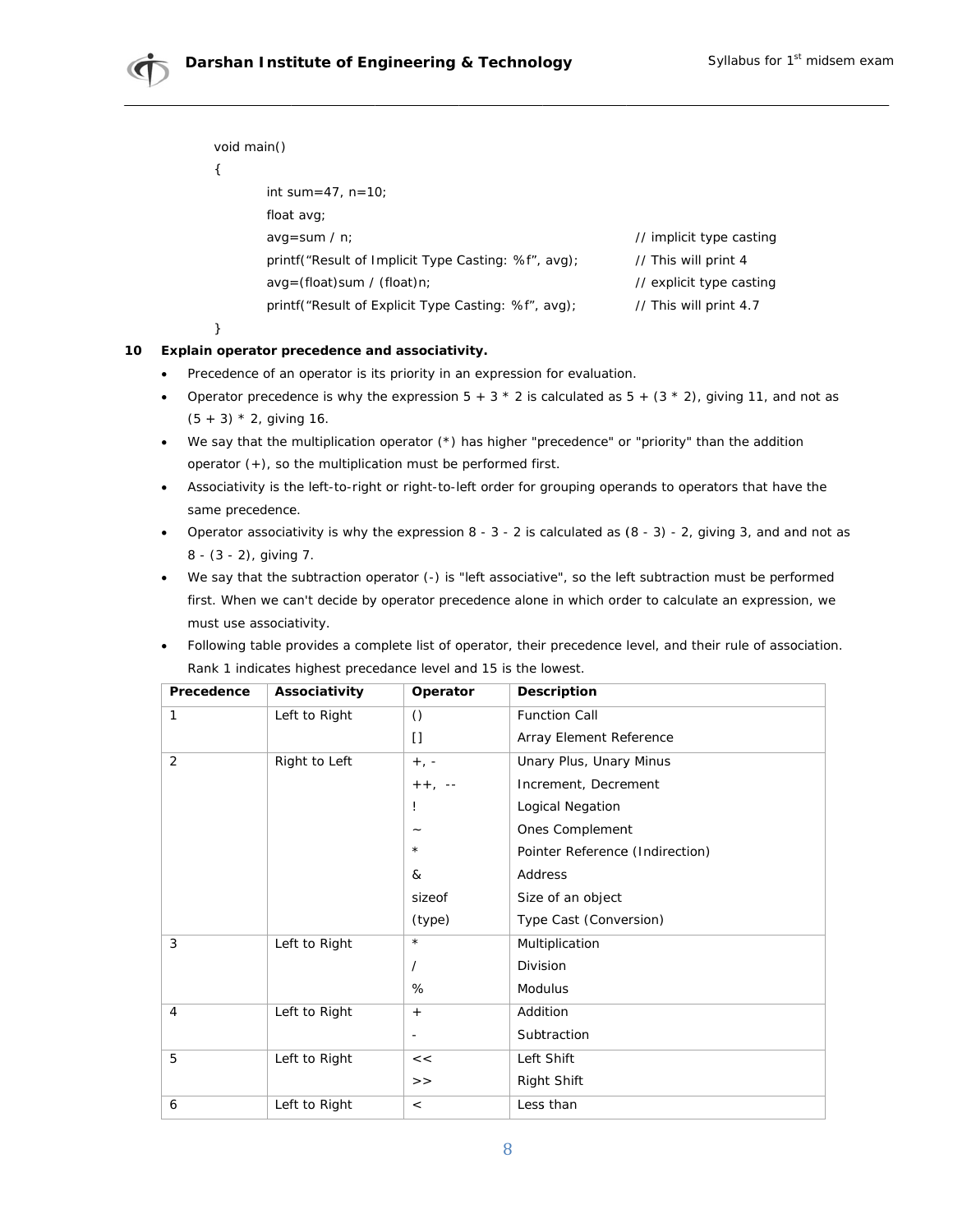|    |               | $\lt$ =                        | Less than or equal to         |
|----|---------------|--------------------------------|-------------------------------|
|    |               | $\geq$                         | Greater than                  |
|    |               | $>$ $=$                        | Greater than or equal to      |
| 7  | Left to Right | $=$ $=$                        | Equality                      |
|    |               | $!=$                           | Inequality                    |
| 8  | Left to Right | &                              | <b>Bitwise AND</b>            |
| 9  | Left to Right | $\wedge$                       | <b>Bitwise XOR</b>            |
| 10 | Left to Right |                                | <b>Bitwise OR</b>             |
| 11 | Left to Right | &&                             | Logical AND                   |
| 12 | Left to Right | Н                              | Logical OR                    |
| 13 | Right to Left | $?$ :                          | <b>Conditional Expression</b> |
| 14 | Right to Left | $=-, * =, / =,$                | <b>Assignment Operators</b>   |
|    |               | $\% = , + = , - = ,$           |                               |
|    |               | $8 = 7$ , $\wedge = 7$ , $= 7$ |                               |
|    |               | $<<=$ , >>=                    |                               |
| 15 | Left to Right |                                | Comma Operator                |

### 11 Explain backslash and trigraph characters.

### **Backslash character:**

Back slash constants are a special type of character constant which are consists of two characters. This is known as escape sequence. Escape sequence starts with backslash '\' character.

| Escape sequence          | Meaning                                                    |
|--------------------------|------------------------------------------------------------|
| $' \Omega'$              | End of string – NULL.                                      |
| $^{\prime}$ \n'          | End of line – takes the control to next line.              |
| $\Lambda$ r'             | Carriage return – takes the control to the next paragraph. |
| $\Lambda$ f'             | Form feed-takes control to the next page.                  |
| $\prime$ \t <sup>'</sup> | Horizontal tab                                             |
| $\sqrt{b'}$              | Back space                                                 |
| '\\'                     | Prints backslash character \                               |
| $'\lambda a'$            | Alert - provide edible alert.                              |

## Trigraph character:-

C introduces concept of "trigraph" sequence to provide a way to enter certain characters which are not available in some keyboard of non English language. Each trigraph character consists of a three characters.

| Trigraph sequence | Translation     |
|-------------------|-----------------|
| $?? =$            | # number sign   |
| $??$ (            | [ left bracket  |
| ??)               | ] right bracket |
| ??<               | { left bracket  |
| ?? <              | } right bracket |
| ??!               | vertical bar    |
| ??/               | backslash       |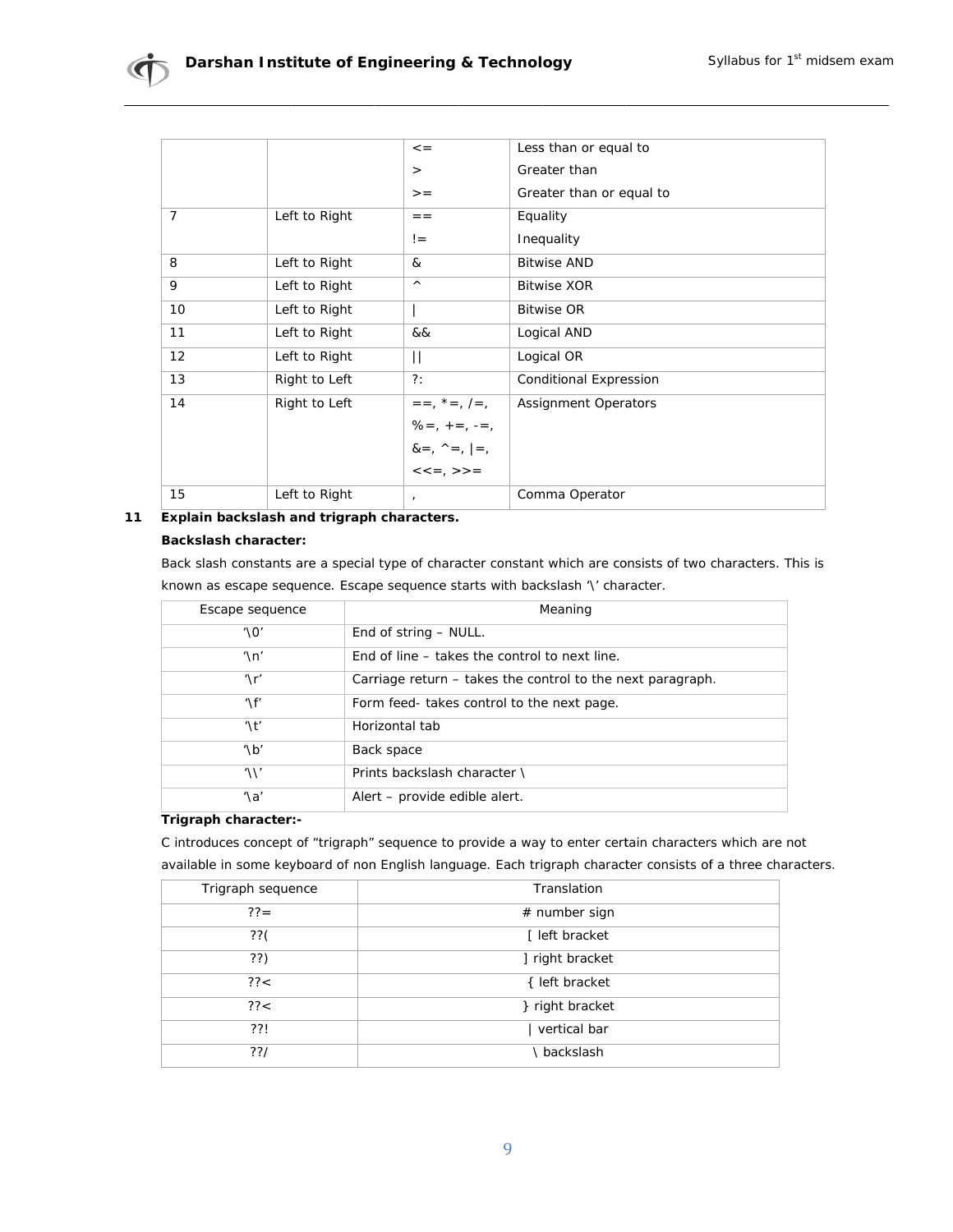## Computer Programming and Utilization (CPU) - 110003

D) Decision Control Structure (if, if else, if else if, switch, ...)

#### $\mathbf{1}$ Explain if with example and draw flowchart.

- if is used to control the flow of execution of statements.  $\bullet$
- It is two way decision making statement.  $\bullet$
- It evaluates expression first and based on its result, the control is transferred to the particular statement.  $\bullet$
- The general form of simple if statement is  $\bullet$

if (test expression)  $\{$ statement-block ľ statement-x

If the test expression is true, the statement-block will be executed; otherwise the statement- $\bullet$ block will be skipped and the execution will jump to the statement-x.

### Flowchart:



```
Example:
```

```
#include<stdio.h>
void main()
\{int no;
       print(f("Enter the number:");scanf("%d", &no);
       if(no*2 == 0)printf("no is even");if(no§2!=0)print(f("no is odd");\}
```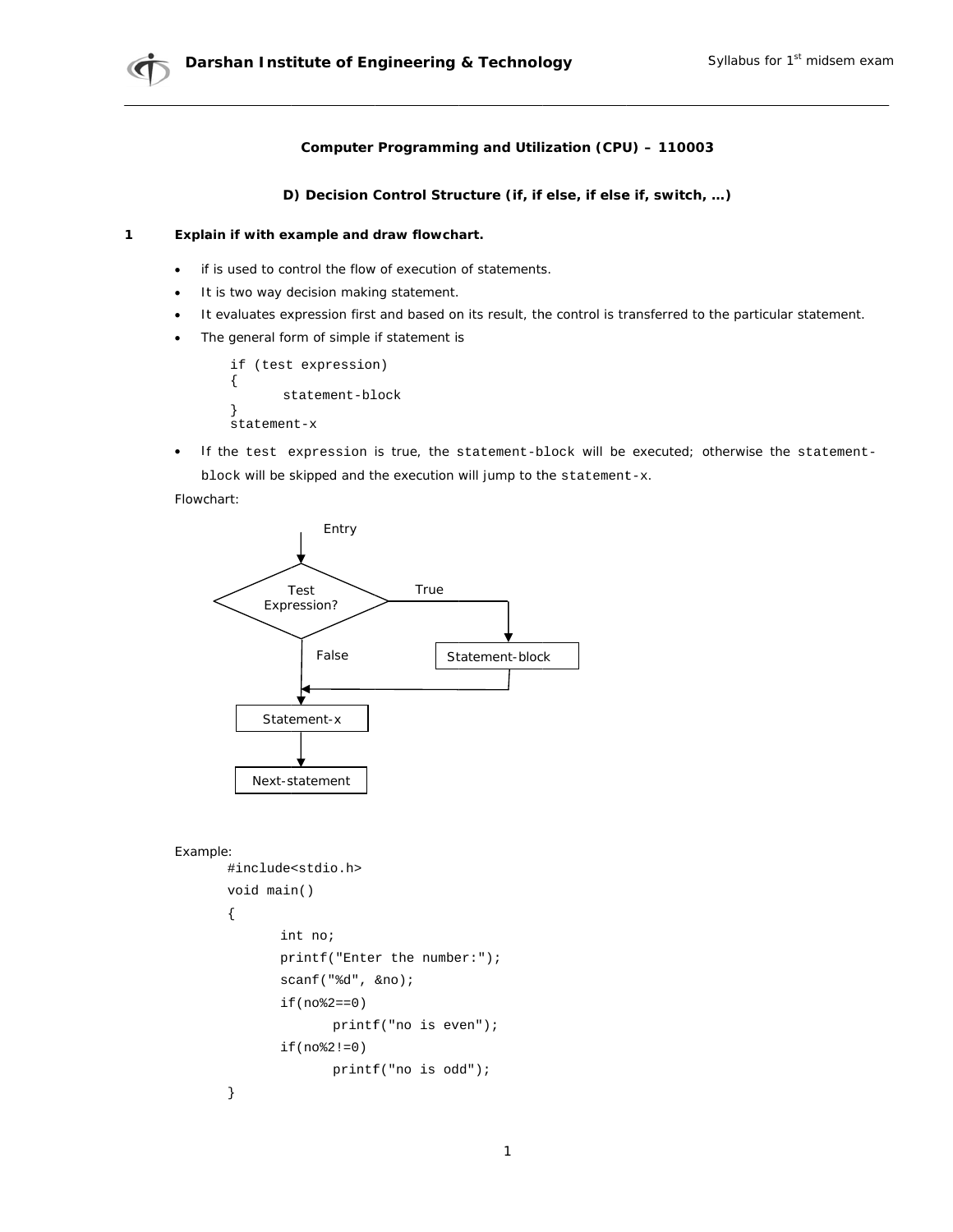#### $\overline{2}$ Explain if...else... with example and draw flowchart.

- If supports statements only for true part
- If...else supports statements for true part and false part.

The general format is given below.

```
if(test-expression)
\{True-block statement.
else
\{False-block statement
statement - x;
```
- If test-expression is true, then true-block statement is executed otherwise false-block  $\bullet$ statement is executed.
- Every time, either true block or false block will be executed.  $\blacksquare$
- In both the cases, statement-x will be executed immediately after that block.

Flowchart:



Example: Check whether the given number is even or odd.

```
#include<stdio.h>
void main()
\{int no;
       printf("Enter the number:");
       scanf("d", \&no);if (no*2 == 0)\text{printf}(\text{"the number is even");}else
               printf("the number is odd");
\}
```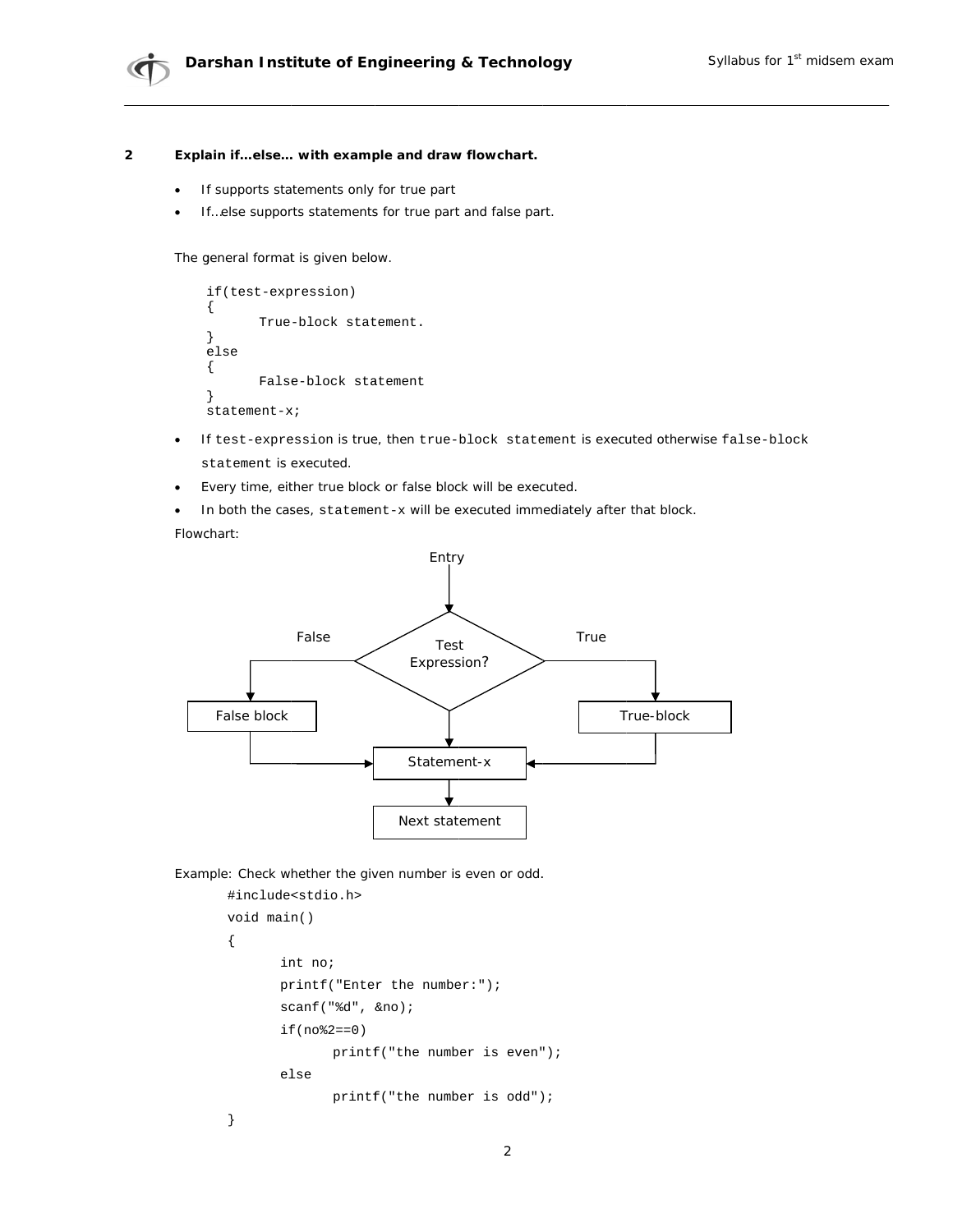

#### $\overline{\mathbf{3}}$ Explain if...else...if ladder with example and draw flowchart.

When multipath decisions are involved, we may use if...else...if ladder, which takes the following general form.

```
if(condition-1)
      statement-1;
else if(condition-2)
       statement - 2;else if(condition-N)
       statement-Nielse
      default-statement;
statement-x
```
- First condition-1 is checked and if it is true, then statement-1 will be executed and control goes to  $\bullet$ statement-x.
- If condition-1 is false, then condition-2 is checked and if it is true then statement-2 will be executed  $\bullet$ and control goes to statement-x.
- If condition-2 is false, then condition-3 is checked and process repeats
- This process is repeated until either it finds one of the conditions is true or all the conditions are false. If all  $\bullet$ the conditions are false, then default-statement will be executed.
- Else part is optional in if...else...if ladder.  $\bullet$

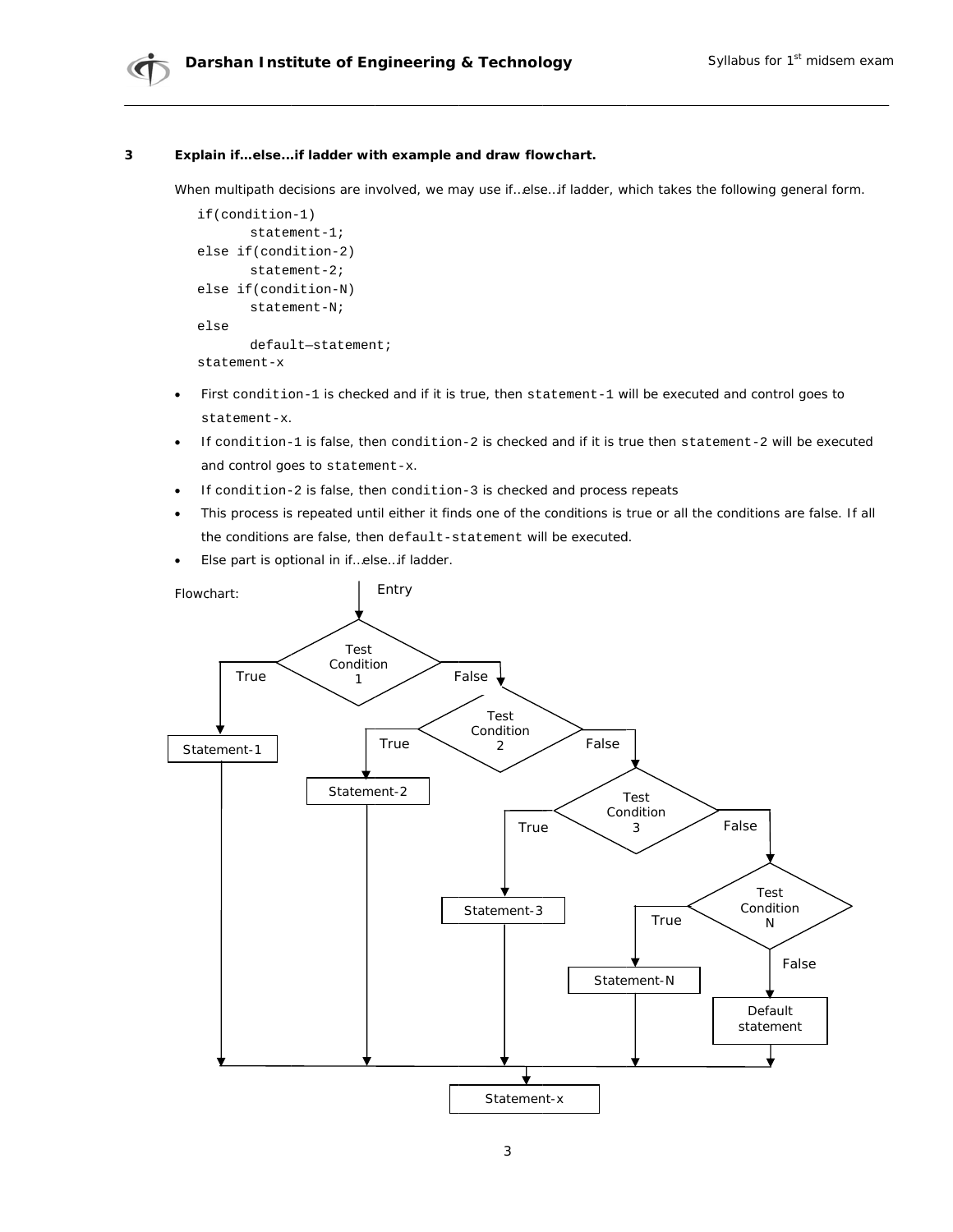Example: Find the class of student based on average marks. #include<stdio.h> void main()  $\{$ int m1, m2, m3, m4, m5; float avg;  $printf("Enter ml, m2, m3, m4, m5:");$ scanf ("%d%d%d%d%d", &m1, &m2, &m3, &m4, &m5);  $avg = (m1 + m2 + m3 + m4 + m5) / 5;$  $if (avg>=70)$ printf("Distinct");  $else if (avg>=60)$ printf("First class");  $else if (avg>=50)$ printf("Second class");  $else if (avg>=40)$ printf("Pass class"); else  $printf("fail");$  $\}$ 

#### Explain nested if with example and draw flowchart. 4

When a series of decisions are involved, we may have to use more than one if...else statement in nested form as shown below.

```
if(test-condition-1)
\{if(test-condition-2)
          \{Statement-1;
          \left\{ \right\}else
          \{Statement-2;
          \mathcal{E}\}else
\{Statement-3;
ŋ
Statement-x
```
- If test-condition-1 is true then test-condition-2 is evaluated. If it is true then Statement-1 will be executed, if it is false then Statement-2 will be executed.
- If test-condition-1 is false then Statement-3 will be executed.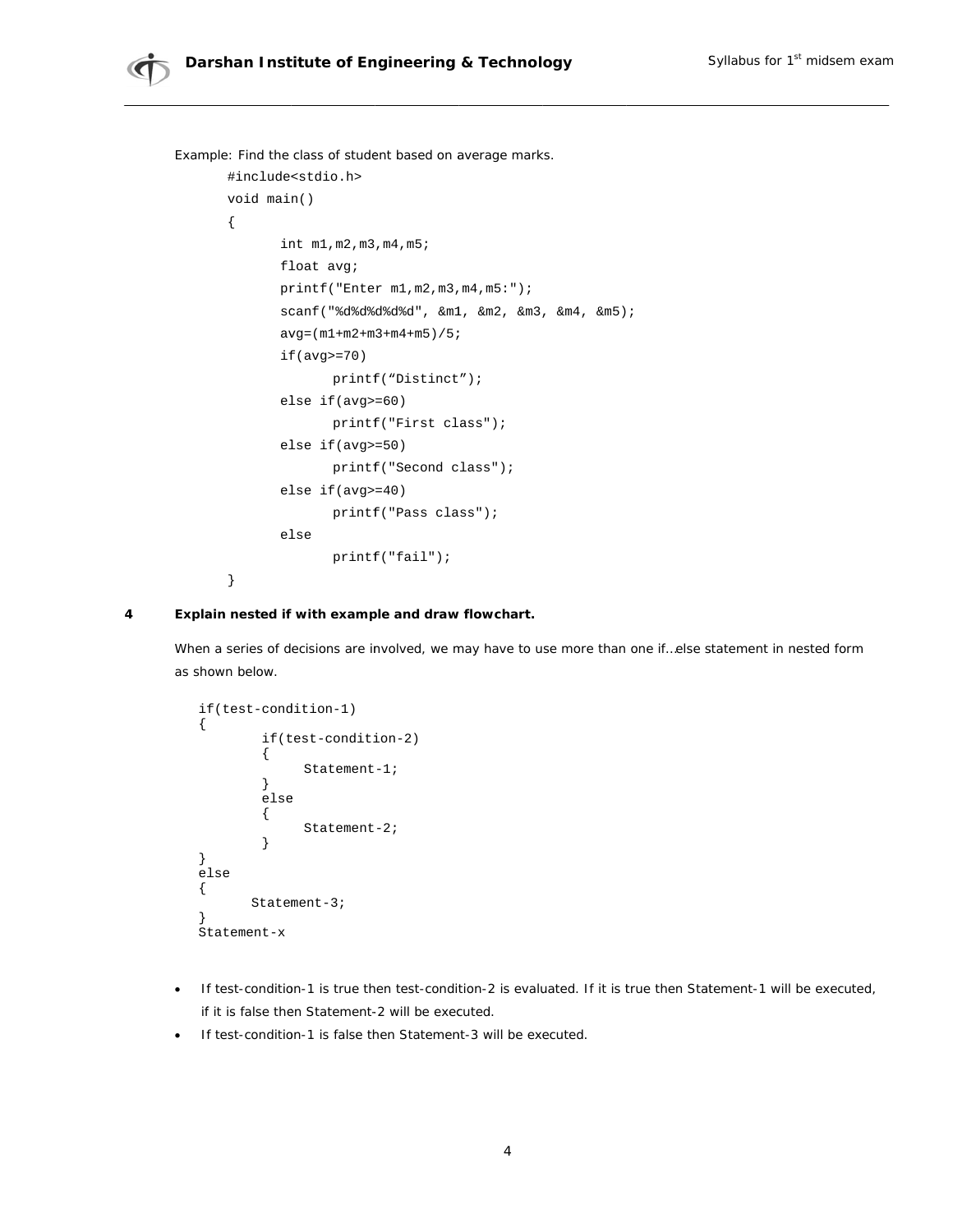

Example: Find maximum number from given three numbers.

```
#include<stdio.h>
void main()
\{int a, b, c;
       printf("Enter value of a, b, c:");
       scanf("adêdêd", & a, & b, & c);if(a>b)\{if(a>c)printf("a is max");
              elseprintf("c is max");
       \}{\tt else}\{if(b>c)printf("b is max");
              elseprintf("c is max");
       \}\}
```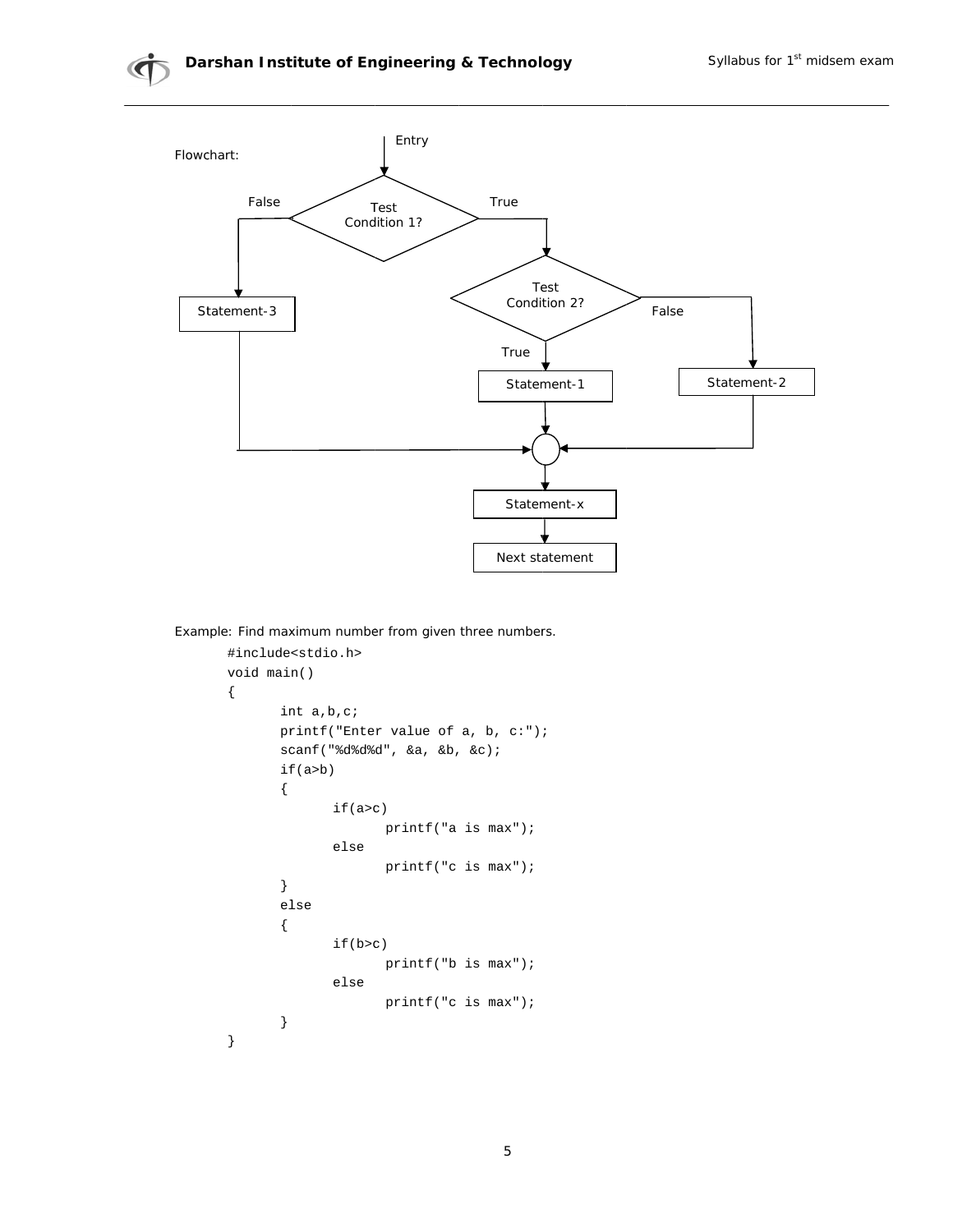#### Explain switch-case statement with example. 5

- The switch statement is a multi-way decision making.  $\bullet$
- It tests whether an expression matches any one of the constant values or not.  $\bullet$
- General form of switch-case is as below,

```
switch(expression)
```

```
\{
```

```
case const-expr 1: statement 1;
                    break;
case const-expr 2: statement 2;
                   break;
case const-expr 3: statement 3;
                   break;
default:
```
statements

 $\}$ 

- expression in switch should be integer or character expression. Float or any other data type is not allowed.  $\bullet$
- Each case is labeled by one or more integer-valued constant.  $\bullet$
- If a case matches the expression value then execution starts at that case.  $\bullet$
- Value of all case expressions must be different.
- If none of the cases are matched then default case is executed. default case is optional.
- The break statement causes an immediate exit from the switch.  $\bullet$

```
Example:
```

```
switch (grade)
\{case 1:printf("Fall (F)\n\n'');
             break;
      case 2:
             printf("Bad (D)\n\|');
             break;
      case 3:printf("Good (C)\n\|');
             break;
      case 4:
             printf("Very Good (B)\n\n\break;
      case 5:printf("Excellent (A)\n\n'\nbreak;
      default:
             printf("You have inputted false grade\n");
             break; // break isn't necessary here
\}
```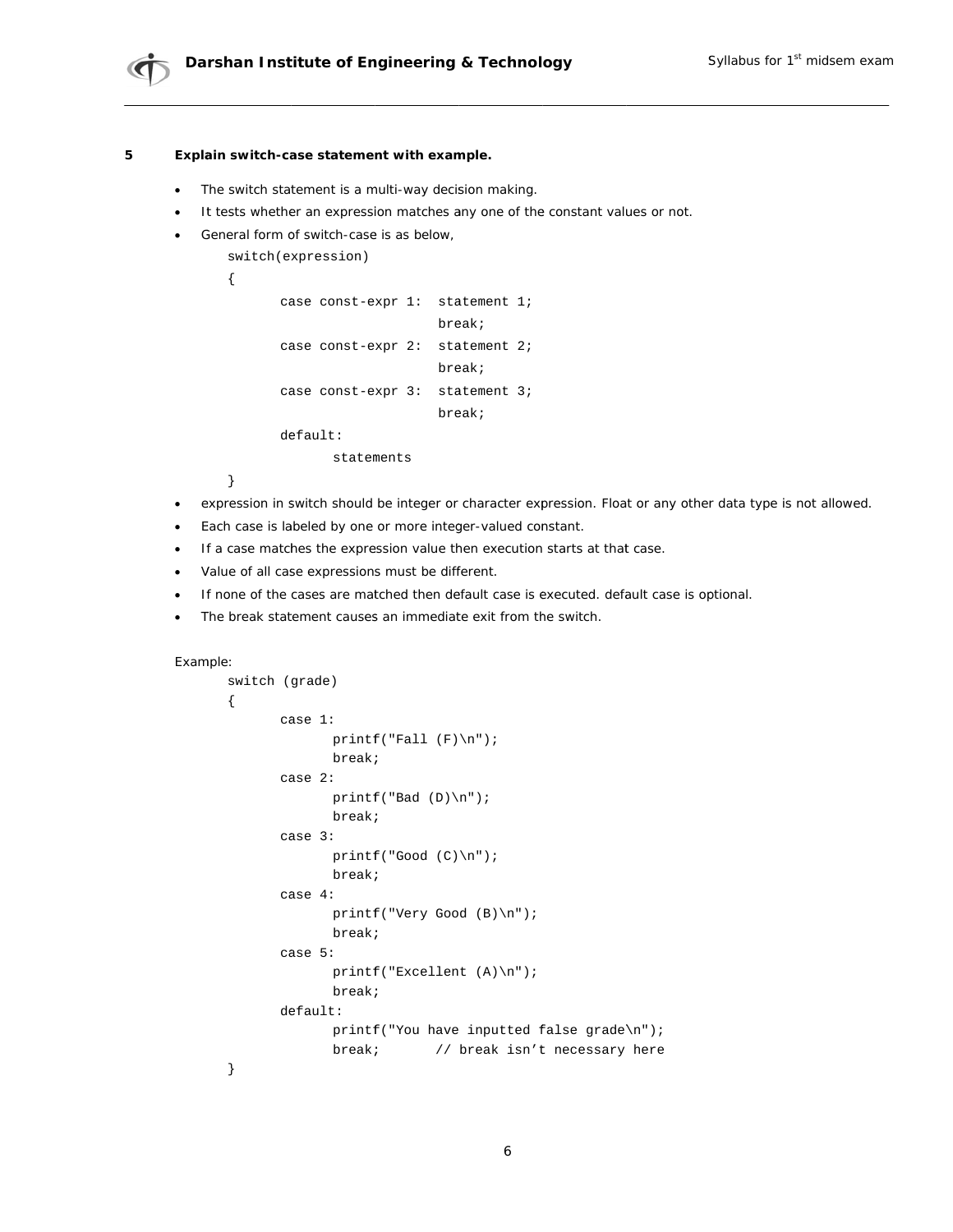

Rules for switch statement

- $\bullet$ The switch expression must be integral type. Float or other data types are not allowed.
- Case labels must be constant or constant expression.  $\bullet$
- Case labels must be unique.  $\bullet$
- Case labels must end with colons.
- The break statement is optional.  $\bullet$
- The default case statement is optional.  $\bullet$
- Nesting of switch statement is allowed.  $\bullet$

#### State difference between if-else and switch-case  $\boldsymbol{6}$

| if-else                                           | switch                                                    |
|---------------------------------------------------|-----------------------------------------------------------|
| If statement is used to select among two          | The <i>switch</i> statement is used to select among       |
| alternatives.                                     | multiple alternatives.                                    |
| If can have values based on constraints.          | Switch can have values based on user choice.              |
| If implements Linear search.                      | Switch implements Binary search.                          |
| Float, double, char, int and other data types can | Only int and char data types can be used in <i>switch</i> |
| be used in <i>if</i> condition.                   | block.                                                    |

## Write a C Program to....

#### $\mathbf 1$ Find out whether the given number is odd or even.

```
#include<stdio.h>
void main()
\{int no;
      printf("enter no:");
      scanf("%d", &no);
      if(no*2 == 0)printf("no is even");
      else
             printf("no is odd");
\}
```
#### $\overline{2}$ Find maximum number from given 3 numbers.

```
#include<stdio.h>
void main()
\{int a,b,c;
      printf("enter a,b,c;");scanf("%d%d%d", &a, &b, &c);
```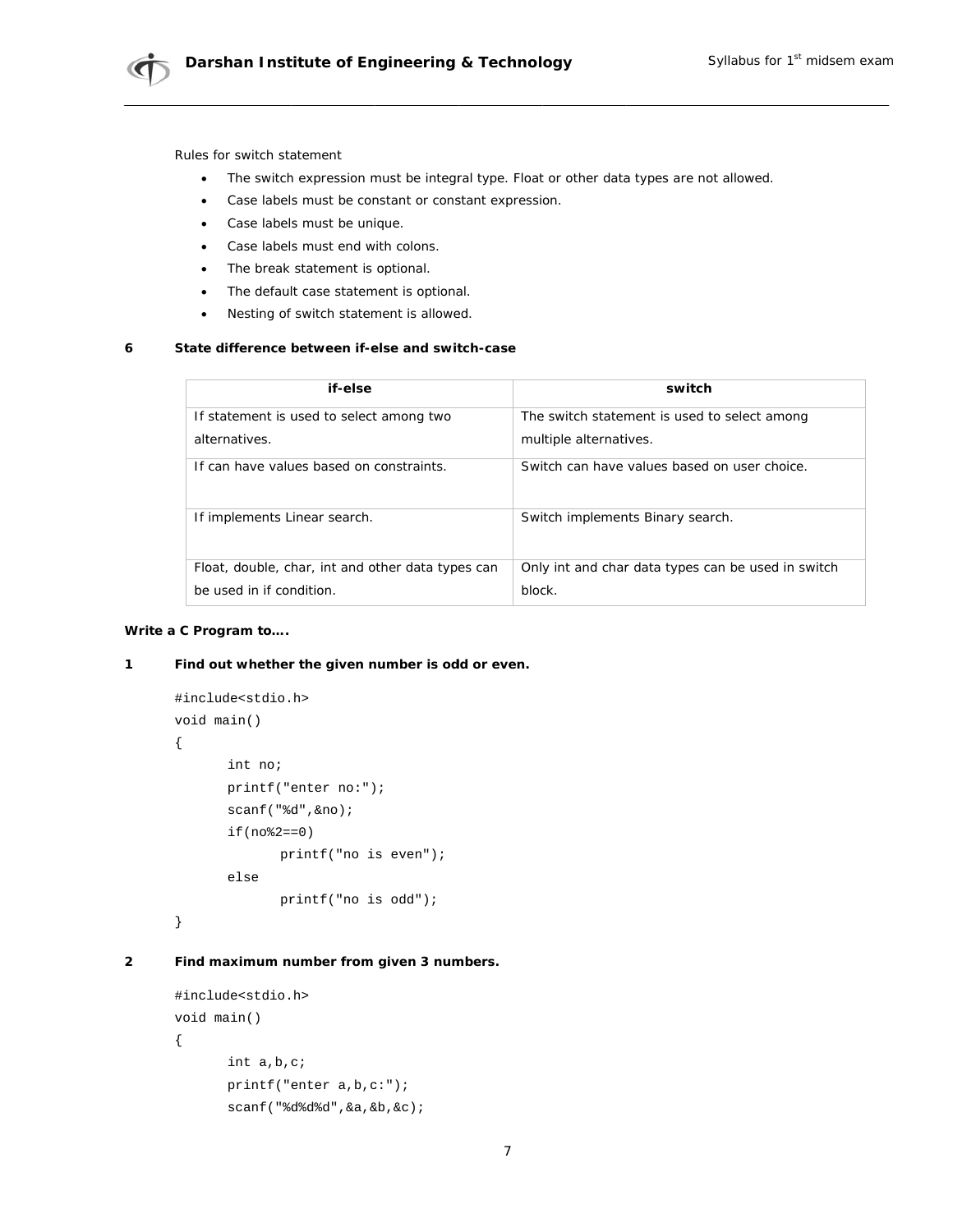```
if(a>b&&a
a>c) 
printf("a is maximum");
else if(b
b>c) 
printf("b is maximum");
else 
printf("c is maximum");
                             ;<br>;<br>;
```
}

**3 whic h asks day n number and p prints corres sponding day y name using switch-cas e.** 

```
#incl
lude<stdio.
h> 
void 
main() 
{ 
}
       int day; 
        printf("enter day number (1-7) \n");
        scanf("%d
d",&day); 
        switch(da
ay) 
       { 
         ca
ase 1: 
         ca
ase 2: 
         ca
ase 3: 
         ca
ase 4: 
         ca
ase 5: 
         ca
ase 6: 
         ca
ase 7: 
        default:
       } 
                       printf
f("sunday")
; 
                       break;
                       break;<br>printf("monday");
                       break;
                       break;<br>printf("tuesday");
                       break;
                       break;<br>printf("wednesday");
                       break;
                       break;<br>printf("thursday");
                       break;
                       break;<br>printf("friday");
                       break;
                       break;<br>printf("saturday");
                       break;
                       break;<br>::<br>printf("wrong input");
```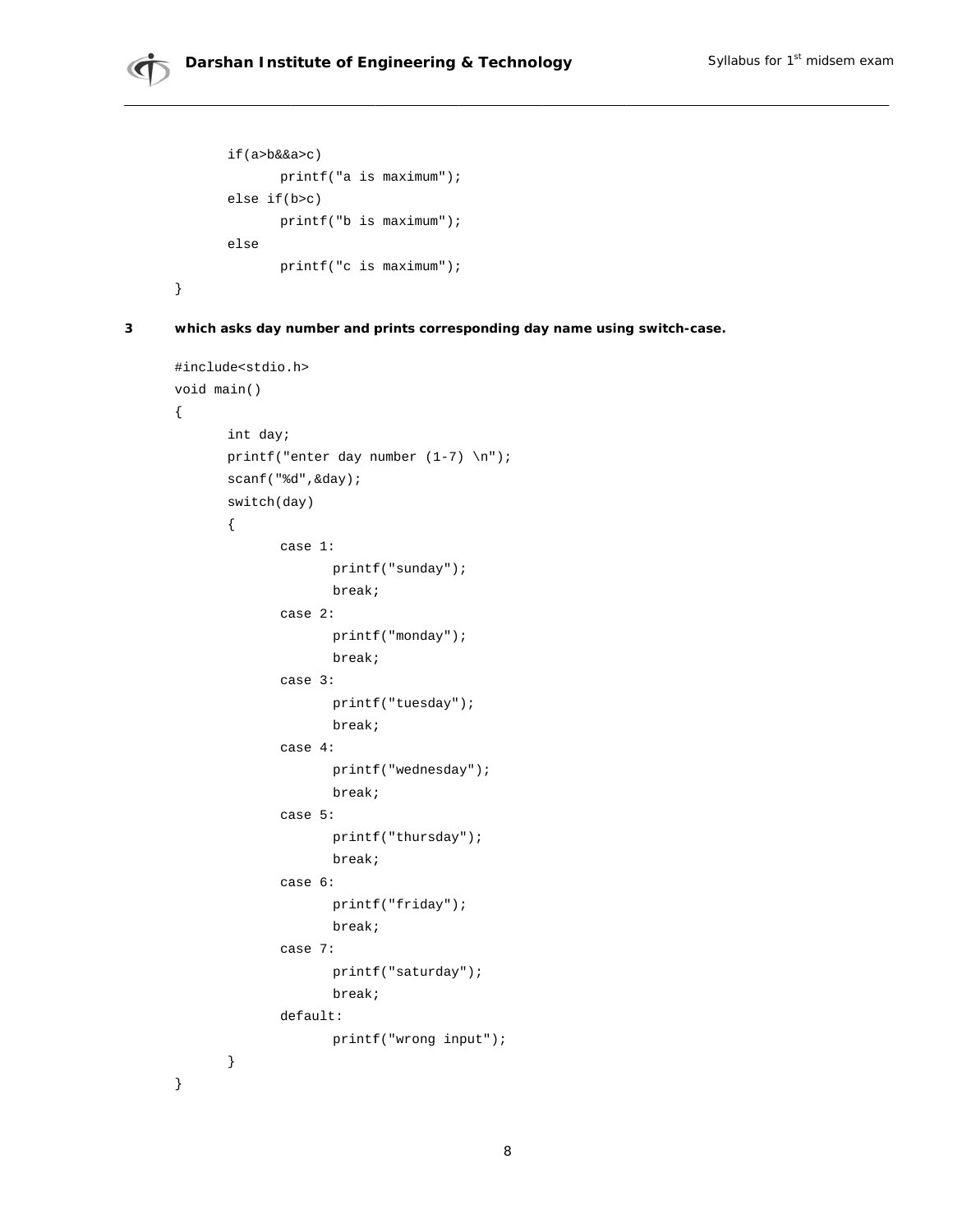

## **Computer Programming and Utilization (CPU) – 110003**

## **E) Loop Control Structure (for, while, do…while)**

## **1 Explain loops available in C with example**

- Loops are used to repeat execution of a block of code.
- During looping, a set of statements are executed until some condition for termination is encountered.

Generally, looping process would include the following four steps

- 1) Initialization of a counter
- 2) Test for a termination condition
- 3) Loop body statements
- 4) Increment the counter

C supports three types of looping

## **while loop**

• The simplest of all looping structure is while statement.

```
• The general format of the while statement is: 
   Initialization; 
   while (test condition) 
   { 
        body of the loop ; 
        increment or decrement; 
   }
```
- Test condition is evaluated and if the condition is true then the body of the loop is executed.
- After the execution of the body, the test condition is once again evaluated and if it is true, the body is executed once again.
- This process is repeated till the test condition is true. When it becomes false, the control is transferred out of the loop.
- On exit, the program continues with the statements immediately after the body of the loop.
- While loop is also known as entry control loop because first control-statement is executed and if it is true then only body of the loop will be executed.

```
Example: To print first 10 positive integer numbers 
      void main() 
      { 
             int i; 
             i = 1; \in \in initialization of i
             while(i <= 10) \setminus \mathcal{S} condition checking
             { 
                   printf("\t%d",i); \\ statement execution 
                   i++; \setminus \text{increment of control variable}} 
      }
```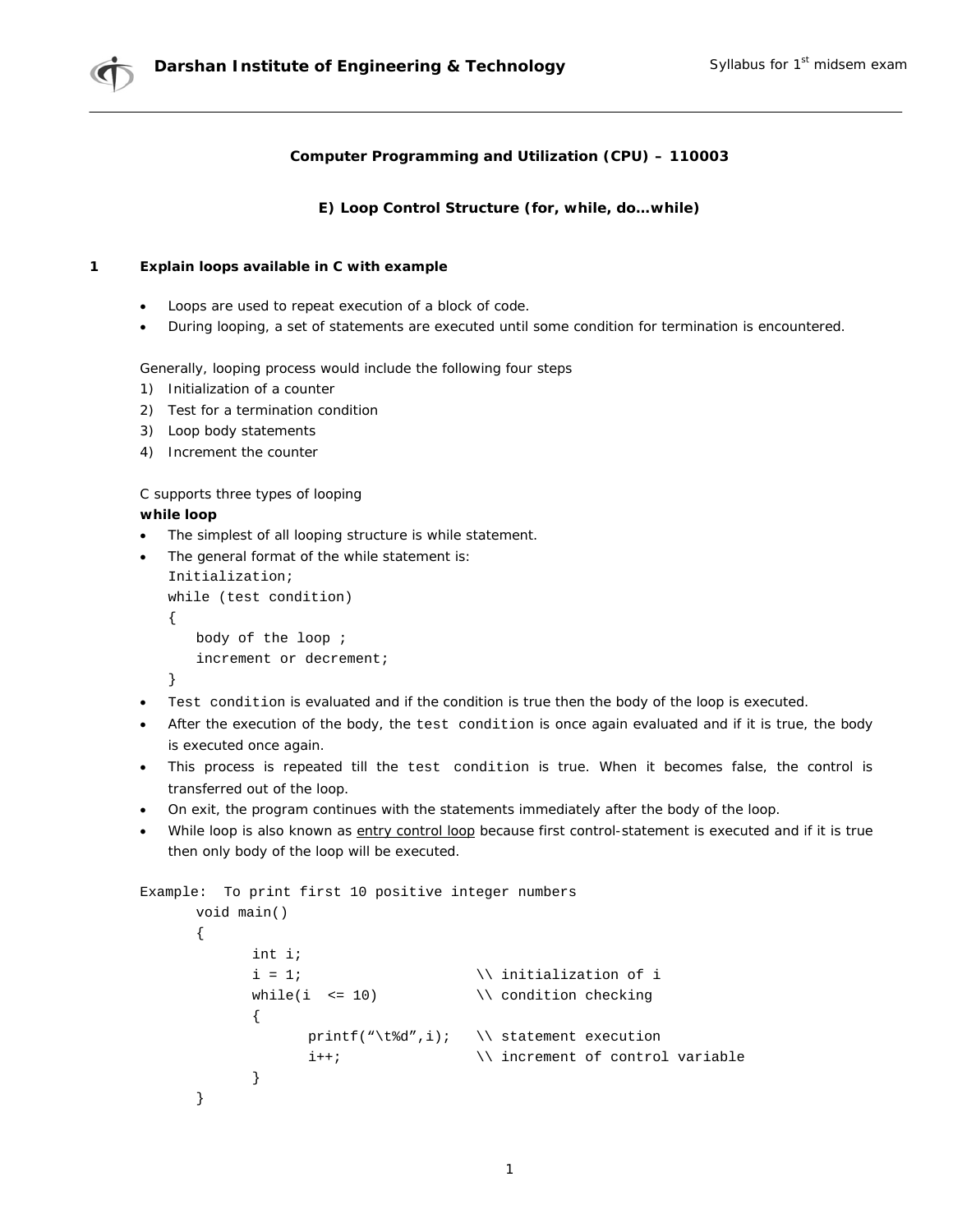

## **do…while loop**

- In contrast to while loop, the body of the do…while loop is executed first and then the loop condition is checked.
- The body of the loop is executed at least once because do...while loop tests condition at the bottom of the loop after executing the body.
- do...while loop is also known as exit control loop because first body statements are executed and then control-statement is executed, thus condition checking happens at exit point.
- The general format of the do...while statement is:

```
initialization; 
   do 
    { 
        statement; 
        increment or decrement; 
    } 
   while(test-condition); 
Example: To print first 10 positive integer numbers 
       void main() 
        { 
                int i; 
                i = 1; \langle initialization of i
                do 
                { 
                        printf("\t%d",i); \\ statement execution
                        i++; \qquad \qquad \qquad \qquad \setminus \qquad \qquad \text{increment of control variable}\} while(i <= 10); \qquad \qquad \qquad \qquad \qquad condition checking
        }
```
### **for Loop**

• *for* loop provides a more concise loop control structure.

```
The general form of the for loop is:
for (initialization; test condition; increment) 
{ 
    body of the loop;
```
- }
- When the control enters for loop, the variables used in for loop is initialized with the starting value such as i=0, count=0. Initialization part will be executed exactly one time.
- Then it is checked with the given test condition. If the given condition is satisfied, the control enters into the body of the loop. If condition is not satisfied then it will exit the loop.
- After the completion of the execution of the loop, the control is transferred back to the increment part of the loop. The control variable is incremented using an assignment statement such as  $i++$
- If new value of the control variable satisfies the loop condition then the body of the loop is again executed. This process goes on till the control variable fails to satisfy the condition.
- For loop is also entry control loop because first control-statement is executed and if it is true then only body of the loop will be executed.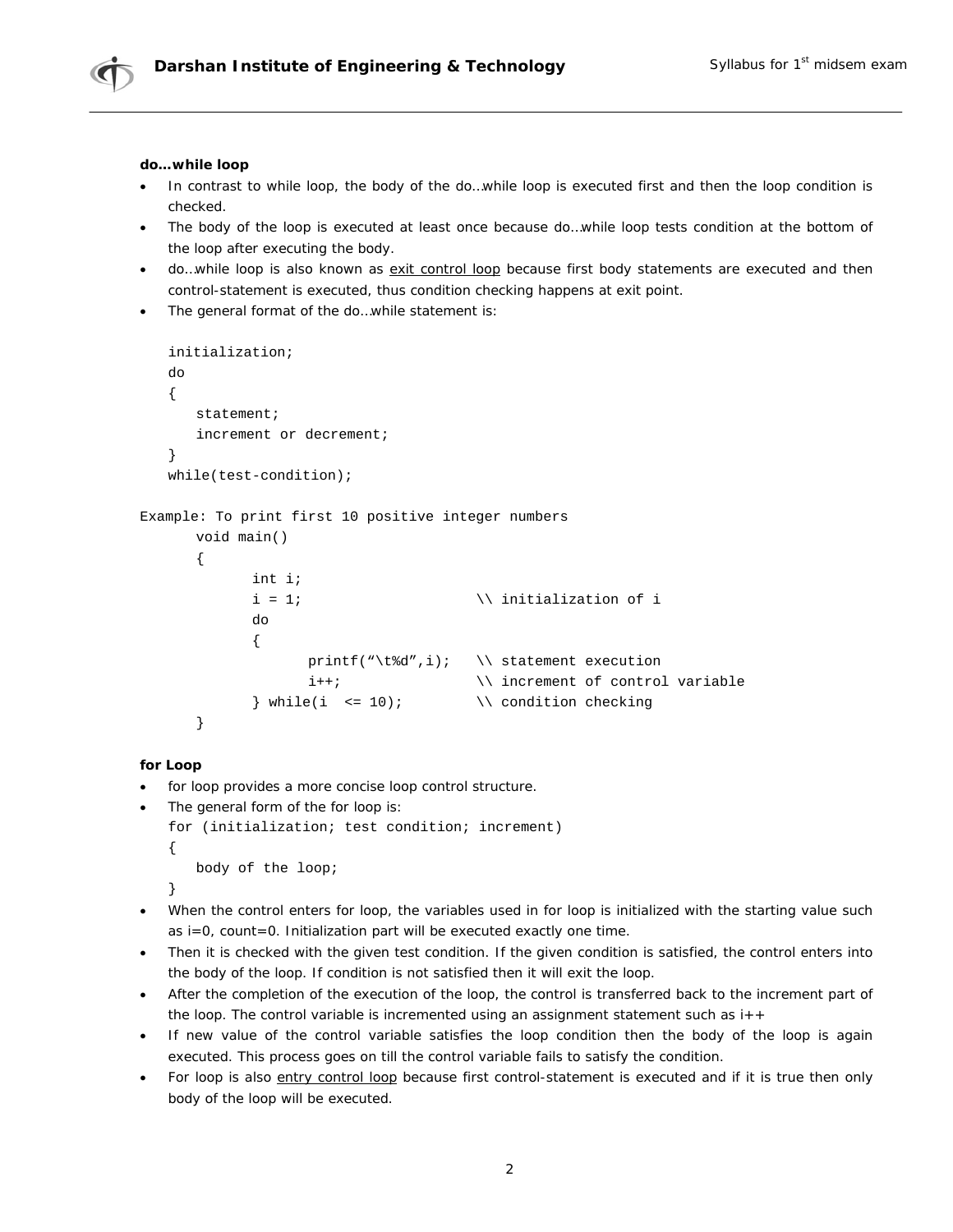

Example: // The following is an example that finds the sum of the first ten positive integer numbers void main()

```
int i; //\text{ declare variable} int sum=0; 
for(i=1; i \le 10; i++) // for loop
 { 
      sum = sum + i ; // add the value of i and store it to sum
 } 
 printf("%d", sum);
```
}

{

• We can include multiple expressions in any of the fields of for loop provided that we separate such expressions by commas. For example: for(  $i = 0$ ;  $j = 100$ ;  $i < 10$  &&  $j > 50$ ;  $i + +$ ,  $j = j - 10$ )

| for Loop                       | while Loop      | dowhile Loop       |
|--------------------------------|-----------------|--------------------|
| for( $i=1$ ; $i < 10$ ; $i++)$ | $i=1;$          | $i=1;$             |
|                                | $while(i=10)$   | do                 |
| $sum = sum + i$                |                 |                    |
|                                | $sum = sum + i$ | $sum = sum + i$    |
|                                | $i + j$         | $i + j$            |
|                                |                 | while( $i$ <= 10); |

**2 State the difference between entry control loop and exit control loop.**

| Entry control loop                                 | Exit control loop                                     |
|----------------------------------------------------|-------------------------------------------------------|
| Entry control loop checks condition first and then | Exit control loop first executes body of the loop and |
| body of the loop will be executed.                 | checks condition at last.                             |
| Body of loop may or may not be executed at all.    | Body of loop will be executed at least once because   |
|                                                    | condition is checked at last.                         |
| for, while are example of entry control loop.      | Dowhile is example of exit control loop.              |

## **3 Explain break, continue, goto with example.**

- Sometimes it is required to quit the loop as soon as certain condition occurs.
- For example, consider searching a particular number in a set of 100 numbers, as soon as the search number is found it is desirable to terminate the loop.
- A *break* statement is used to jump out of a loop.
- A *break* statement provides an early exit from for, while, do…while and switch constructs.
- A *break* causes the innermost enclosing loop or switch to be exited immediately.

```
Example : Read and sum numbers till -1 is entered 
       void main() 
       { 
               int i, num=0;
```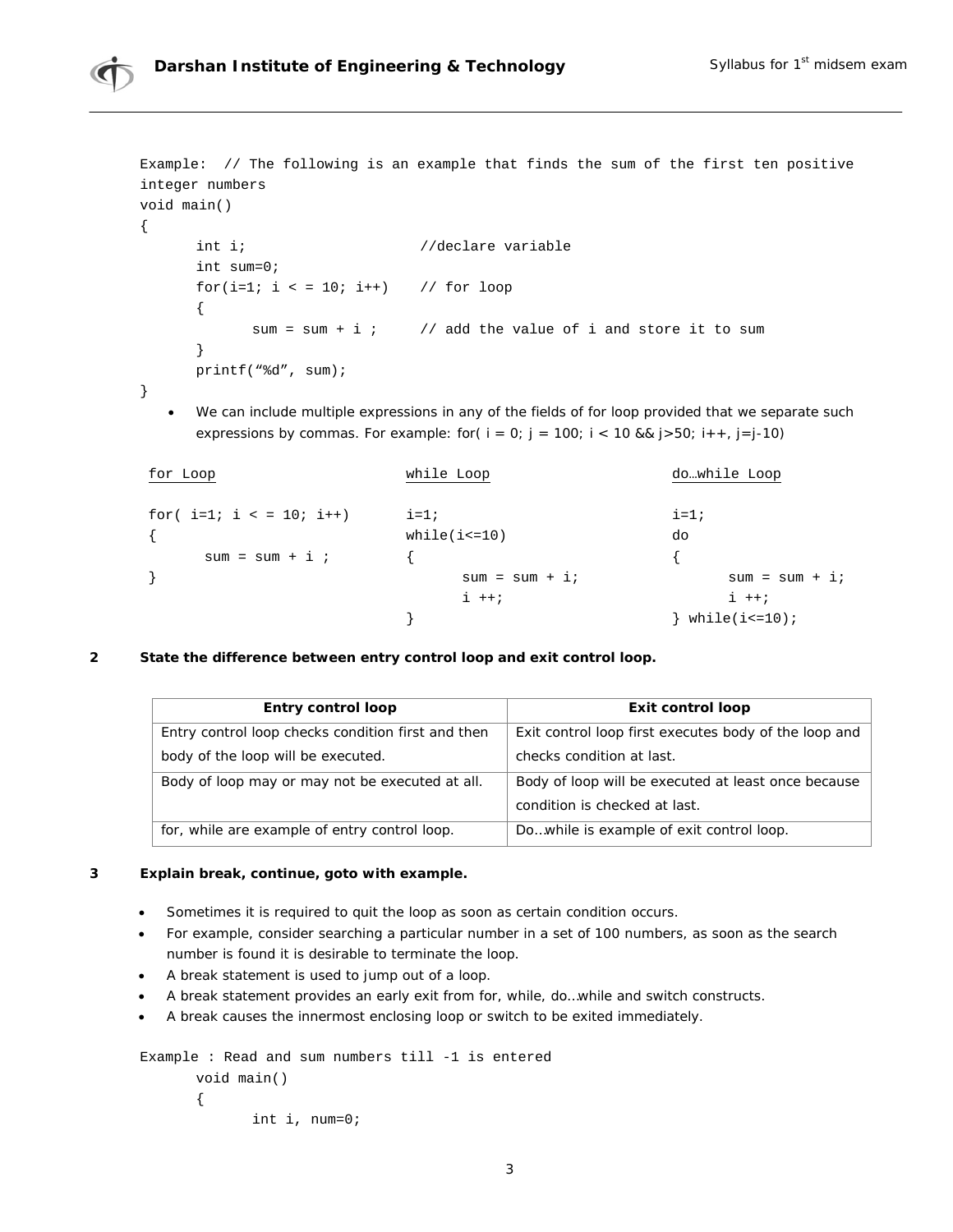



```
 float sum=0,average; 
printf("Input the marks, -1 to end\n\ln");
 while(1) 
 { 
         scanf("%d",&i); 
        if(i == -1) break; 
         sum+=i; 
 } 
 printf("%d", sum);
```
## **continue;**

}

- The *continue* statement can be used to skip the rest of the body of an iterative loop.
- The *continue* statement tells the compiler, "SKIP THE FOLLOWING STATEMENTS AND CONTINUE WITH THE NEXT ITERATION".

```
Example: Find sum of 5 positive integers. If a negative number is entered then skip it. 
void main()
```

```
{ 
       int i=1, num, sum=0; 
      for (i = 0; i < 5; i++) { 
              scanf("%d", &num); 
             if(num < 0) continue; // starts with the beginning of the loop 
               sum+=num; 
        } 
      printf("The sum of positive numbers entered = d', sum);
```
## } **goto:**

- The *goto* statement is a jump statement which jumps from one point to another point within a function.
- The *goto* statement is marked by label statement. Label statement can be used anywhere in the function above or below the *goto* statement.
- Generally *goto* should be avoided because its usage results in less efficient code, complicated logic and difficult to debug.

```
Example: Following program prints 10,9,8,7,6,5,4,3,2,1 
void main () 
{ 
        int n=10; 
        loop: 
        printf("%d,",n); 
       n--; if (n>0) 
                goto loop;
```
}

**Please refer book for flowchart or diagram of break, continue, goto. Page No: 167**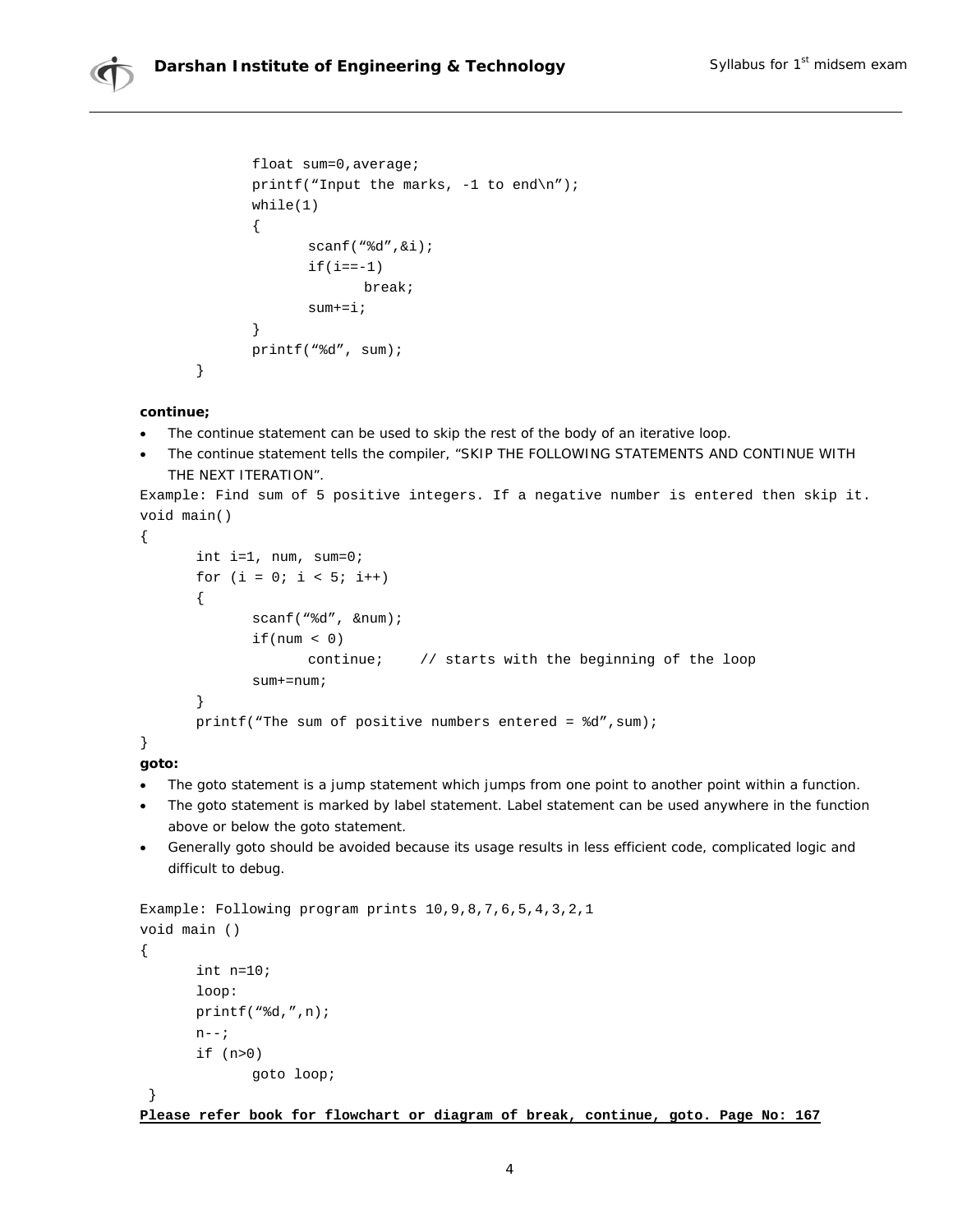## Computer Programming and Utilization (CPU) - 110003

## F) Array and String

#### $\mathbf{1}$ What is an array? Explain with Example. What are the advantages of using an array?

- An array is a fixed-size sequenced collection of elements of the same data type.
- An array is derived data type.
- The individual element of an array is referred by their index or subscript value.
- The subscript for an array always begins with 0.

| Syntax :  | data_type array_name[size]; |
|-----------|-----------------------------|
| Example : | int marks $[5]$ ;           |

- The data\_type specifies the type of the elements that can be stored in an array, like int, float or char.
- The size indicates the maximum number of elements that can be stored inside the array.
- In the example, data type of an array is int and maximum elements that can be stored in an array are 5.

## Advantages:

- $\bullet$ You can use one name to store many values with different indexes.
- An array is very useful when you are working with sequences of the same kind of data.
- An array makes program easier to read, write and debug.

## Example:

```
#include<stdio.h>
void main()
\{int a[5] = \{5, 12, 20, 54, 68\}, i;
       for(i=0;i<5;i++)\{printf("d", a[i]);\}\}
```
## Types of an array:

- 1) Single dimensional array
- 2) Two dimensional array
- 3) Multi dimensional array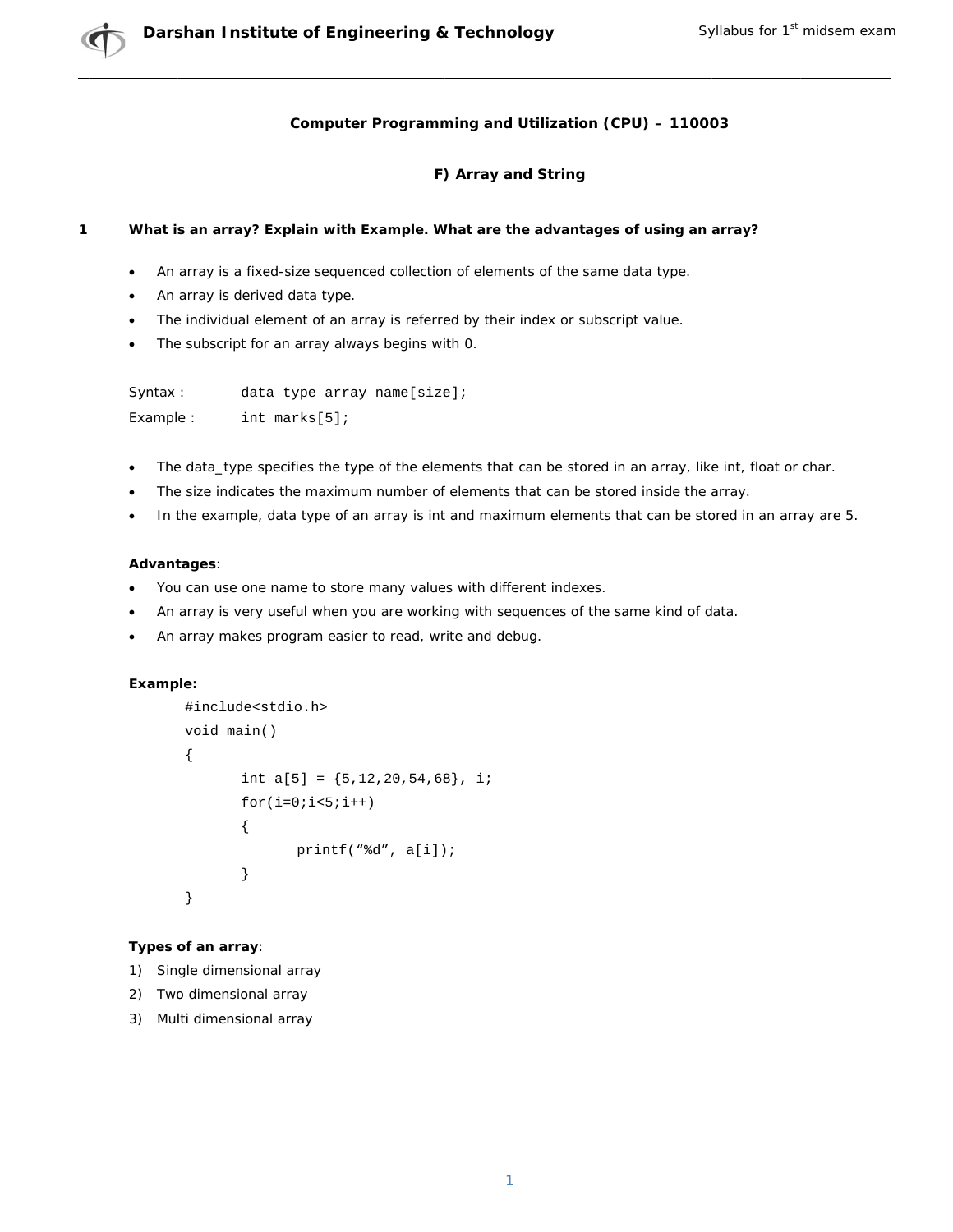#### $\overline{2}$ Explain initialization and working of single and multi-dimensional array with example.

## **Single Dimensional Array**

An array using only one subscript to represent the list of elements is called single dimensional array.

```
Syntax:
             data_type array_name[size];
Example:
             int marks[5];
```
An individual array element can be used anywhere like a normal variable with a statement such as  $q =$  marks  $[60]$ ;

More generally if *i* is declared to be an integer variable, then the statement  $g = marks[i]$ ; will take the value contained at i<sup>th</sup> position in an array and assigns it to g.

- We can store value into array element by specifying the array element on the left hand side of the equals sign like marks $[60]$ =95; The value 95 is stored at 60<sup>th</sup> position in an array.
- The ability to represent a collection of related data items by a single array enables us to develop concise and efficient programs.
- For example we can very easily sequence through the elements in the array by varying the value of the variable that is used as a subscript into the array.

for $(i=0; i<66; i++)$ ;

 $sum = sum + marks[i]$ 

Above for loop will sequence through the first 66 elements of the marks array (elements 0 to 65) and will add the values of each marks into sum. When for loop is finished, the variable sum will then contain the total of first 66 values of the marks.

The declaration int values [5]; would reserve enough space for an array called values that could hold up to 5 integers. Refer to the below given picture to conceptualize the reserved storage space.

| values[0] |  |
|-----------|--|
| values[1] |  |
| values[2] |  |
| values[3] |  |
| values[4] |  |

## **Initialization of Single Dimensional array:**

The general form of initialization of array is:

data\_type array\_name[size] = {list of values};

There are three ways to initialize single dimensional array,

1. int number  $[3] = \{1, 5, 2\}$ 

will initialize  $0^{th}$  element of an array to 1,  $1^{st}$  element to 5 and  $2^{nd}$  element to 2.

2. int number[5] =  $\{1, 7\}$ ;

will initialize O<sup>th</sup> element of an array to 1, 1<sup>st</sup> element to 7 and rest all elements will be initialized to 0.

3. int number  $[ ] = {1, 5, 6}$ 

first of all array size will be fixed to 3 then it will initialize 0<sup>th</sup> element to 1, 1<sup>st</sup> element to 5 and 2<sup>nd</sup> element to 6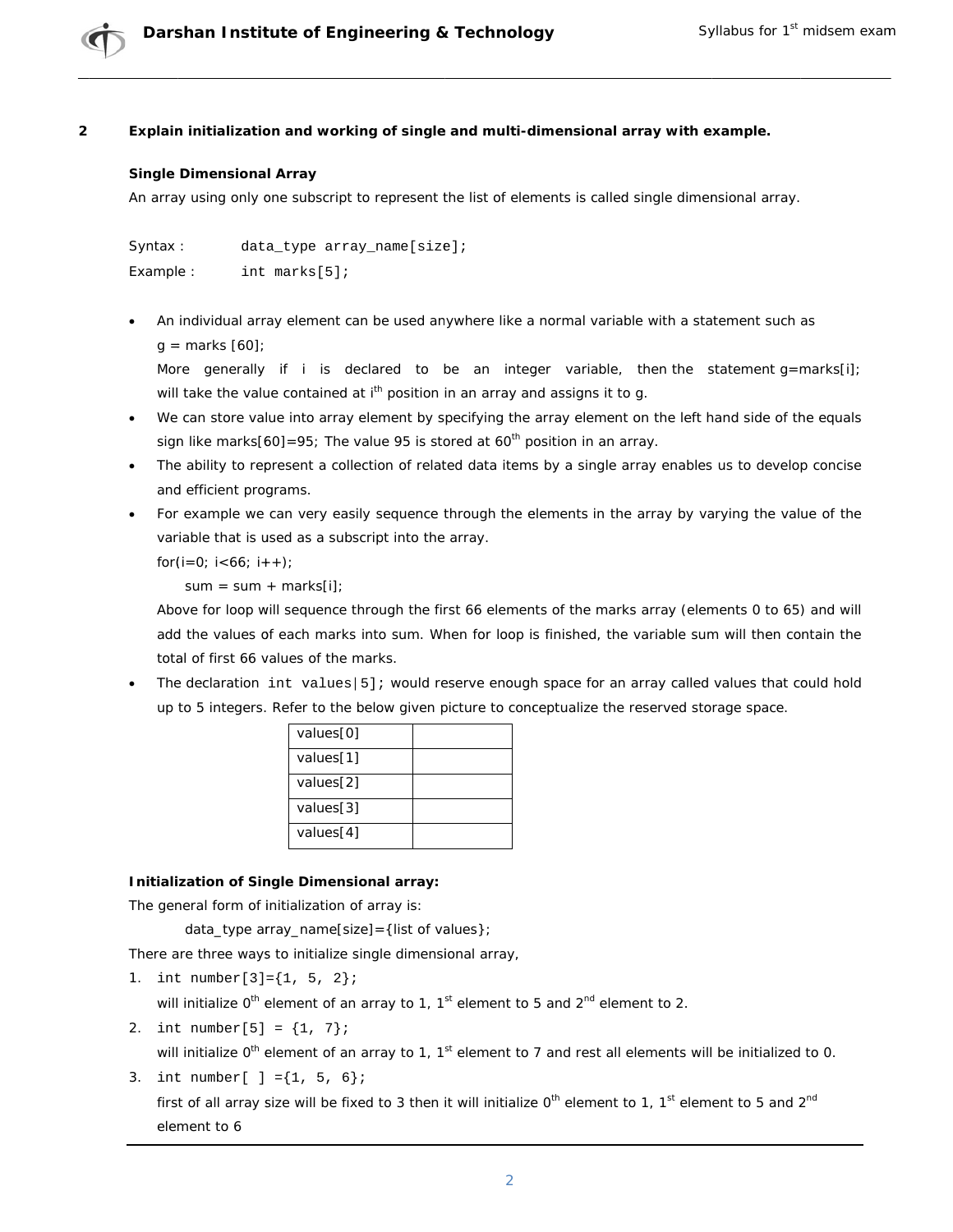## Two dimensional arrays:

- Two dimensional arrays are also called table or matrix.
- Two dimensional arrays have two subscripts.
- First subscript denotes the number of rows and second subscript denotes the number of columns.

| Syntax:   | data type array name [row size] [column size]; |
|-----------|------------------------------------------------|
| Example : | int $marks[10][20]$ ;                          |

- Here m is declared as a matrix having 10 rows (numbered from 0 to 9) and 20 columns (numbered 0 through 19). The first element of the matrix is m[0][0] and the last row last column is m[9][19]
- A two dimensional array marks[4][3] is shown below. The first element is given by marks[0][0] contains 35.5 & second element is marks[0][1] and contains 40.5 and so on.

| marks $[0][0]$ | marks [0][1]   | marks [0][2]   |
|----------------|----------------|----------------|
| 35.5           | 40.5           | 45.5           |
| marks [1][0]   | marks $[1][1]$ | marks $[1][2]$ |
| 66.5           | 55.5           | 60.5           |
| marks [2][0]   | marks $[2][1]$ | marks [2][2]   |
| 85.5           | 78.5           | 65.3           |
| marks [3][0]   | marks $[3][1]$ | marks [3][2]   |
| 25.6           | 35.2           | 76.2           |

## Initialization of two dimensional array:

1. int table[2][3] =  ${1, 2, 3, 4, 5, 6}$ ;

will initialize 1<sup>st</sup> row 1<sup>st</sup> column element to 1, 1<sup>st</sup> row 2<sup>nd</sup> column to 2, 1<sup>st</sup> row 3<sup>rd</sup> column to 3, 2<sup>nd</sup> row 3<sup>rd</sup> column to 6 and so on.

- 2. int table[2][3] = { $\{1,2,3\}$ , {4,5,6}); here, 1<sup>st</sup> group is for 1<sup>st</sup> row and 2<sup>nd</sup> group is for 2<sup>nd</sup> row. So 1<sup>st</sup> row 1<sup>st</sup> column element is 1, 2<sup>nd</sup> row 1<sup>st</sup> column element is 4,  $2^{nd}$  row  $3^{rd}$  column element is 6 so on.
- 3. int table[2][3] ={{1,2}, {4}} initializes as above but missing elements will be initialized by 0.

#### $\overline{\mathbf{3}}$ Explain various string handling operations available in 'C' with example.

C has several inbuilt functions to operate on string. These functions are known as string handling functions. For Example: char  $s1[] = "Their", s2[] = "There";$ 

| <b>Function</b> | Meaning                                                                                |  |
|-----------------|----------------------------------------------------------------------------------------|--|
| strlen(s1)      | Returns length of the string.                                                          |  |
|                 | $l = strlen(s1);$ it returns 5                                                         |  |
| strcmp(s1,s2)   | Compares two strings.                                                                  |  |
|                 | It returns negative value if $s1 < s2$ , positive if $s1 > s2$ and zero if $s1 = s2$ . |  |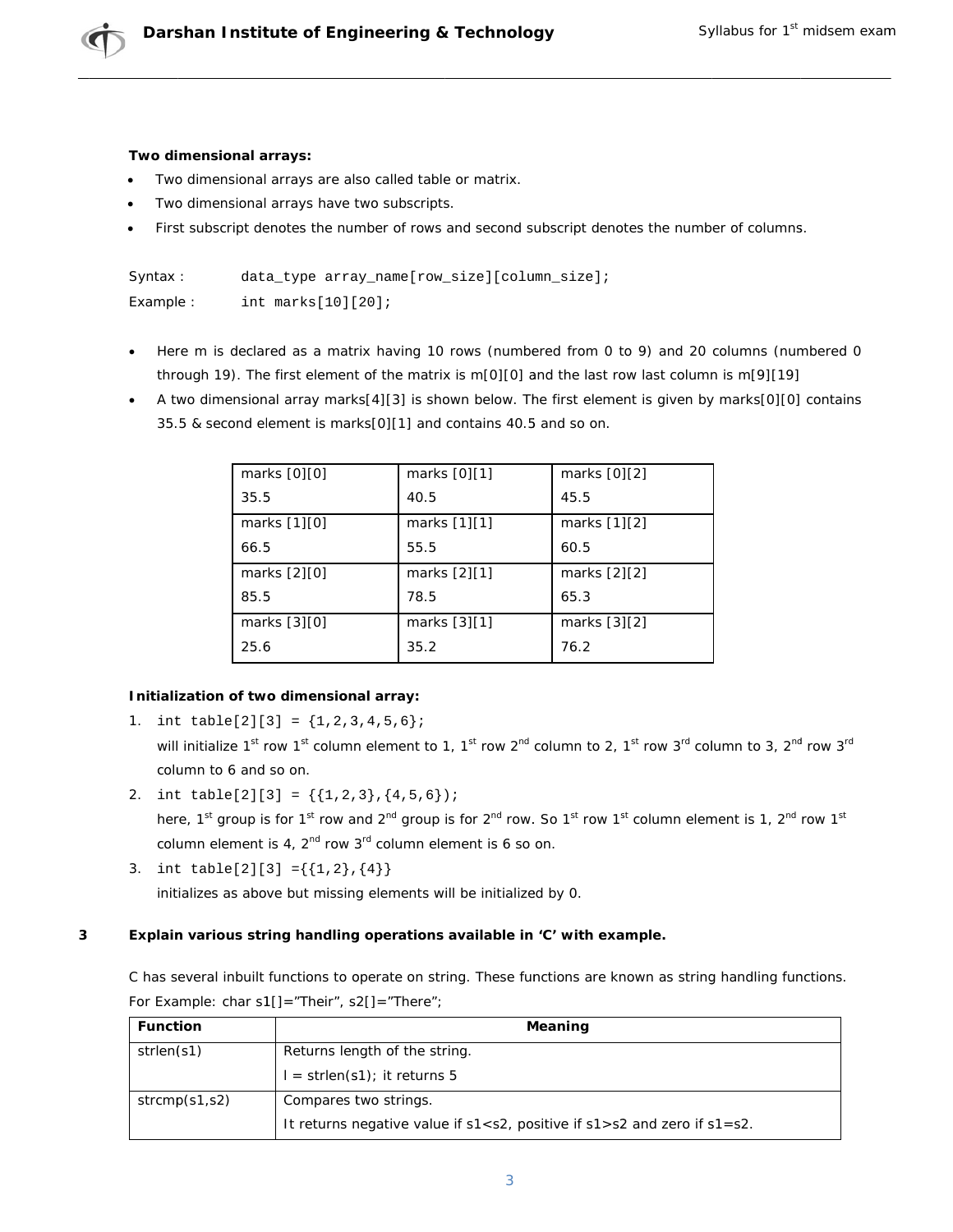|                  | printf("%d", strcmp(s1,s2));                                                                                                         |  |  |
|------------------|--------------------------------------------------------------------------------------------------------------------------------------|--|--|
|                  | Output: -9                                                                                                                           |  |  |
| strcpy(s1,s2)    | Copies 2 <sup>nd</sup> string to 1 <sup>st</sup> string.                                                                             |  |  |
|                  | strcpy(s1,s2) copies the string s2 in to string s1 so s1 is now "There".                                                             |  |  |
|                  | s2 remains unchanged.                                                                                                                |  |  |
| strcat(s1,s2)    | Appends 2 <sup>nd</sup> string at the end of 1 <sup>st</sup> string.                                                                 |  |  |
|                  | strcat(s1,s2); a copy of string s2 is appended at the end of string s1. Now s1                                                       |  |  |
|                  | becomes "TheirThere"                                                                                                                 |  |  |
| strchr(s1, c)    | Returns a pointer to the first occurrence of a given character in the string s1.                                                     |  |  |
|                  | printf("%s",strchr(s1,'i'));                                                                                                         |  |  |
|                  | Output : ir                                                                                                                          |  |  |
| strstr(s1,s2)    | Returns a pointer to the first occurrence of a given string s2 in string s1.                                                         |  |  |
|                  | printf("%s",strstr(s1,"he"));                                                                                                        |  |  |
|                  | Output : heir                                                                                                                        |  |  |
| strrev(s1)       | Reverses given string.                                                                                                               |  |  |
|                  | strrev(s1); makes string s1 to "riehT"                                                                                               |  |  |
| strlwr(s1)       | Converts string s1 to lower case.                                                                                                    |  |  |
|                  | $print(f''\%s", strlwr(s1));$<br>Output : their                                                                                      |  |  |
| strupr(s1)       | Converts string s1 to upper case.                                                                                                    |  |  |
|                  | printf("%s", strupr(s1));<br>Output: THEIR                                                                                           |  |  |
| strong(s1,s2,n)  | Copies first n character of string s2 to string s1                                                                                   |  |  |
|                  | $s1 = ""$ ; $s2 = "There"$ ;                                                                                                         |  |  |
|                  | strncpy(s1,s2,2);                                                                                                                    |  |  |
|                  | printf("%s", s1);                                                                                                                    |  |  |
|                  | Output: Th                                                                                                                           |  |  |
| strncat(s1,s2,n) | Appends first n character of string s2 at the end of string s1.                                                                      |  |  |
|                  | strncat $(s1,s2,2)$ ;                                                                                                                |  |  |
|                  | printf("%s", s1);                                                                                                                    |  |  |
|                  | Output: TheirTh                                                                                                                      |  |  |
| strncmp(s1,s2,n) | Compares first n character of string s1 and s2 and returns similar result as<br>strcmp() function.<br>printf("%d", strcmp(s1,s2,3)); |  |  |
|                  |                                                                                                                                      |  |  |
|                  |                                                                                                                                      |  |  |
|                  | Output: 0                                                                                                                            |  |  |
| strrchr(s1,c)    | Returns the last occurrence of a given character in a string s1.                                                                     |  |  |
|                  | printf("%s", strrchr(s2,'e'));                                                                                                       |  |  |
|                  | Output : ere                                                                                                                         |  |  |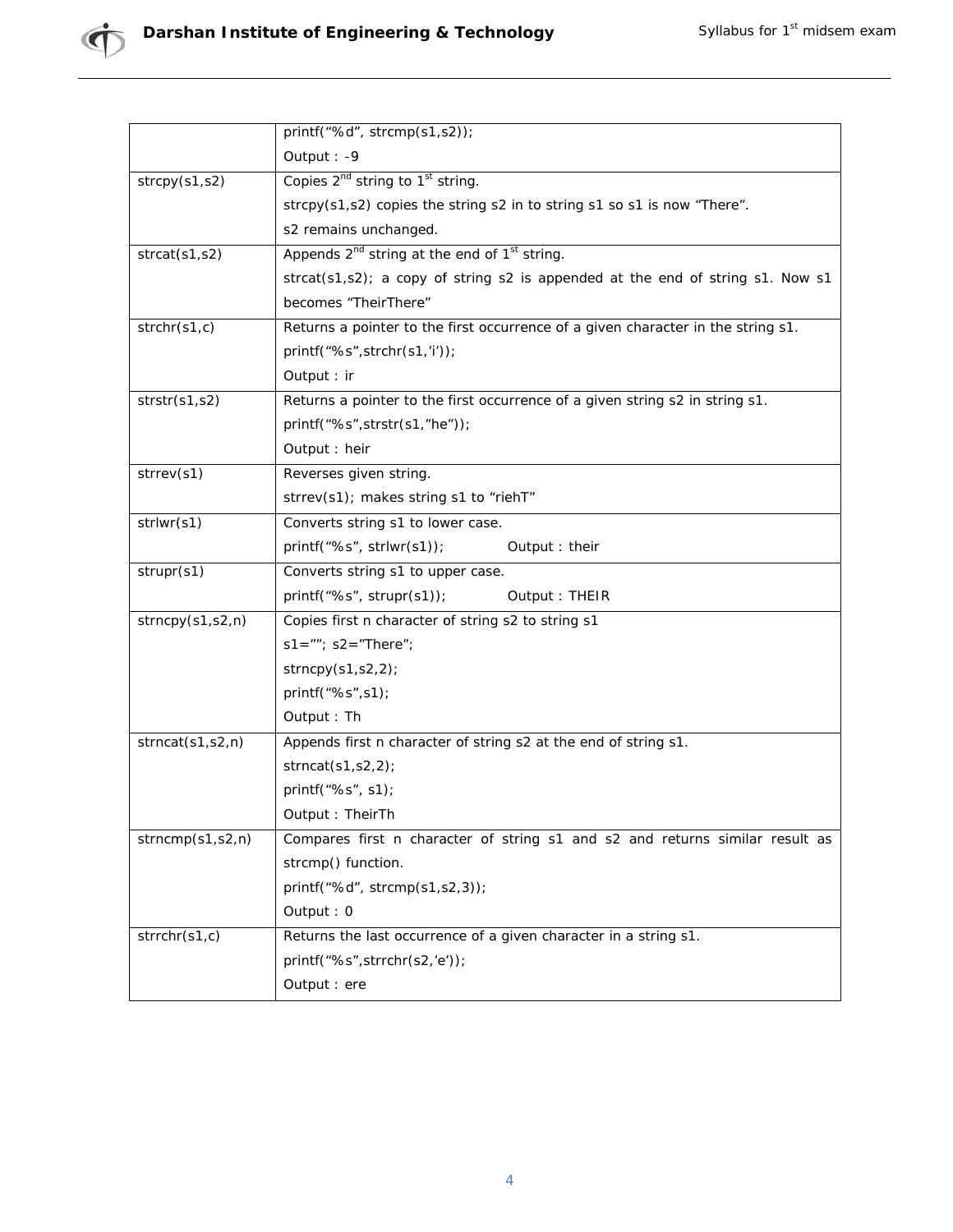## Computer Programming and Utilization (CPU) - 110003

## G) Functions

#### $\mathbf{1}$ What is user defined function? Explain with example. Define the syntax of function in C.

- A function is a block of code that performs a specific task.
- The functions which are created by programmer are called user-defined functions.
- The functions which are in-built in compiler are known as system functions.
- The functions which are implemented in header libraries are known as library functions.
- It has a unique name and it is reusable i.e. it can be called from any part of a program.  $\bullet$
- Parameter or argument passing to function is optional.
- It is optional to return a value to the calling program. Function which is not returning any value from function, their return type is void.

While using function, three things are important

- 1. Function Declaration
	- $\bullet$ Like variables, all the functions must be declared before they are used.
	- The function declaration is also known as function prototype or function signature. It consists of four parts,
		- 1) Function type (return type).
		- 2) Function name.
		- 3) Parameter list.
		- 4) Terminating semicolon

```
Syntax:
          <return type> FunctionName (Arqument1, Arqument2, Arqument3......);
Example: int sum(int, int);
```
- In this example, function return type is int, name of function is sum, 2 parameters are passed to function and both are integer.
- 2 Function Definition
	- $\bullet$ Function Definition is also called function implementation.
	- It has mainly two parts.
		- $\bullet$ Function header: It is same as function declaration but with argument name.
		- Function body : It is actual logic or coding of the function
- 3. Function call
	- Function is invoked from main function or other function that is known as function call.  $\bullet$
	- Function can be called by simply using a function name followed by a list of actual argument  $\bullet$ enclosed in parentheses.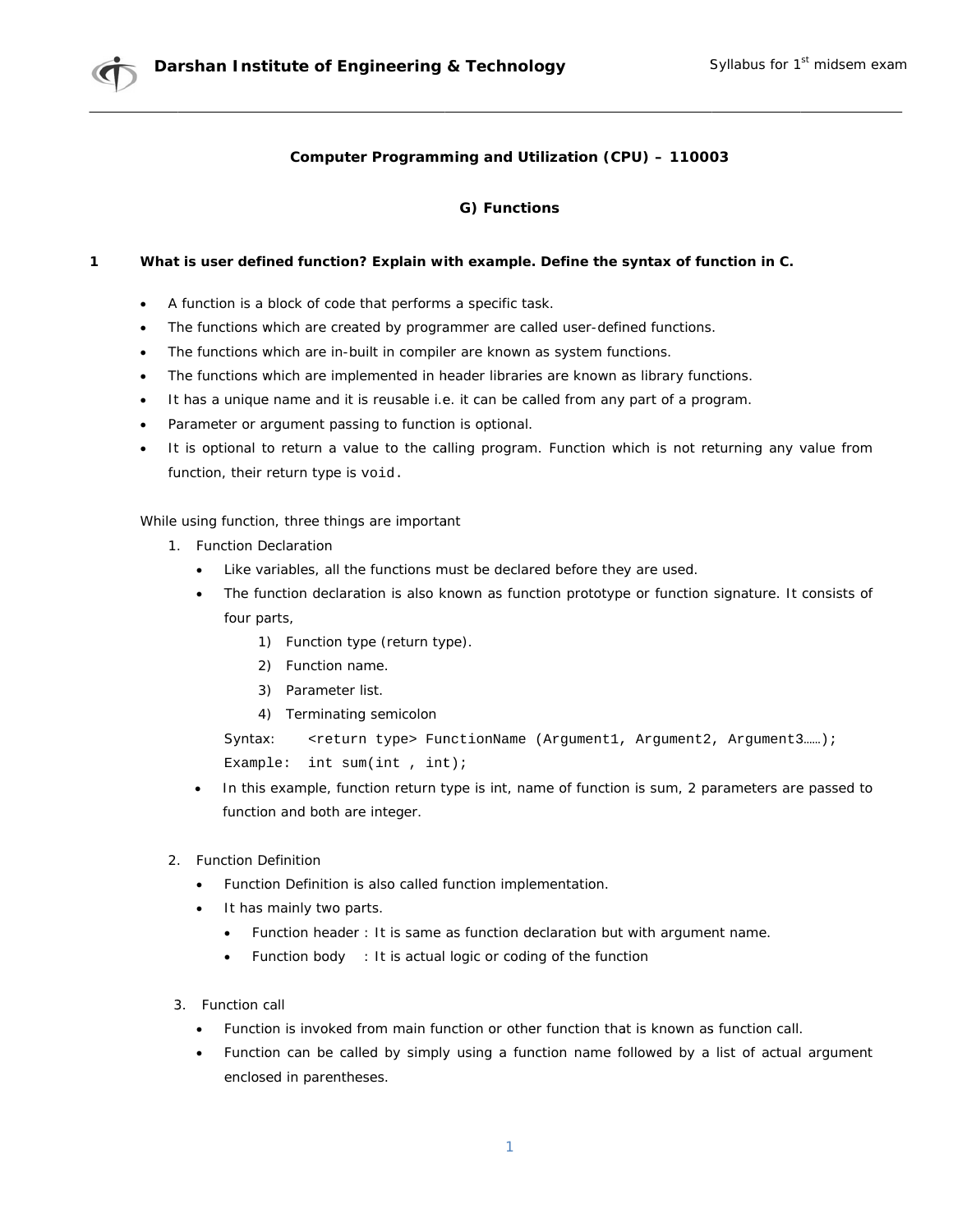

```
Syntax or general structure of a Function
       <return type> FunctionName (Argument1, Argument2, Argument3......)
       \{Statement1;
              Statement2;
              Statement3;
       \}An example of function
       #include<stdio.h>
       int sum(int, int);\\ Function Declaration or Signature
       void main()
       \{int a, b, ans;
              scan f ("d d', d a, d b);
              ans = sum(a, b);
                                                 \\ Function Calling
              printf("Answer = d'', ans);
              \}int sum (int x, int y)
                                                \\ Function Definition
       \{int result;
              result = x + yireturn (result);
       \}
```
#### $\overline{2}$ Explain different categories of functions.

Functions can be classified in one of the following category based on whether arguments are present or not, whether a value is returned or not.

- 1. Functions with no arguments and no return value \\ void printline(void) 2. Functions with no arguments and return a value \\ int printline(void)
- 3. Functions with arguments and no return value \\ void printline(int a)
- 4. Functions with arguments and one return value \\ int printline(int a)
- 5. Functions that return multiple values using pointer \\ void printline(int a)
- 1. Function with no argument and no return value.
	- When a function has no argument, it does not receive any data from calling function.  $\bullet$
	- When it does not return a value, the calling function does not receive any data from the called function.
	- In fact there is no data transfer between the calling function and called function.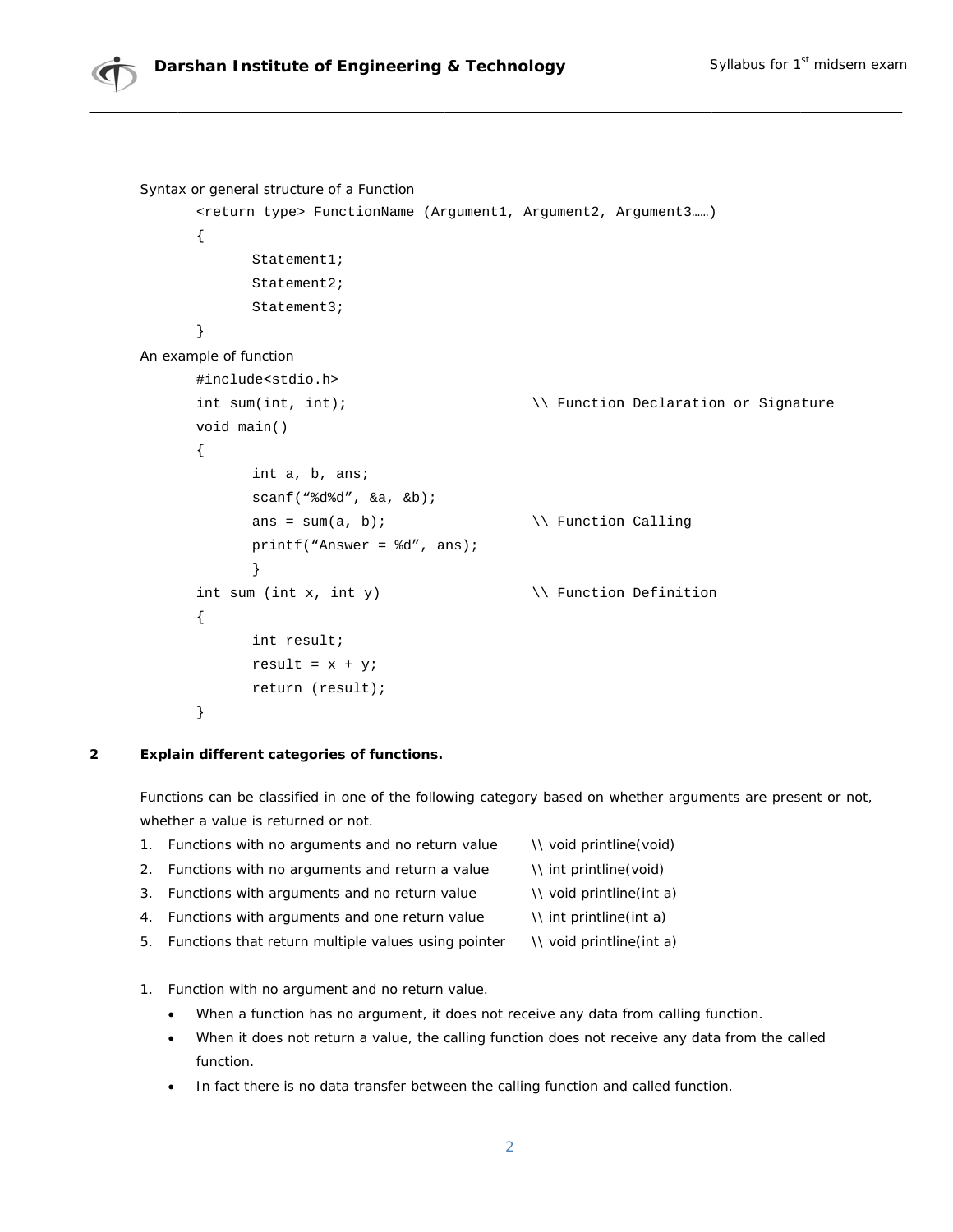

```
#include<stdio.h>
int get_number(void);
                                                      // No argument
void main()
\{int m;
                                                                                                         int Fun1()
                                                                                          No
                                                        void main()
           m = get_number();
                                                                                         Input
                                                                                                         €
                                                        \{printf("d", m);. . . . . . . . . . . . . . .
                                                        . . . . . . . . . . . . . . .
                                                                                                         . . . . . . . . . . . . . .
                                                        . . . . . . . . . . . . . .
\}. . . . . . . . . . . . . . .
                                                        a = Fun1()return no;
int get_number(void)
                                                        . . . . . . . . . . . . . .
                                                                                                         <sup>}</sup>
                                                        . . . . . . . . . . . . . . .
\{Function
                                                        \}result
           int number;
           printf("enter number:");
           \texttt{scanf}(\texttt{"}\texttt{\$d",\&number});return number;
                                                        // Return value
```

```
\}
```
- 3. Function with arguments and no return values
	- When a function has argument, it receives data from calling function.  $\bullet$
	- When it does not return a value, the calling function does not receive any data from the called function.

```
Example:
```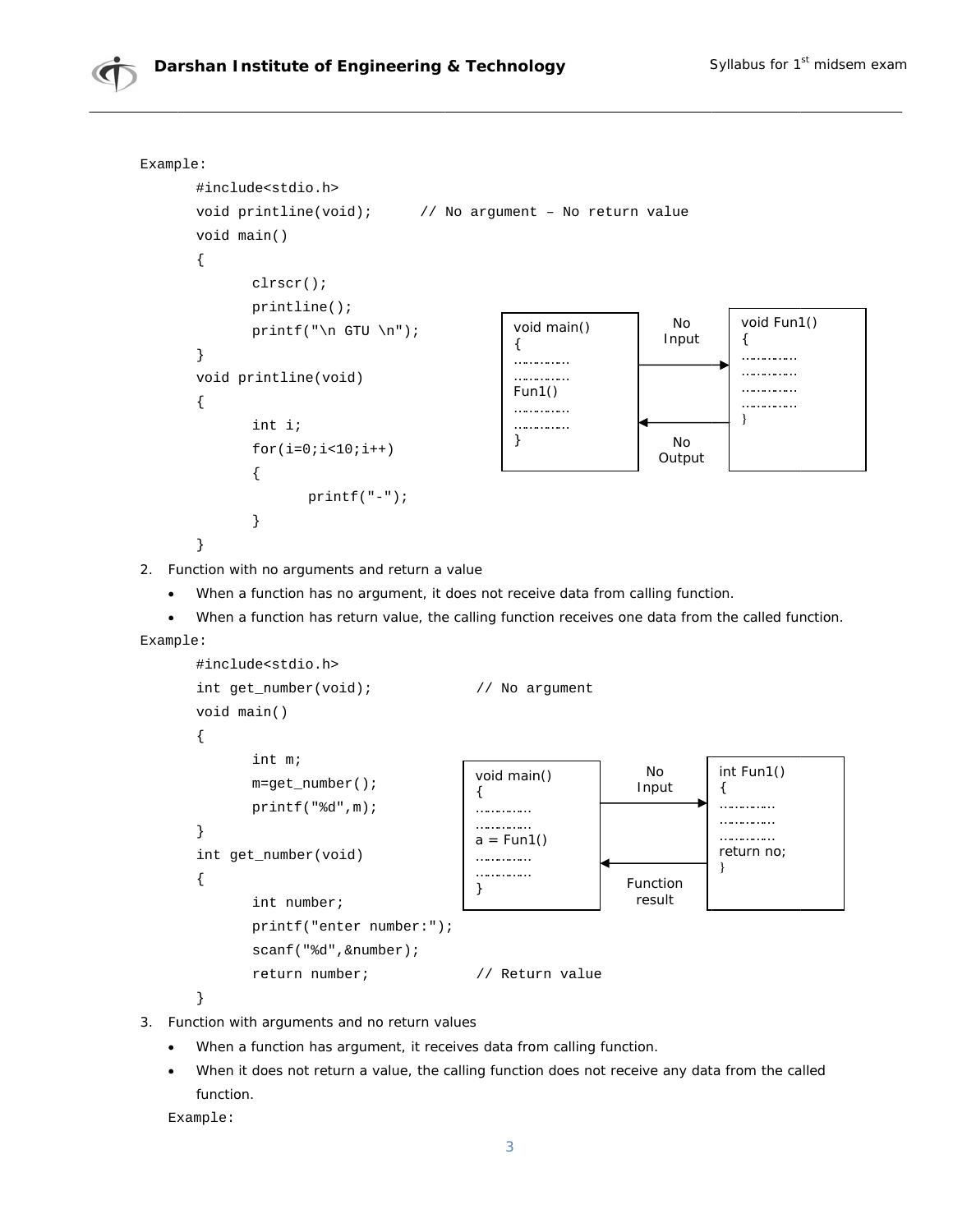

4. Function with arguments and one return value

 $\bullet$ When a function has argument, it receives data from calling function.

When a function has return value, the calling function receives any data from the called function.  $\bullet$ 

Example:

```
#include<stdio.h>
#include<conio.h>
int sum(int);// Argument
void main()
\{int no, x;
           \text{clrscr}();
           printf("enter no:");
                                                                              Value of
                                                                                                  int fun2(f)void main()
                                                                              argument
                                                                                                  €
           scanf("d", \&no);\{. . . . . . . . . . . . . . .
                                                   . . . . . . . . . . . . . . .
           x = sum(no);
                                                                                                  . . . . . . . . . . . . . . .
                                                   . . . . . . . . . . . . . . .
                                                                                                  . . . . . . . . . . . . . .
           print(f("sum=\&d", x);b = Fun1(a)return(e)
                                                   . . . . . . . . . . . . . .
           getch()}
                                                   . . . . . . . . . . . . . .
\}\mathcal{E}Function
                                                                                  result
int sum(int no)
\{int add=0, i;while(no>0)\{i = no810;
```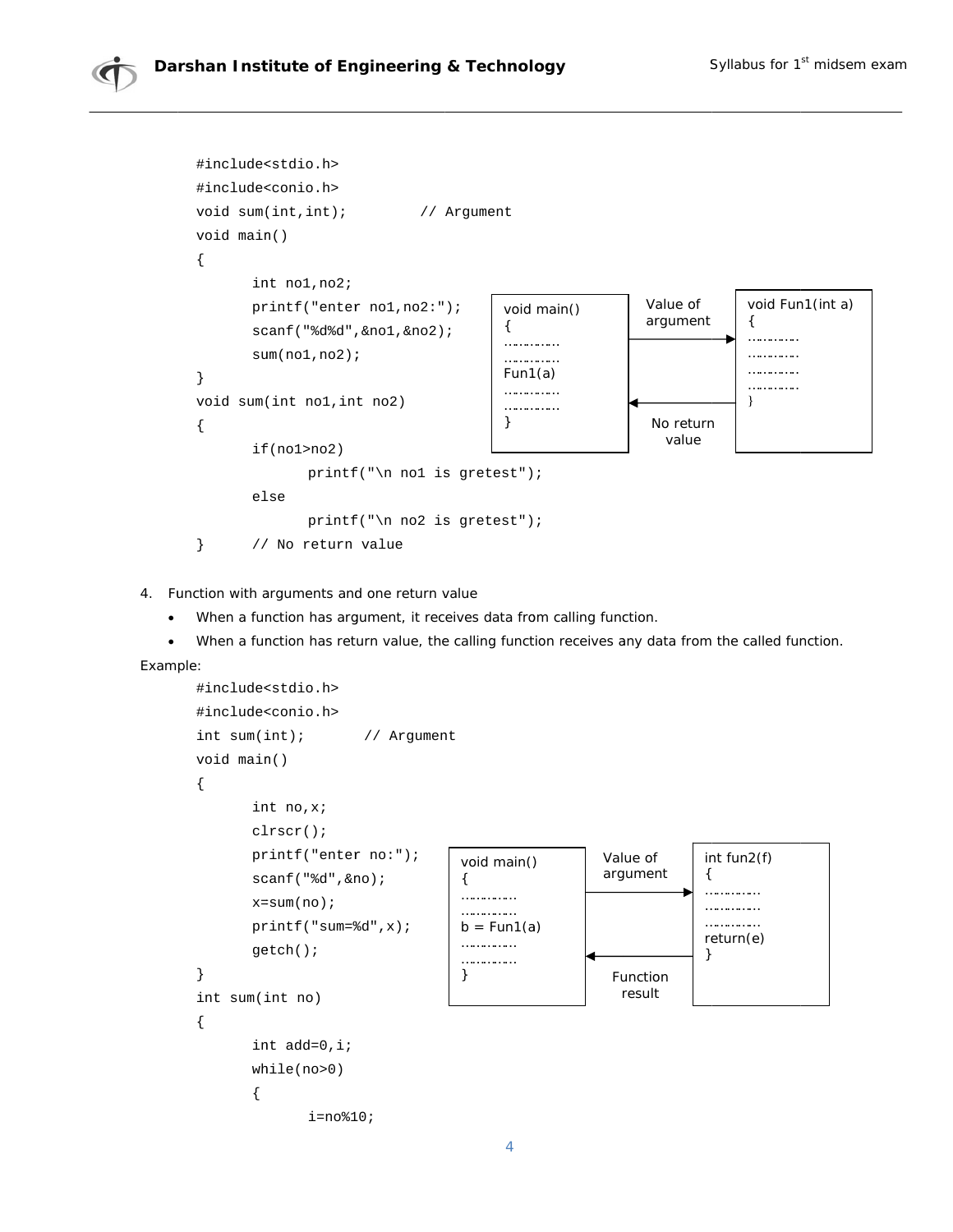

```
add=add+i;no=no/10;\left\{ \right\}return add;
                                // Return value
```
- $\}$
- 5. Function that returns a multiple value
	- Function can return either one value or zero value. It cannot return more than one value
	- To receive more than one value from function, we have to use pointer.
	- So function should be called with reference not with value

```
Example:
```

```
#include<stdio.h>
void mathoperation(int x, int y, int *s, int *d);
void main()
\{int x=20, y=10, s, d;
   mathrathoperation(x, y, \&s, \&d);
   printf("s = *d \nd = *d", s, d;\}void mathoperation(int a, int b, int *sum, int *diff)
\{*sum = a + bi*diff = a - b;
\}
```
 $\overline{3}$ 

## Explain actual argument and formal argument with example.

- Arguments passed to the function during function calling are called actual arguments or parameters.  $\bullet$
- Arguments received in the definition of a function are called formal arguments or parameters.  $\bullet$

```
Example:
       #include<stdio.h>
       int max(int, int) // Function Declaration.
      void main()
       \{int a=5, b=3, ans;
             ans = max(a, b);//a and b are actual arguments.
             printf("max=\dagger d", ans);\}int max(int x, int y) \frac{1}{x} and y are formal arguments.
       \{if(x>y)return x;
                                             5
```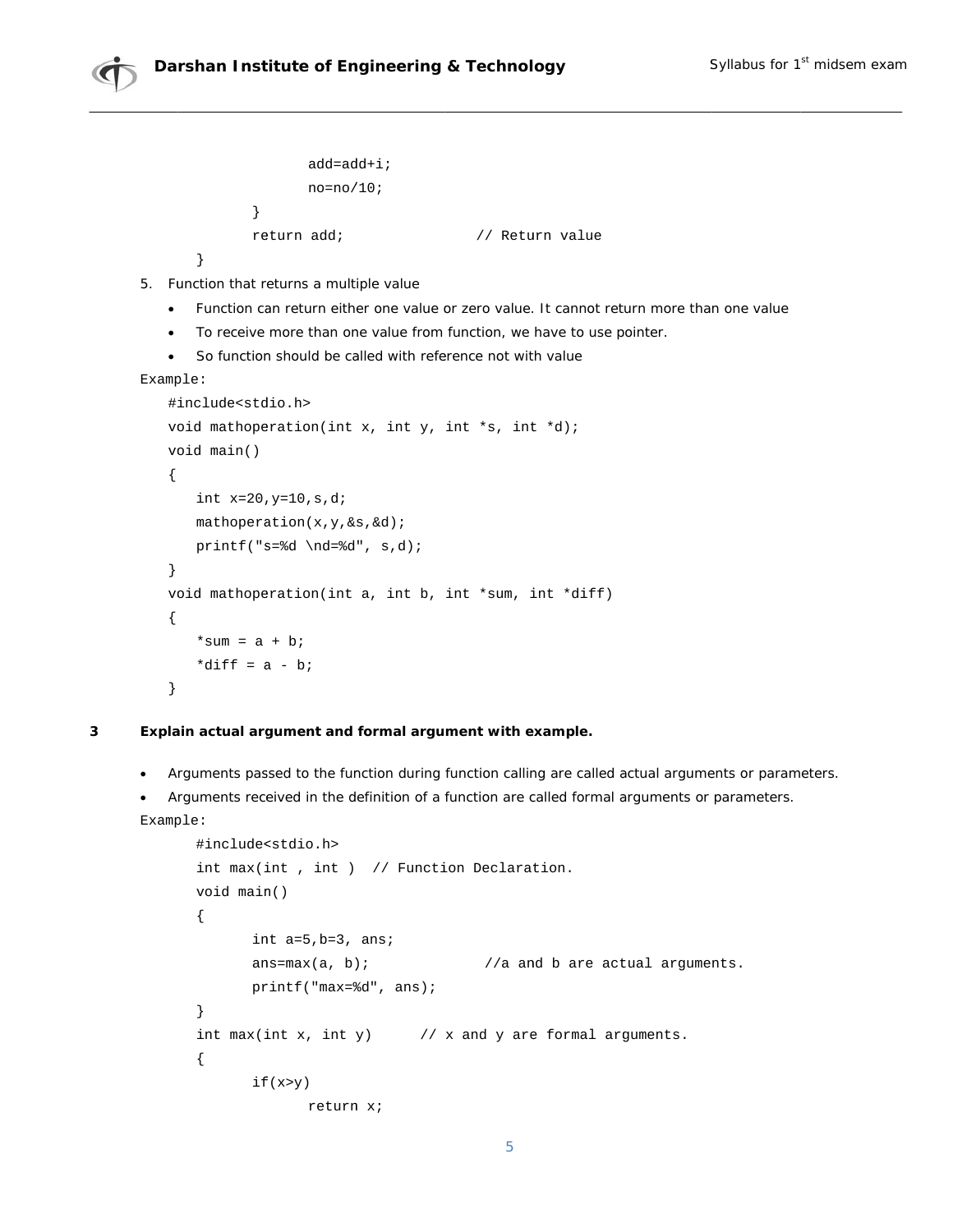



```
else
       return y;
```
#### $\overline{\mathbf{4}}$ Explain call by value (pass by value) and call by reference (pass by reference) with example.

The parameters can be passed in two ways during function calling,

• Call by value

 $\}$ 

Call by reference

## Call by value

- In call by value, the values of actual parameters are copied to their corresponding formal parameters.  $\bullet$
- So the original values of the variables of calling function remain unchanged.
- Even if a function tries to change the value of passed parameter, those changes will occur in formal  $\bullet$ parameter, not in actual parameter.

```
Example:
#include<stdio.h>
void swap(int, int);void main()
\{int x, y;
       printf("Enter the value of X < Y");
       \text{scanf}('%d%d", &x, &y);
       swap(x, y);
       printf("\n Values inside the main function");
       printf("\n x=%d, y=%d", x, y);
       getch()\}void swap(int x, int y)\{int temp;
       temp=x;x=y;y = temp;
       printf("\n Values inside the swap function");
       printf("\n x=%d y=%d", x, y);
\}Output:
Enter the value of X & Y: 35Values inside the swap function
X = 5 y = 3
```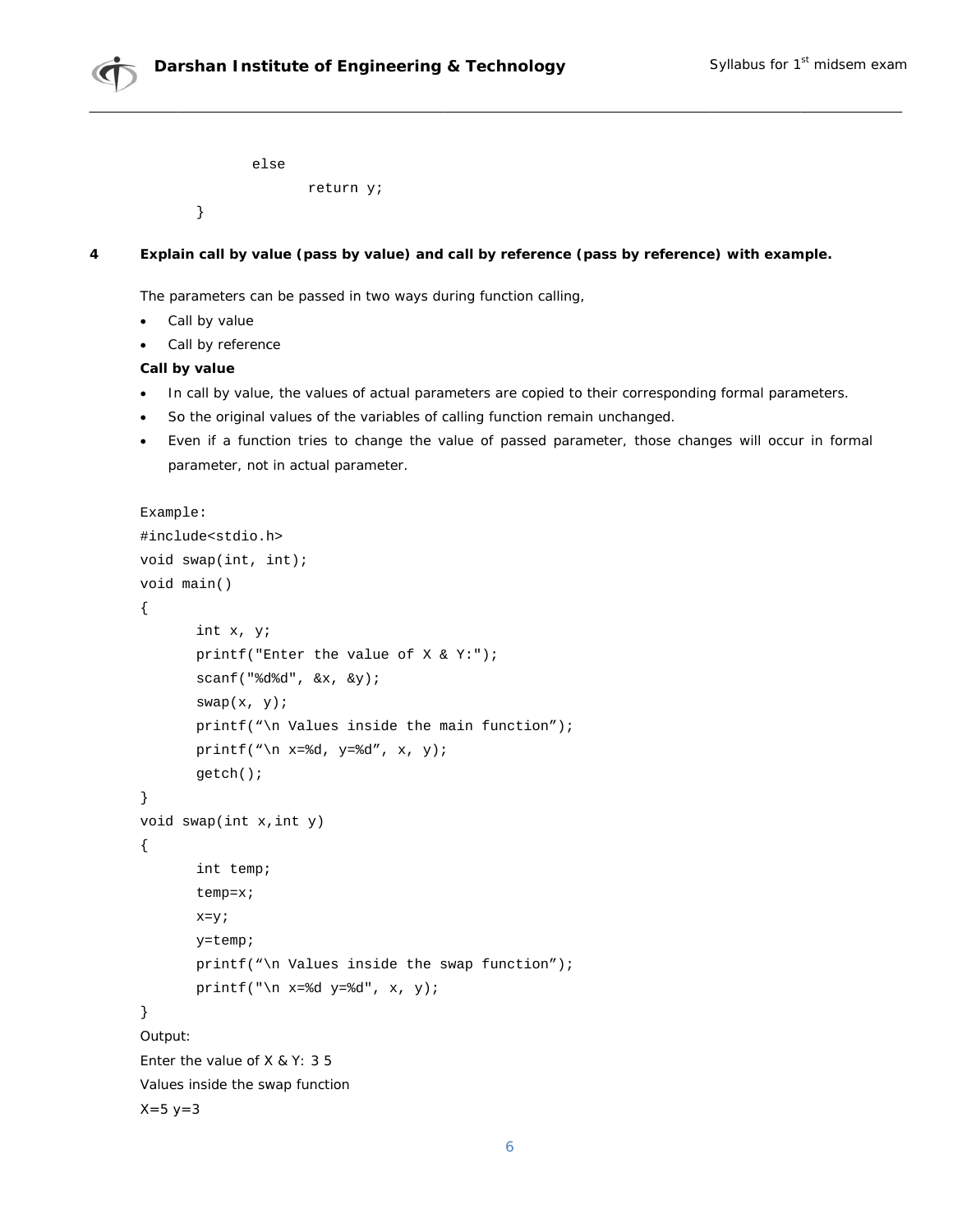

Values inside the main function

 $X = 3 y = 5$ 

### **Call by Reference**

- In call by reference, the address of the actual parameters is passed as an argument to the called  $\bullet$ function.
- So the original content of the calling function can be changed.
- Call by reference is used whenever we want to change the value of local variables through function.

### Example:

 $X = 5 y = 3$ 

```
#include<stdio.h>
       void swap(int *, int *);
       void main()
        \{int x, y;
               printf("Enter the value of X & Y:
               scant("8d8d", & x, & y);swap(\&x, \&y);printf("\n Value inside the main function");
               printf("\n x=%d y=%d", x, y);
        \}void swap(int x, int xy)
        \{int temp;
               temp=\star x;\star_{\mathrm{X}}=\star_{\mathrm{Y}} ;
               *y=temp;
               printf("\n Value inside the swap function");
               printf("\n x=%d y=%d", x, y);
        \}Output:
Enter the value of X & Y: 3 5
Value inside the swap function
X = 5 y = 3Value inside the main function
```
Difference between two program is marked as bold in call by reference program

#### $\overline{\mathbf{4}}$ What do you mean by recursive function? Explain with example.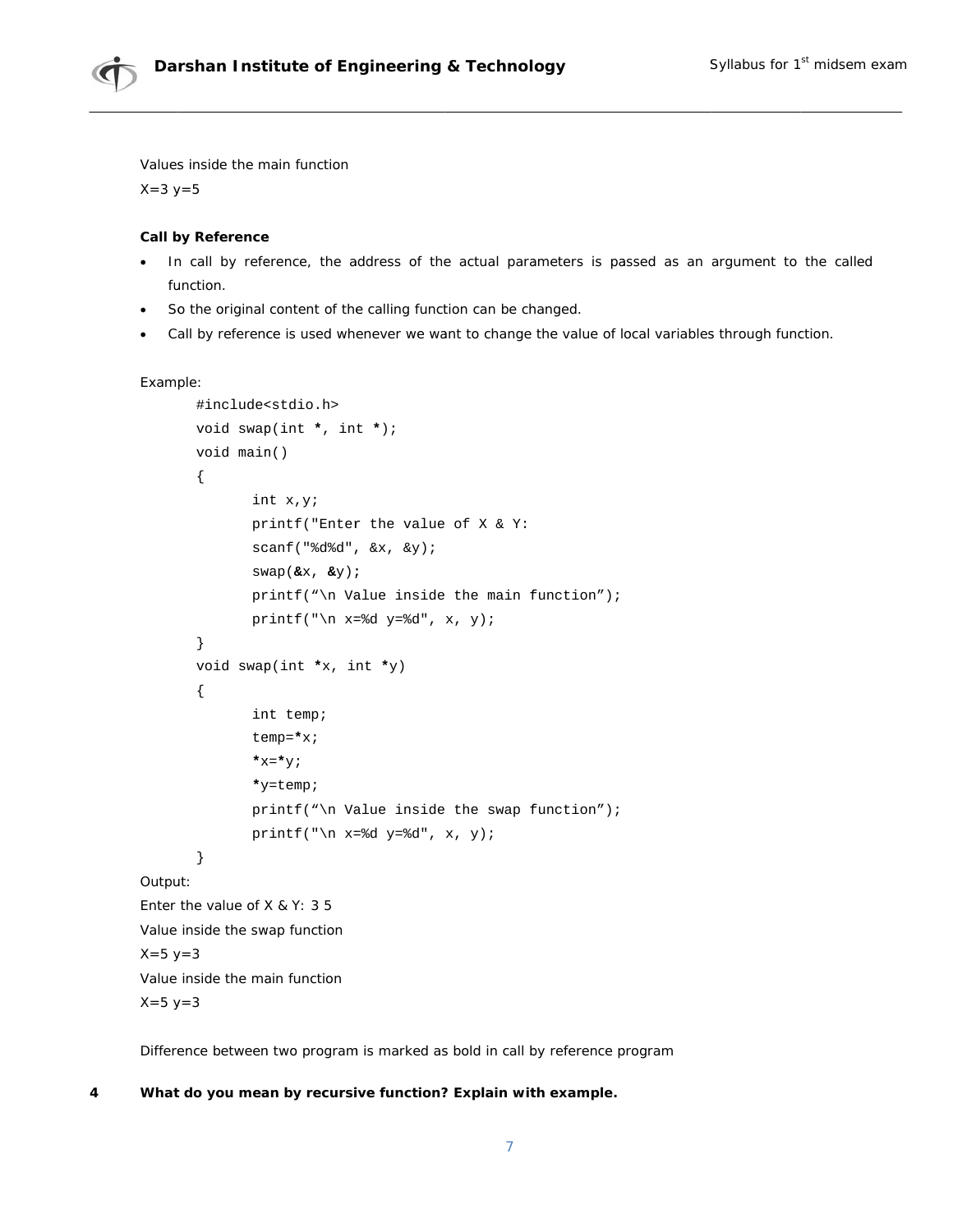

- Recursive function is a function that calls itself.  $\bullet$
- If a function calls itself then it is known as recursion.  $\bullet$
- Recursion is thus the process of defining something in terms of itself.
- Suppose we want to calculate the factorial of a given number then in terms of recursion we can  $\bullet$ write it as  $n! = n * (n-1)!$ . First we have to find  $(n-1)!$  and then multiply it by n. the  $(n-1)!$  is computed as  $(n-1)! = (n-1) * (n-2)!$ . This process end when finally we need to calculate

1! which is 1. Ex:  $4! = 4*3!$  $=4*3*2!$  $=4*3*2*1!$  $=4*3*2*1$ 

Terminating condition must be there which can terminates the chain of process, otherwise it will lead  $\bullet$ to infinite number of process.

Pictorial presentation of recursion.

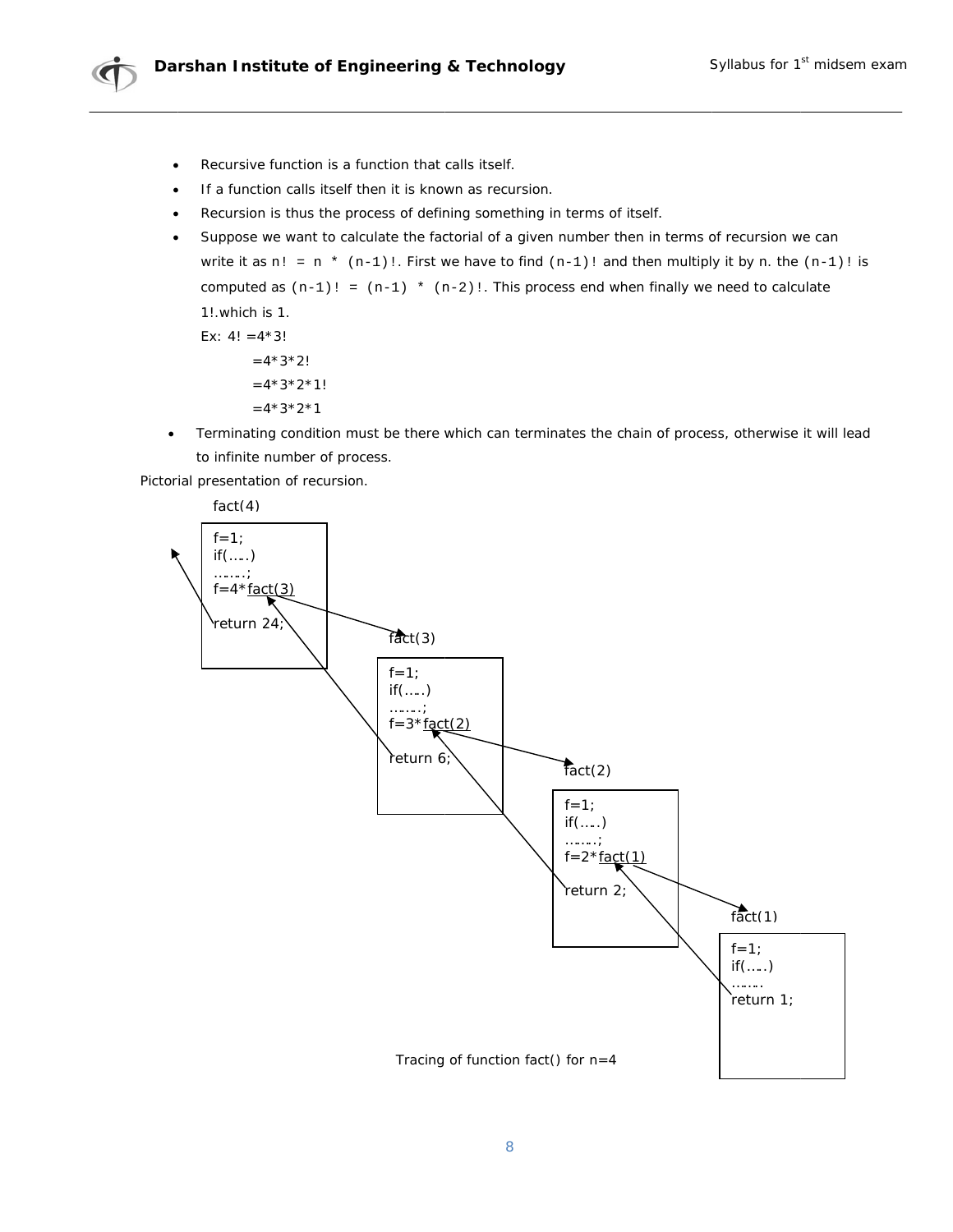

Example: Find factorial of a given number using recursion.

```
#include<stdio.h>
#include<conio.h>
int fact(int);void main()
\{int f, n;
       printf("enter number:");
       scanf("d", \&n);f = fact(n);printf("\n factorial=%d",f);
\}int fact(int n)
\{int f=1;
       if(n==1)€
              return 1;
       \}else
       \{f=n*fact(n-1);return f;
       \}\}
```
## Advantages

- Easy solution for recursively defined solution.  $\bullet$
- Complex programs can be easily written with less code.

## Disadvantages

- Recursive code is difficult to understand and debug.
- Terminating condition is must; otherwise it will go in an infinite loop.
- Execution speed decreases because of function call and return activity many times.  $\bullet$

#### $\overline{\mathbf{5}}$ What is scope, lifetime and visibility of variable?

## Scope

- The scope of variable can be defined as that a part of a program where the particular variable is accessible
- . In what part of the program the variable is accessible is depends on where the variable is declared.
- Local variables which are declared inside the body of function cannot be accessed outside the body  $\bullet$ of function.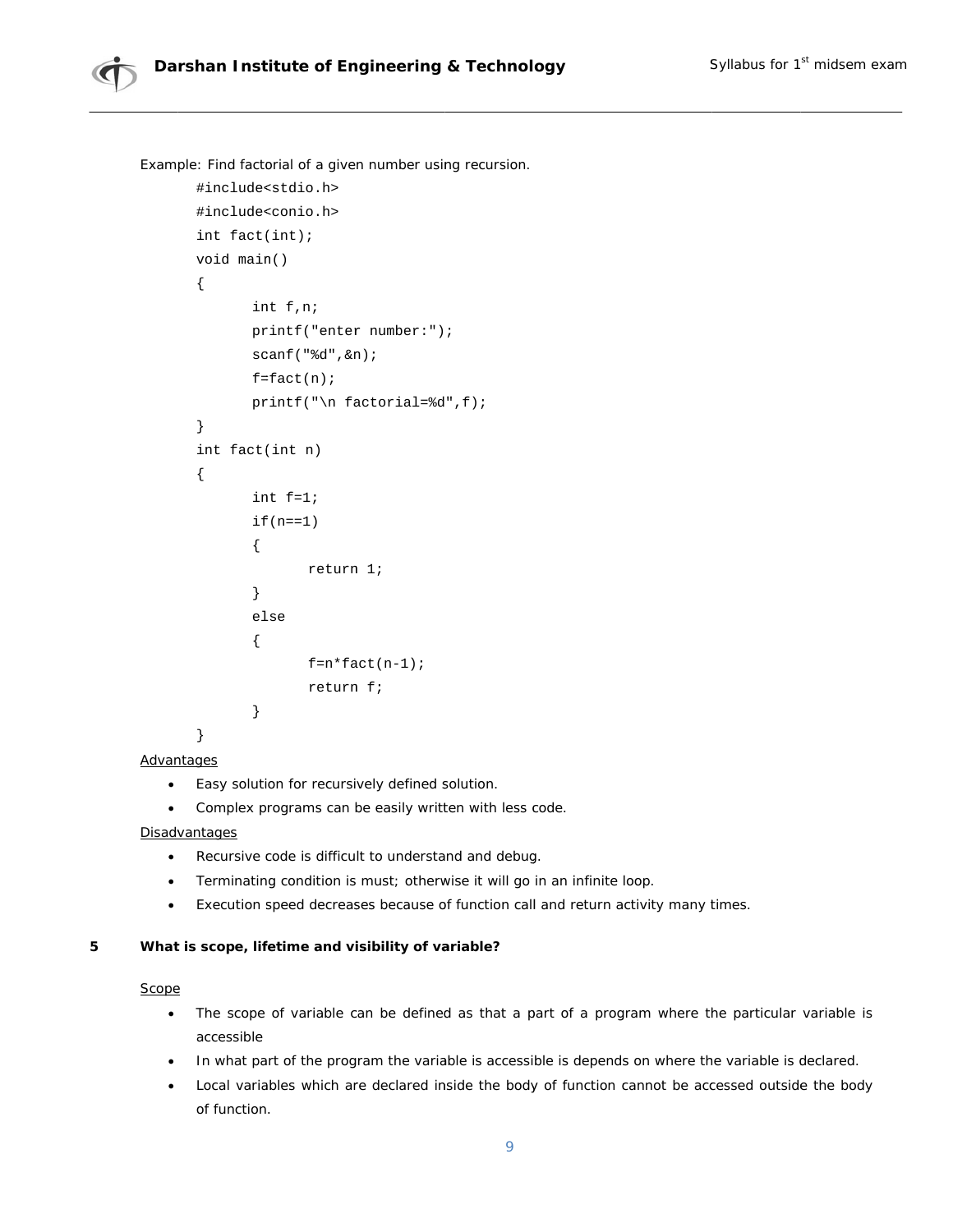

Global variables which are declared outside any function definition can be accessible by all the  $\bullet$ function in a program.

### Lifetime

- $\bullet$ Lifetime is a time limit during the program execution until which a variable exist in a memory.
- It is also referred to the longevity of variable.

## Visibility

- Visibility is the ability of the program to access a variable from the memory.
- If variable is redeclared within its scope of variable, the variable losses the visibility in the scope of variable which is redeclared.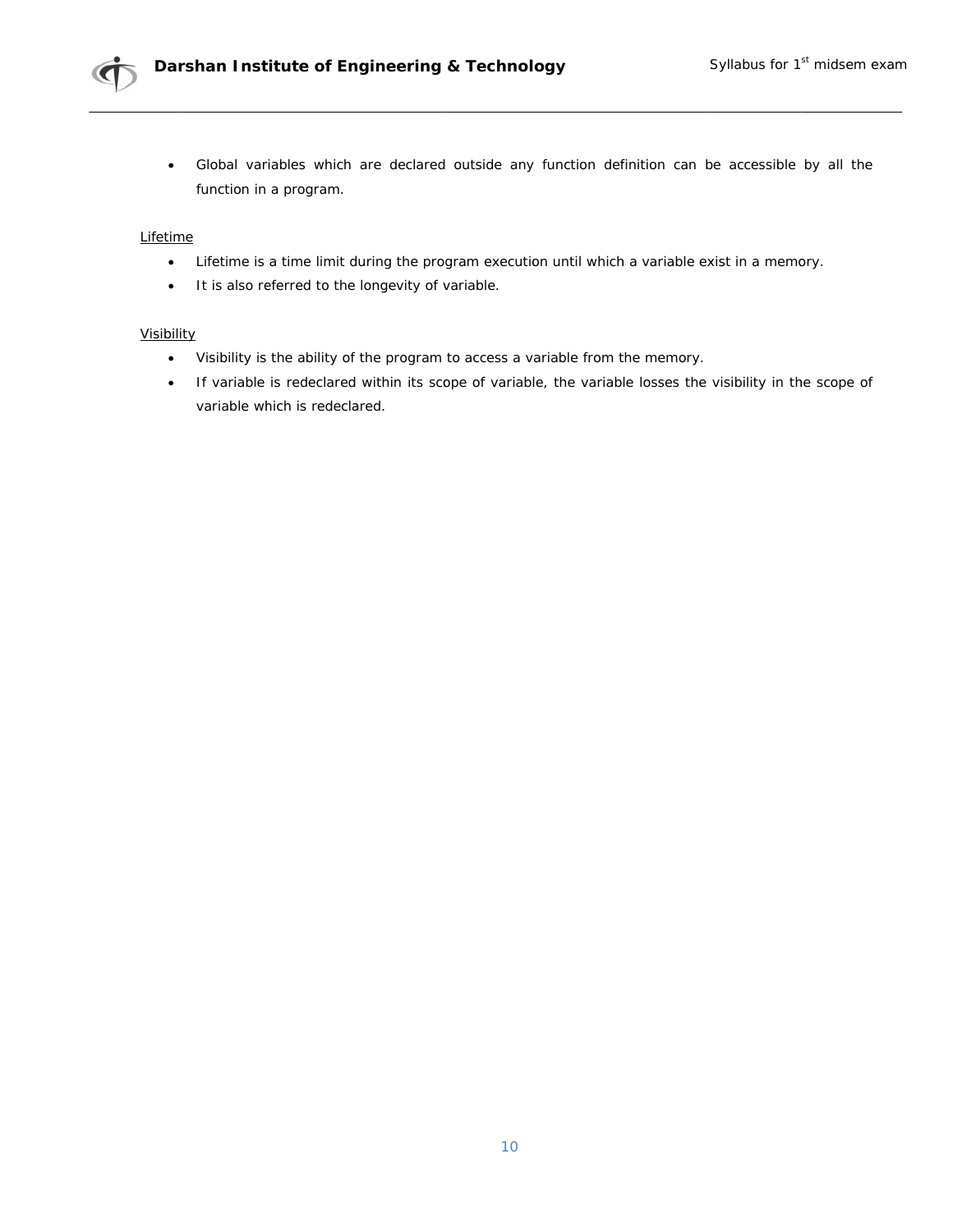

# Computer Programming and Utilization (CPU) - 110003 **Pointers**

#### $\mathbf{1}$ What is pointer? How to declare and initialize it?

- A pointer is a variable that contains address or location of another variable.
- Pointer is a derived data type in C.
- Pointers contain memory address as their values, so they can also be used to access and manipulate data stored in memory.

```
void main()
```
€

```
int a = 10, *p;
```

```
p = & a;\\ Assign memory address of a to pointer variable p
printf("%d %d %d", a, *p, p);
```
}

Output: 10 10 5000

- p is integer pointer variable
- & is address of or referencing operator which returns memory address of variable
- \* is indirection or dereferencing operator which returns value stored at that memory address  $\bullet$
- & operator is the inverse of  $*$  operator ( $x = a$  is same as  $x = * (a \cdot a)$ )



## Declaration of pointer,

Syntax:  $data_type * pt_name;$ Example: int \*p, float \*q, char \*c;

- 1) The asterisk (\*) tells that the variable pt\_name is a pointer variable
- 2) pt\_name needs a memory location to store address of another variable
- 3) pt\_name points to a variable of type data\_type

## Initialization of the pointer,

int  $a=5$ , x, \*p; // Declares pointer variable p and regular variable a and x

- // Initializes p with address of a  $p = 8a$
- $x = *p$ ; // p contains address of a and \*p gives value stored at that address.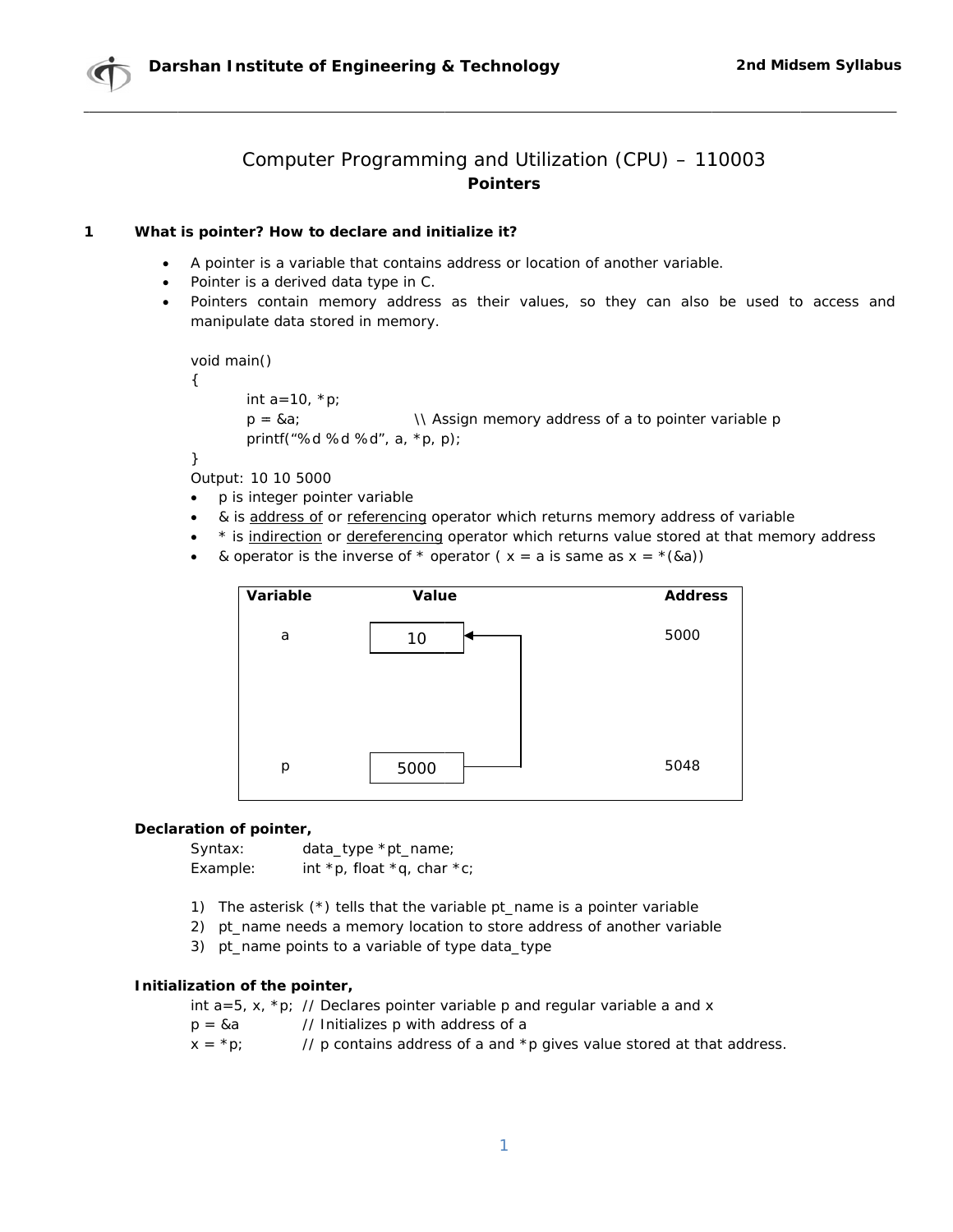

#### $\mathbf{2}$ How pointer is different from array?

| Array                                                            | <b>Pointer</b>                                        |
|------------------------------------------------------------------|-------------------------------------------------------|
| Array is a constant pointer.                                     | Pointer variable can be changed.                      |
| It refers directly to the elements.                              | It refers address of the variable.                    |
| Memory allocation is in sequence.                                | Memory allocation is random.                          |
| Allocates the memory space which cannot<br>resize or reassigned. | Allocated memory size can be resized.                 |
| It is a group of elements.                                       | It is not a group of elements. It is single variable. |

#### $\mathbf{3}$ Discuss relationship between array and pointer.

int a[10], \*p;

- Array name is constant pointer so a is constant pointer and it always points to the first element of  $\bullet$ an array.
- $a[0]$  is same as  $*(a+0)$ ,  $a[2]$  is same as  $*(a+2)$ ,  $a[i]$  is same as  $*(a+i)$
- So every program written using array can always be written using pointer.  $\bullet$



#### $\overline{\mathbf{4}}$ **Explain Array of Pointers**

As we have an array of char, int, float etc..., same way we can have an array of pointers, individual elements of an array will store the address values. So, array of pointers is a collection of pointers of same type known by single name.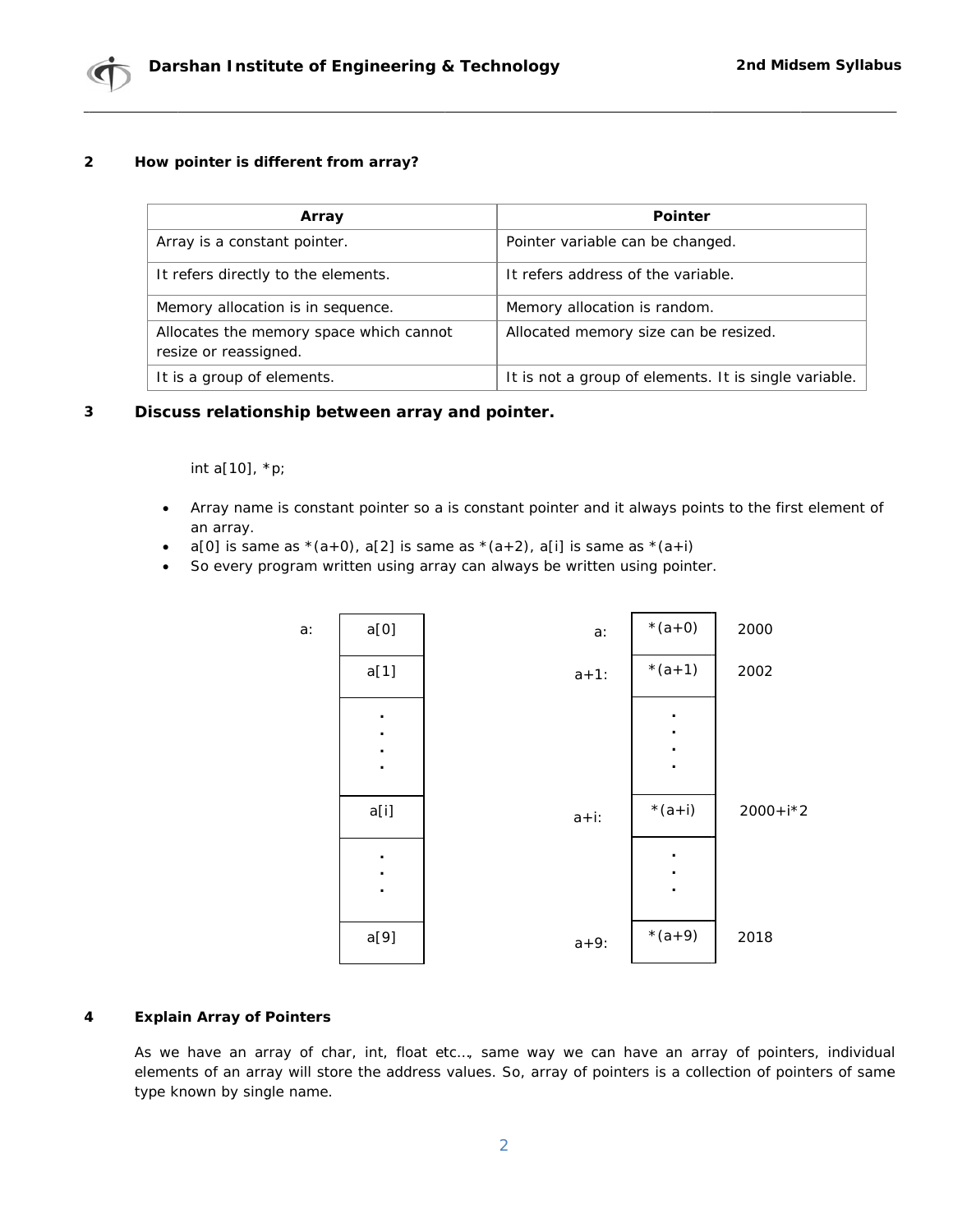

Syntax:

data\_type \*name[size];

Example:

\\Declares an array of integer pointer of size 5 int  $*ptr[5]$ ; int mat[5][3]; \\Declares a two dimensional array of 5 by 2

Now, the array of pointers ptr can be used to point to different rows of matrix as follow

```
for(i=0; i<5; i++)
```

```
\left\{ \right.
```
ptr[i]=&mat[i][0];  $\qquad \qquad \qquad \qquad$  \\ Can be re-written as ptr[i]=mat[i];

 $\mathcal{Y}$ 

| ptr    |  |  |
|--------|--|--|
| ptr[0] |  |  |
| ptr[1] |  |  |
| ptr[2] |  |  |
| ptr[3] |  |  |
| ptr[4] |  |  |

By using dynamic memory allocation, we do not require to declare two-dimensional array, it can be created dynamically using array of pointers.

5 Swap value of two variables using pointer. OR Swap value of two variables using call by reference

```
#include<stdio.h>
void swap(int *, int *);
void main()
\{int a.b;printf("Enter two numbers:");
        scanf("%d%d", &a, &b);
        swap(8a, 8b);
        printf("a=%d b=%d", a, b);
        getch();
}
void swap(int *a, int *b)
\{int temp;
        temp = *a;*a = *b;*b=temp;
\mathcal{E}
```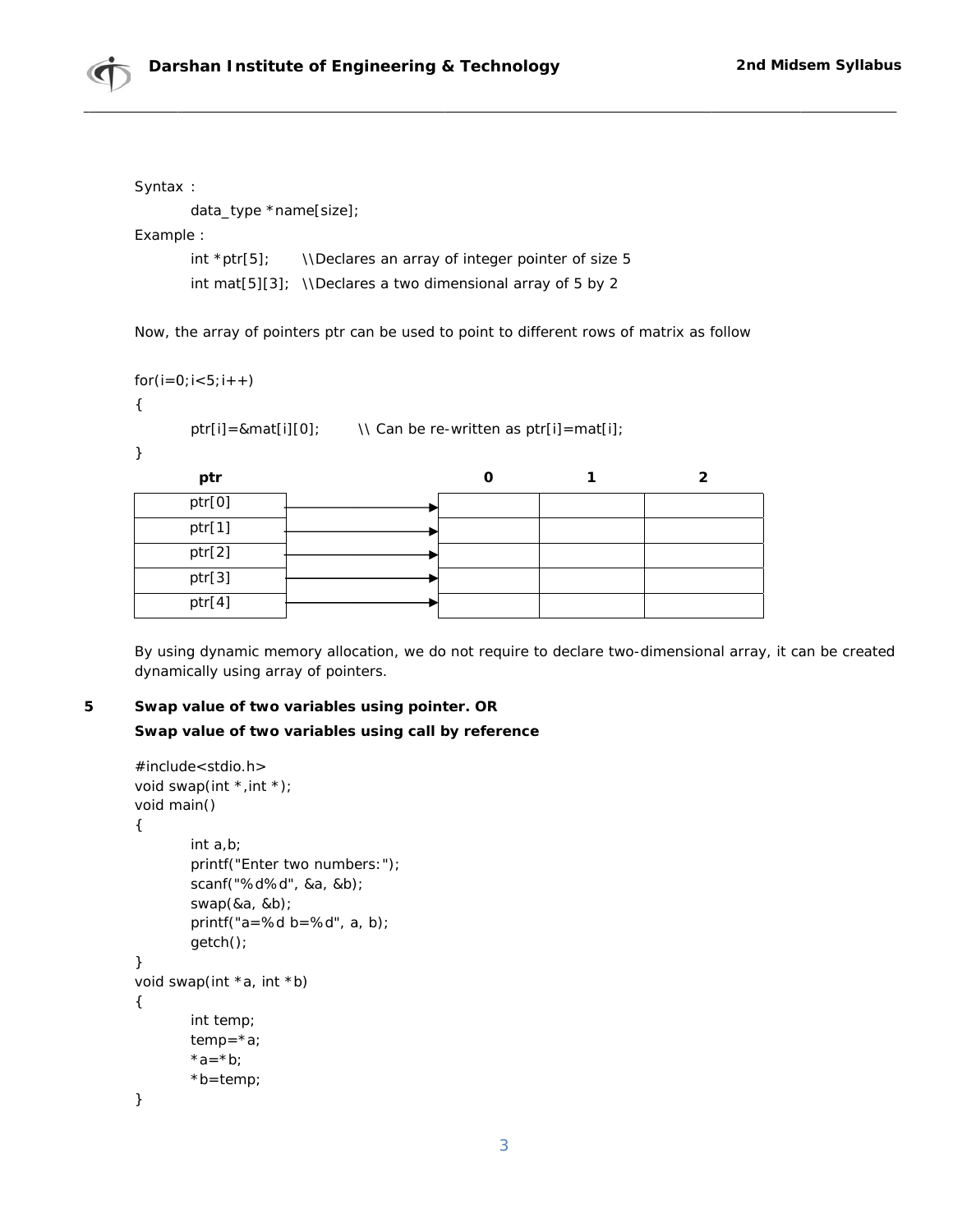

#### $\boldsymbol{6}$ Write a C program to calculate sum of 10 elements of an array using pointers

```
#include<stdio.h>
#include<conio.h>
void main()
       int *p, a[10], sum=0, i;
       p=a;
       printf("Enter elements:");
       for(i=0; i<10; i++)\{scanf("%d", &a[i]);
       \}for(i=0; i<10; i++)\{sum = sum + *p;p++;\}printf("sum=%d", sum);
       getch();
```
 $\}$ 

 $\{$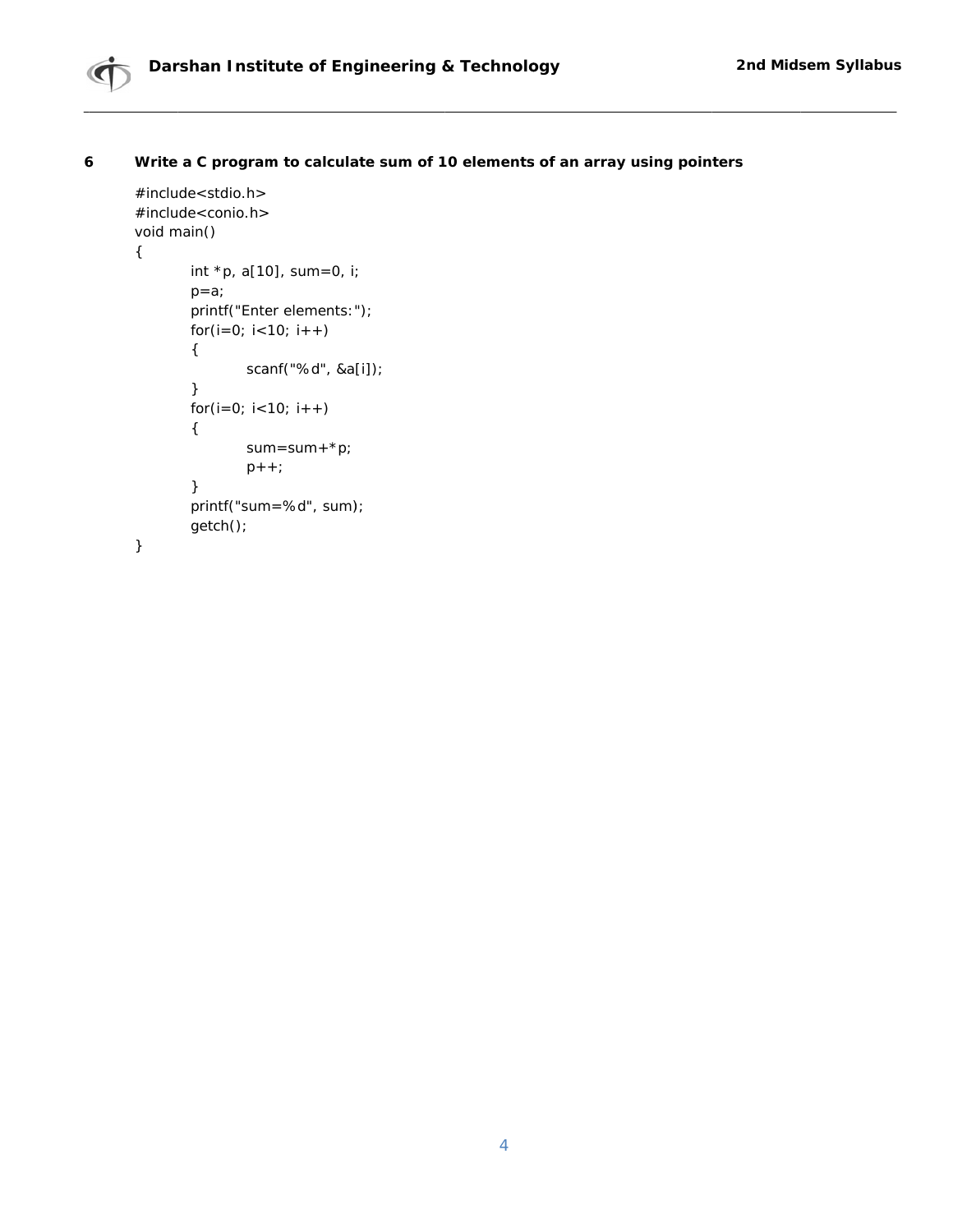



#### $\mathbf{1}$ What is structure? How to declare a Structure? Explain with Example

- Structure is a collection of logically related data items of different data types grouped together  $\bullet$ under a single name.
- Structure is a user defined data type.
- Structure helps to organize complex data in a more meaningful way.  $\bullet$

Syntax of Structure:

struct structure\_name

 $\left\{ \right.$ 

data\_type member1;

data\_type member2;

. . . . . . . . . . . . .

 $\}$ 

- struct is a keyword.
- structure\_name is a tag name of a structure.
- member1, member2 are members of structure.

Example:

 $\#$ include < stdio.h >  $\#$ include<conio.h>

struct book

 $\{$ 

```
char title[100];
char author[50];
int pages;
float price;
```
 $\mathcal{E}$ :

void main()

 $\left\{ \right.$ 

```
struct book book1;
printf("enter title, author name, pages and price of book");
scanf("%s",book1.title);
scanf("%s", book1.author);
scanf("%d",&book1.pages);
scanf("%f",&book1.price);
printf("\n detail of the book");
printf("%s",book1.title);
printf("%s",book1.author);
```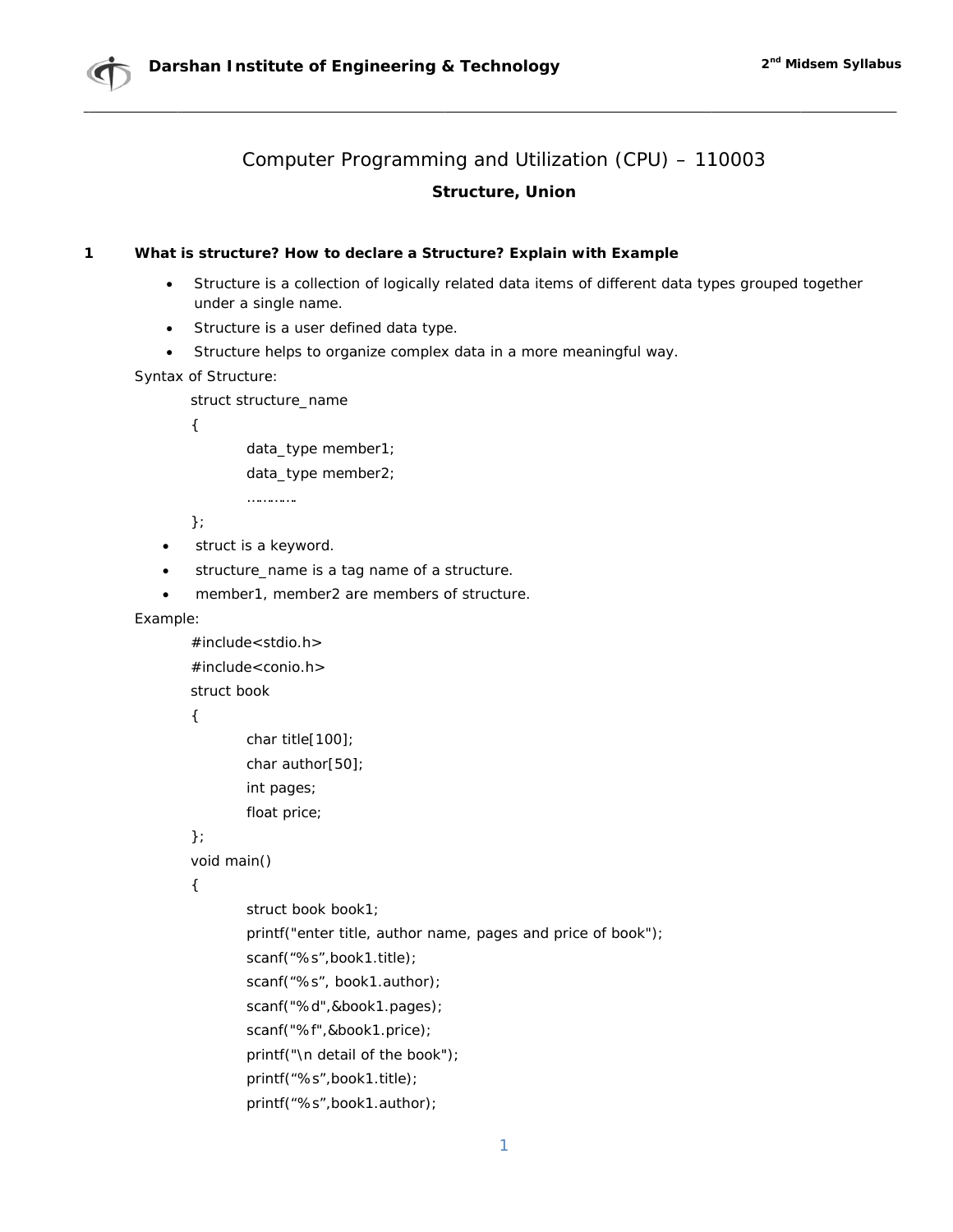printf("%d",book1.pages); printf("%f",book1.price); getch();

 $\mathcal{E}$ 

- book is structure whose members are title, author, pages and price.  $\bullet$
- book1 is a structure variable.

#### $\overline{2}$ How do we declare and access structure variables?

## **Declaration of structure:**

A structure variable declaration is similar to the declaration of variables of any other data type. It includes the following elements:

- 1) The keyword struct
- 2) The structure tag name
- 3) List of variable names separated by commas
- 4) A terminating semicolon

For example:

struct book

 $\left\{ \right.$ 

char title[100];

char author[50];

int pages:

float price;

```
\} book1;
```
struct book book2;

We can declare structure variable in two ways

- 1) Just after the structure body like book1
- 2) With struct keyword and structure tag name like book2

## **Accessing structure members:**

The following syntax is used to access the member of structure.

structure\_variable.member\_name

- structure\_variable is a variable of structure and member\_name is the name of variable which is a member of a structure.
- The "."(dot) operator or 'period operator' connects the member name to structure name.
- for  $ex:$

book1.price represents price of book1

We can assign values to the member of the structure variable book1 as below,

strcpy(book1.title,"ANSI C");

strcpy(book1.author,"Balagurusamy");

book1.pages= $250$ ;

book1.price=120.50;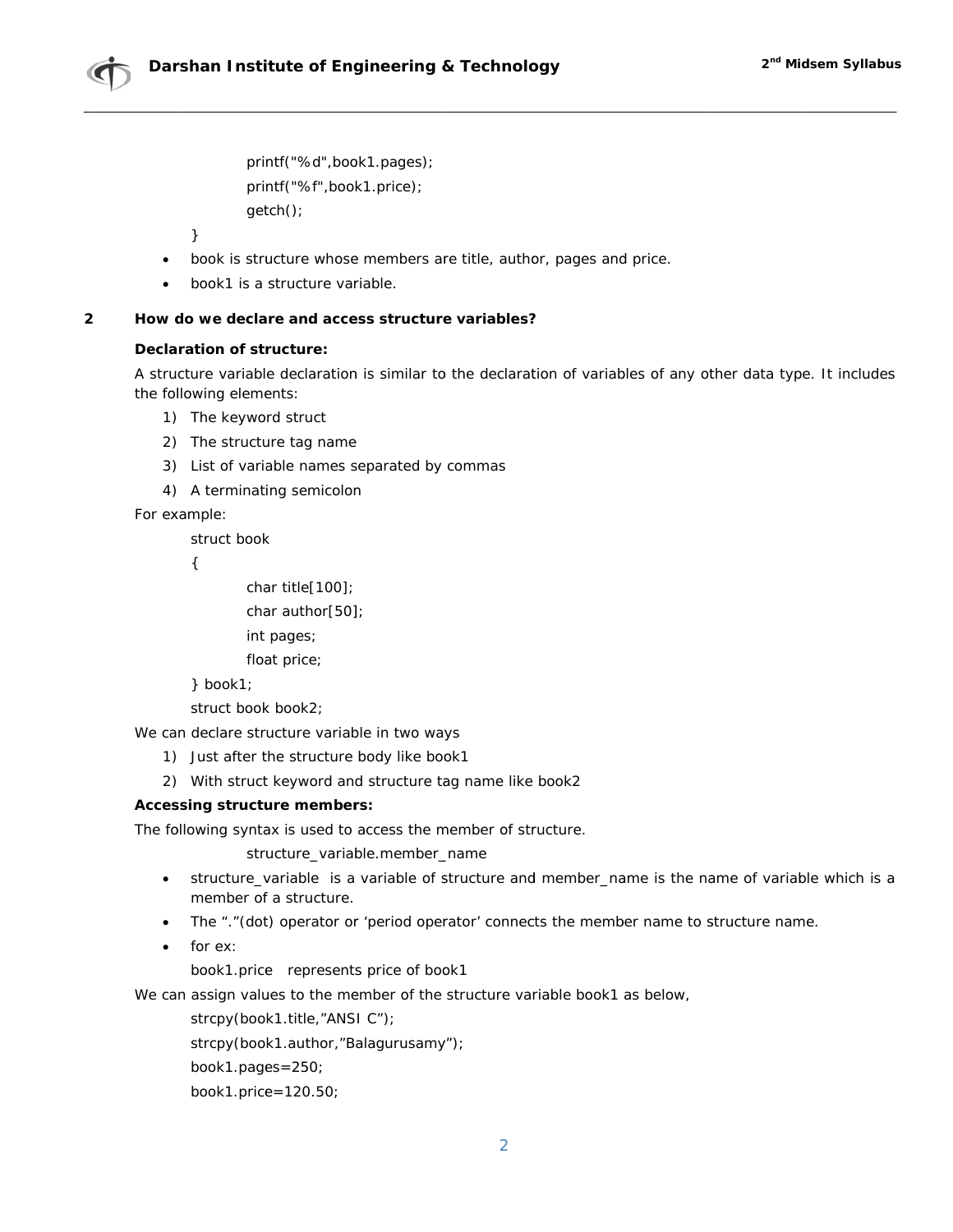

We can also use scanf function to assign value through a keyboard.

scanf("%s",book1.title);

scanf("%d",&book1.pages);

#### $\overline{3}$ **What is Union?**

- Union is user defined data type just like structure.  $\bullet$
- Each member in structure is assigned its own unique storage area where as in Union, all the  $\bullet$ members share common storage area.
- All members share the common area so only one member can be active at a time.  $\bullet$
- Unions are used when all the members are not assigned value at the same time.  $\bullet$

## Example:

union book

 $\left\{ \right.$ 

char title[100]; char author[50]; int pages; float price;

 $\}$ 

#### Difference between Structure and Union 4

| <b>Structure</b>                                        | Union                                                                                             |  |  |
|---------------------------------------------------------|---------------------------------------------------------------------------------------------------|--|--|
| Each member is assigned its own unique<br>storage area. | All members share the same storage area.                                                          |  |  |
| Total memory required by all members is<br>allocated.   | Maximum memory required by the member is<br>allocated.                                            |  |  |
| All members are active at a time.                       | Only one member is active a time.                                                                 |  |  |
| All members can be initialized.                         | Only the first member can be initialized.                                                         |  |  |
| Requires more memory.                                   | Requires less memory.                                                                             |  |  |
| Example:                                                | Example:                                                                                          |  |  |
| struct SS                                               | union UU                                                                                          |  |  |
| ₹                                                       | $\{$                                                                                              |  |  |
| int a                                                   | int $a$                                                                                           |  |  |
| float $b$ :                                             | float $b$ :                                                                                       |  |  |
| char c;                                                 | char c                                                                                            |  |  |
| $\}$ ;                                                  | $\}$                                                                                              |  |  |
| 1 byte for c                                            | 4 bytes for c,b,a<br>a<br>C                                                                       |  |  |
| 2 bytes for a                                           | b                                                                                                 |  |  |
| 4 bytes for b                                           |                                                                                                   |  |  |
| Total bytes = $1 + 2 + 4 = 7$ bytes.                    | 4 bytes are there between a,b and c because<br>largest memory occupies by float which is 4 bytes. |  |  |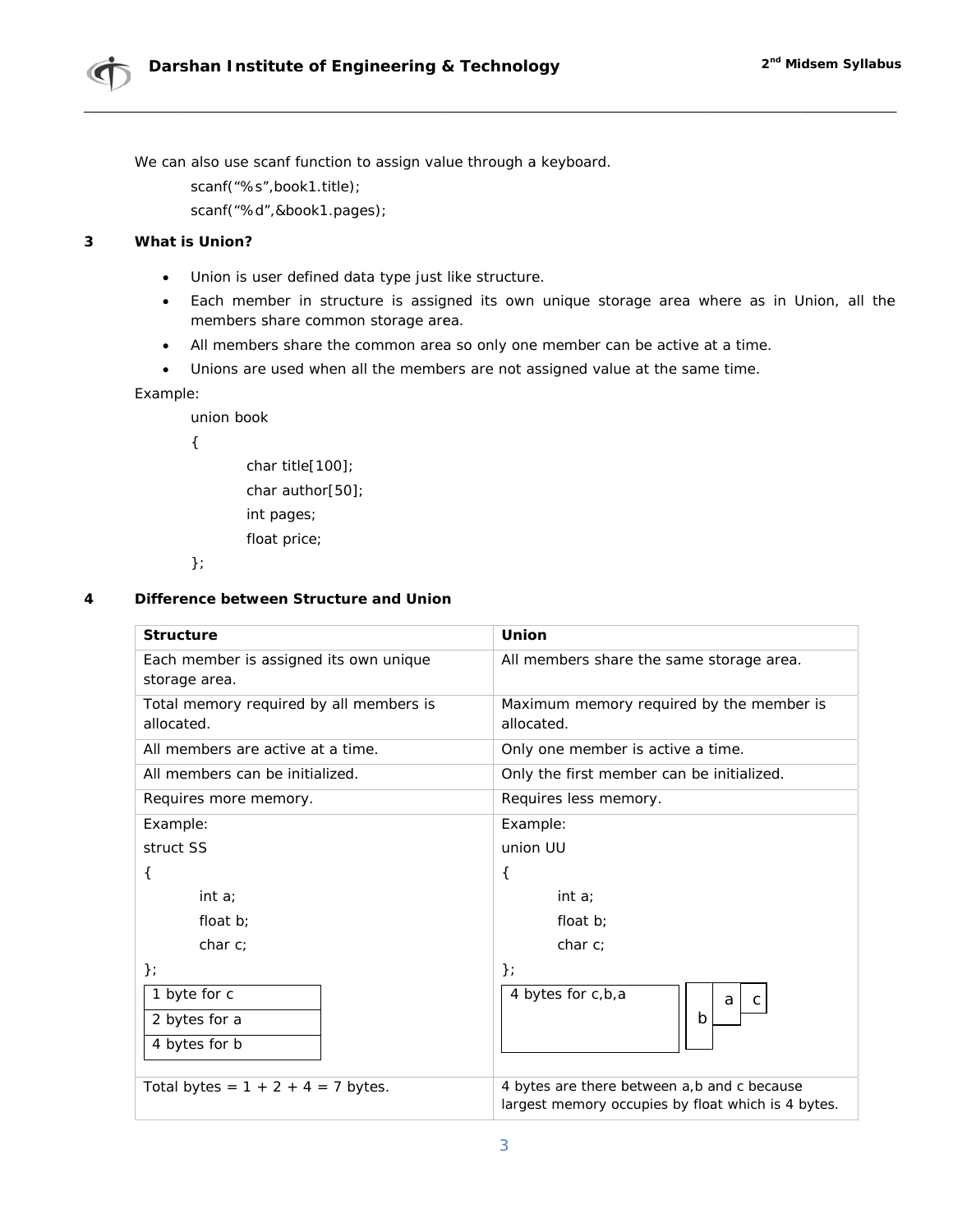

#### 5 Explain nested structure with example

- A structure that contains another structure as a member variable is known as nested structure or  $\bullet$ structure within a structure.
- Structure which is part of other structure must be declared before the structure in which it is used.  $\bullet$

Example:

```
\#include < stdio.h >
```

```
\#include<conio.h>
```
struct address

```
\left\{ \right.
```

```
char add1[50];
char add2[50];
char city[25];
```
## $\}$

```
struct employee
```
## $\{$

```
char name[100];
struct address a;
int salary;
```
# $\}$

```
void main()
```
## $\{$

```
struct employee e;
printf("enter name, address, city, salary");
scanf("%s",e.name);
scanf("%s", e.a.add1);scanf("%s",e.a.add2);
scanf("%s",e.a.city);
scanf("%d",&e.salary);
printf("detail of employaee:");
printf("%s",e.name);
printf("%s",e.a.add1);
printf("%s",e.a.add2);
printf("%s",e.a.city);
printf("%d",e.salary);
getch();
```
 $\mathcal{E}$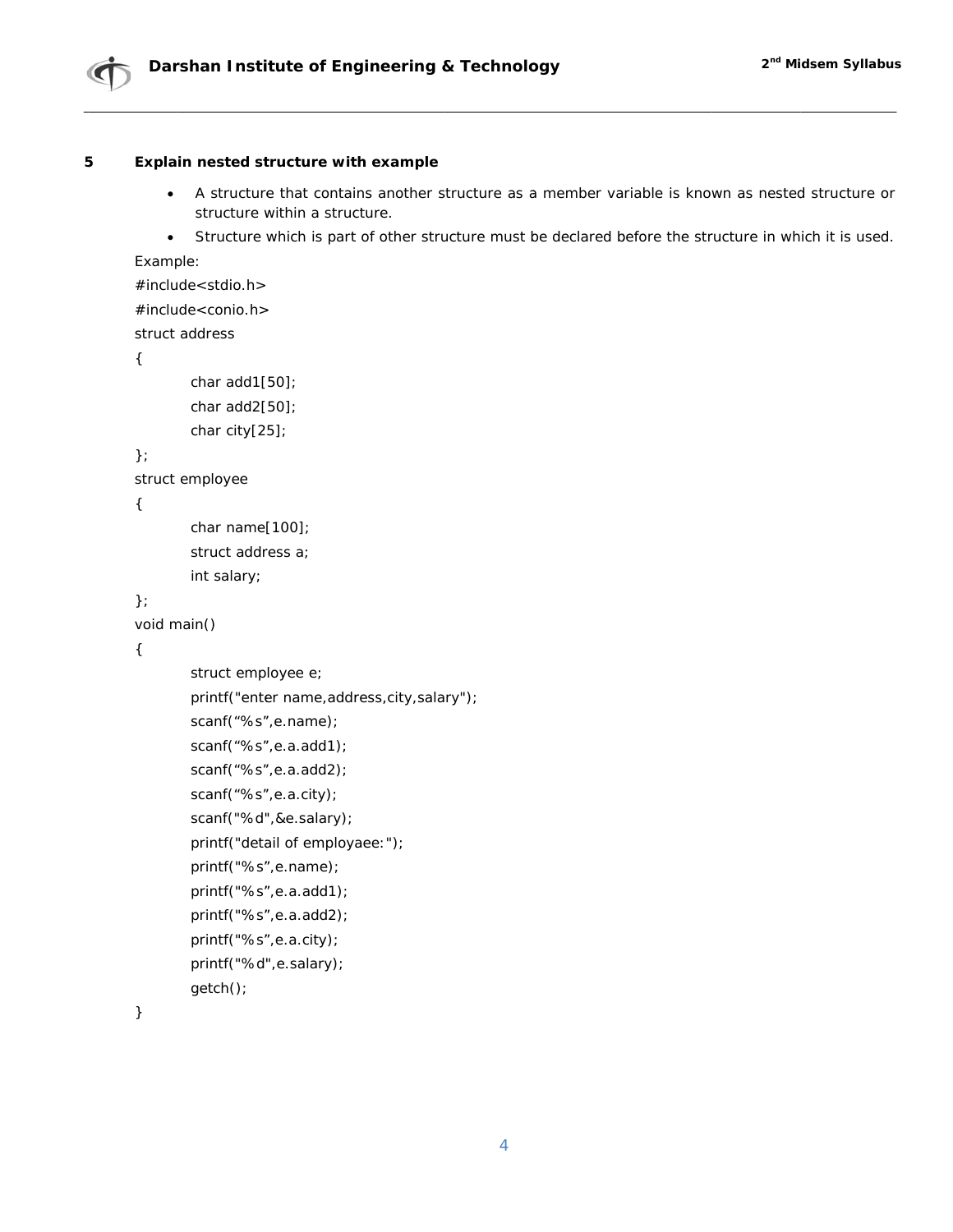

#### 6 **Explain Array of Structure with Example?**

- As we have an array of basic data types, same way we can have an array variable of structure.  $\bullet$
- It is better to use array of size 66 instead of 66 variables to store result of 66 student.  $\bullet$

Following example shows how an array of structure can be used  $#include <$ stdio.h> #include<conio.h> struct result  $\{$ char name[100]; int rollno; float cpi;  $\}$ : void main()  $\{$ struct result r[66];  $int i;$ printf("enter detail of student :");  $for(i=0; i<66; i++)$  $\{$ printf("\nenter name,roll no,cpi"); scanf("%s",r[i].name); scanf("%d%f",&r[i].rollno,&r[i].cpi);  $\}$ printf("\n detail of student:\n");  $for(i=0; i<66; i++)$  $\{$ printf("%s",r[i].name); printf("\t%d",r[i].rollno); printf("\t%f\n",r[i].cpi);

 $\mathcal{Y}$ 

 $\mathcal{E}$ 

getch();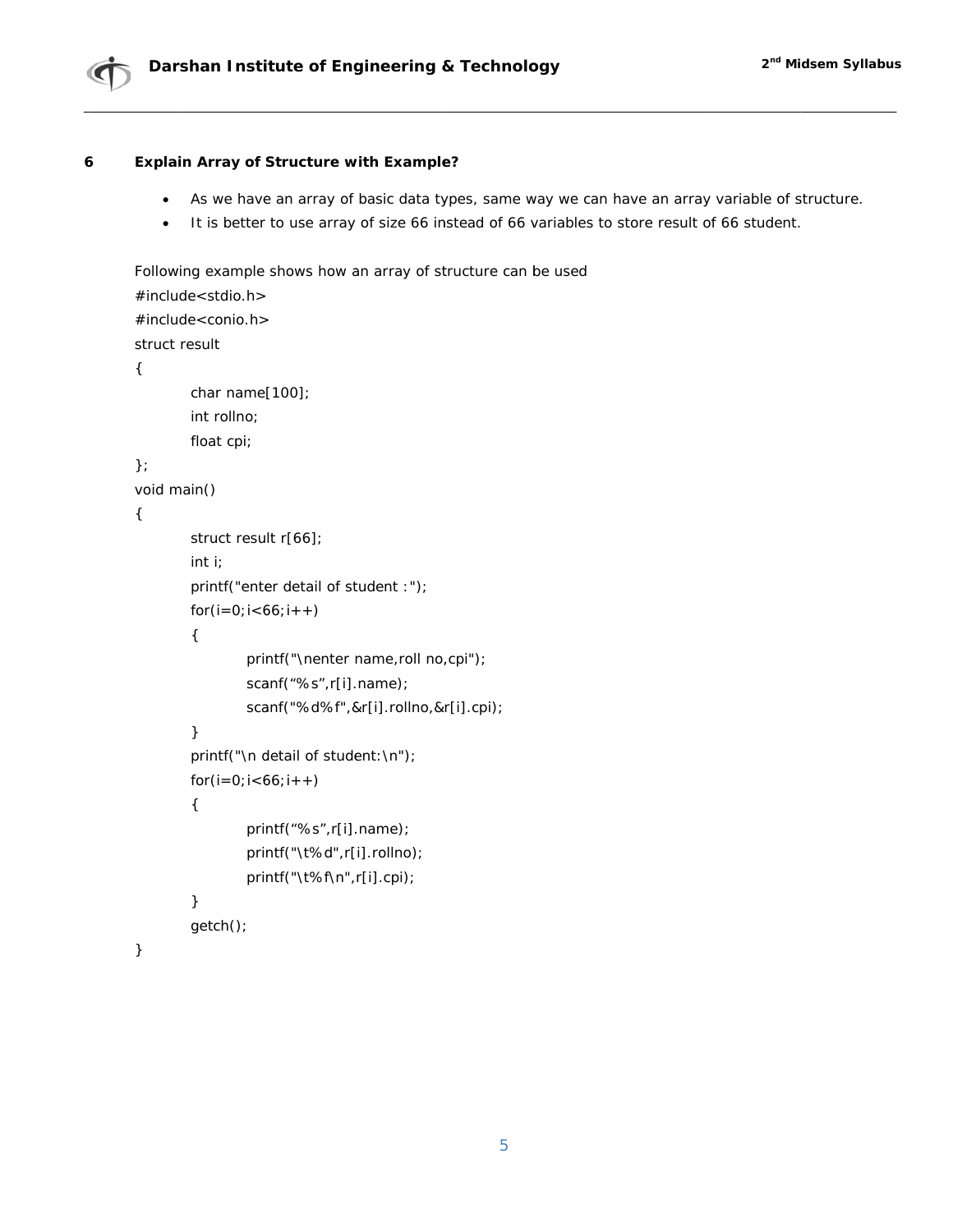# **Computer Programming and Utilization (CPU) -110003 J**) File Handling

# **File Management**

- In real life, we want to store data permanently so that later on we can retrieve it and reuse it.
- A file is a collection of bytes stored on a secondary storage device like hard disk, pen drive, and tape.
- There are two kinds of files that programmers deal with text files and binary files.
- Text file are human readable and it is a stream of plain English characters.
- Binary files are not human readable. It is a stream of processed characters and Ascii symbols.

# **File Opening Modes**

- We want to open file for some purpose like, read file, create new file, append file, read and write file, etc...
- When we open any file for processing, at that time we have to give file opening mode.
- We can do limited operations only based on mode in which file is opened.

 $fp = fopen("demo.txt", "r")$ ; //Here file is opened in read only mode. e.g.

C has 6 different file opening modes for text files,

- 1.  $\mathbf{r}$ open for reading only.
- open for writing (If file exists then it is overwritten)  $2. w$
- $3. a$ open for appending (If file does not exist then it creates new file)
- 4.  $r+$ open for reading and writing, start at beginning
- $5. w+$ open for reading and writing (overwrite file)
- open for reading and writing, at the end (append if file exists)  $6. a +$

Same modes are also supported for binary files by just adding b, e.g. rb, wb, ab, r+b, w+b, a+b

# Write a C program to display file on screen.

```
#include <stdio.h>
void main()
\{FILE *fp;
                                // fp is file pointer. FILE is a structure defined in stdio.h
      char ch ifp = fopen("prog.c", "r"); // Open Prog.c file in read only mode.
      c = qetc(fp) ;
      while (ch := EOF) //EOF = End of File. Read file till end
      \{putchar(ch);ch = getc (fp);//Reads single character from file and advances position to next character
      \}fclose(fp);
                                        // Close the file so that others can access it.
}
```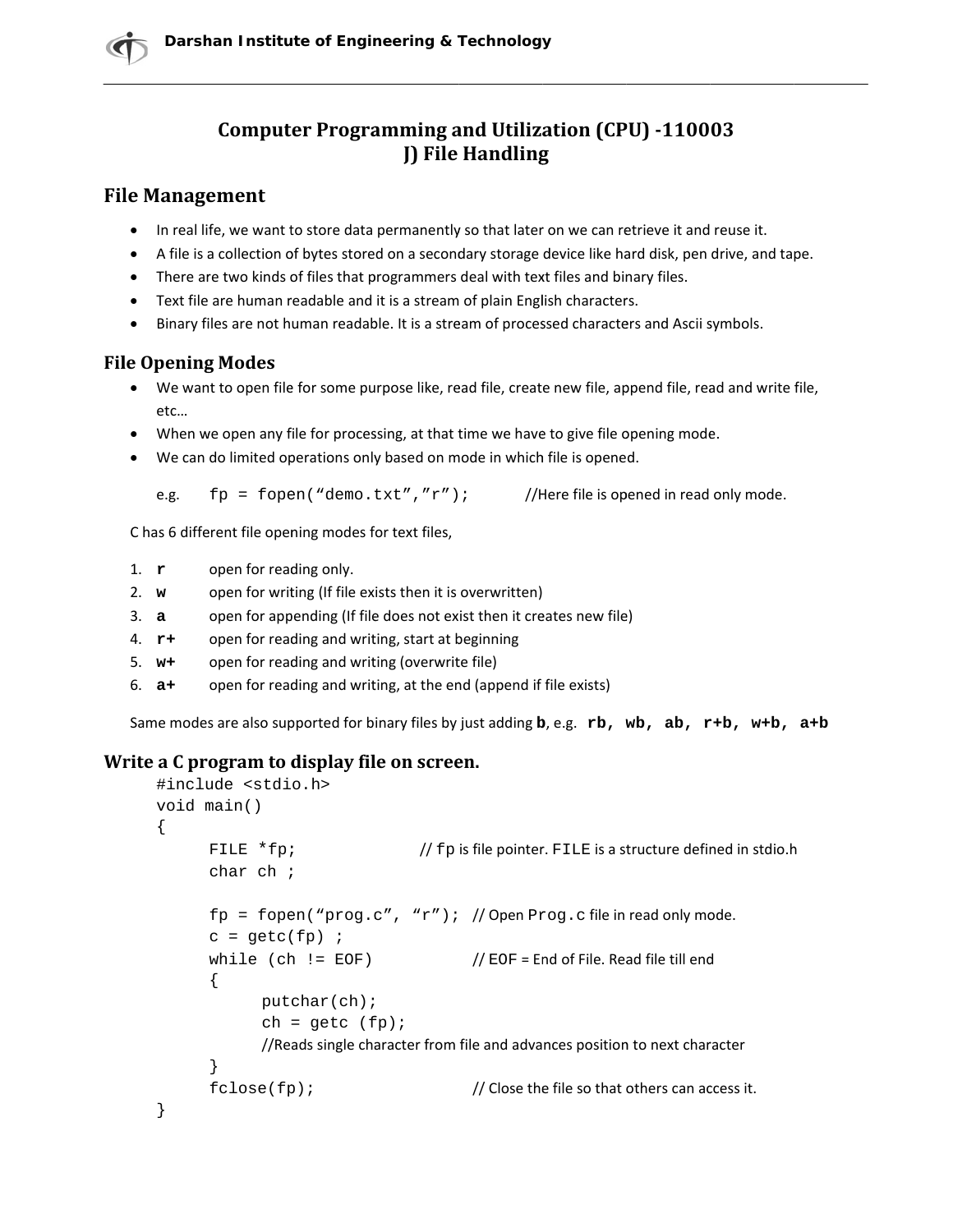# Write a C program to copy a file.

```
#include <stdio.h>
void main()
\{FILE *p, *q;
      char ch;
      p = fopen("Prog.c", "r");q = \text{fopen}("Prognew.c", "w");ch = qetc(p);while(ch != EOF)\left\{ \right.putc(ch,q);ch = getc(p);\}printf("File is copied successfully. ");
      fclose(p);
      fclose(q);
      return 0;
\}
```
# Explain file handing functions with example.

C provides a set of functions to do operations on file. These functions are known as file handling functions. Each function is used for some particular purpose.

#### fopen() (Open file)

- fopen is used to open a file for operation.
- Two arguments should be supplied to fopen function,
- File name or full path of file to be opened
- File opening mode which indicates which type of operations are permitted on file.
- If file is opened successfully, it returns pointer to file else NULL.

fp = fopen ("Prog.c", "r"); // File name is prog.c and it is opened for reading only. Example:

#### fclose() (Close file)

- Opened files must be closed when operations are over.
- The function fclose is used to close the file i.e. indicate that we are finished processing this file.
- To close a file, we have to supply file pointer to fclose function.
- If file is closed successfully then it returns 0 else EOF.

Example:  $fclose(fp)$ ;

#### $fprint()$ (Write formatted output to file)

- The fprintf function prints information in the file according to the specified format.
- fprintf() works just like printf(), only difference is we have to pass file pointer to the function.
- It returns the number of characters outputted, or a negative number if an error occurs.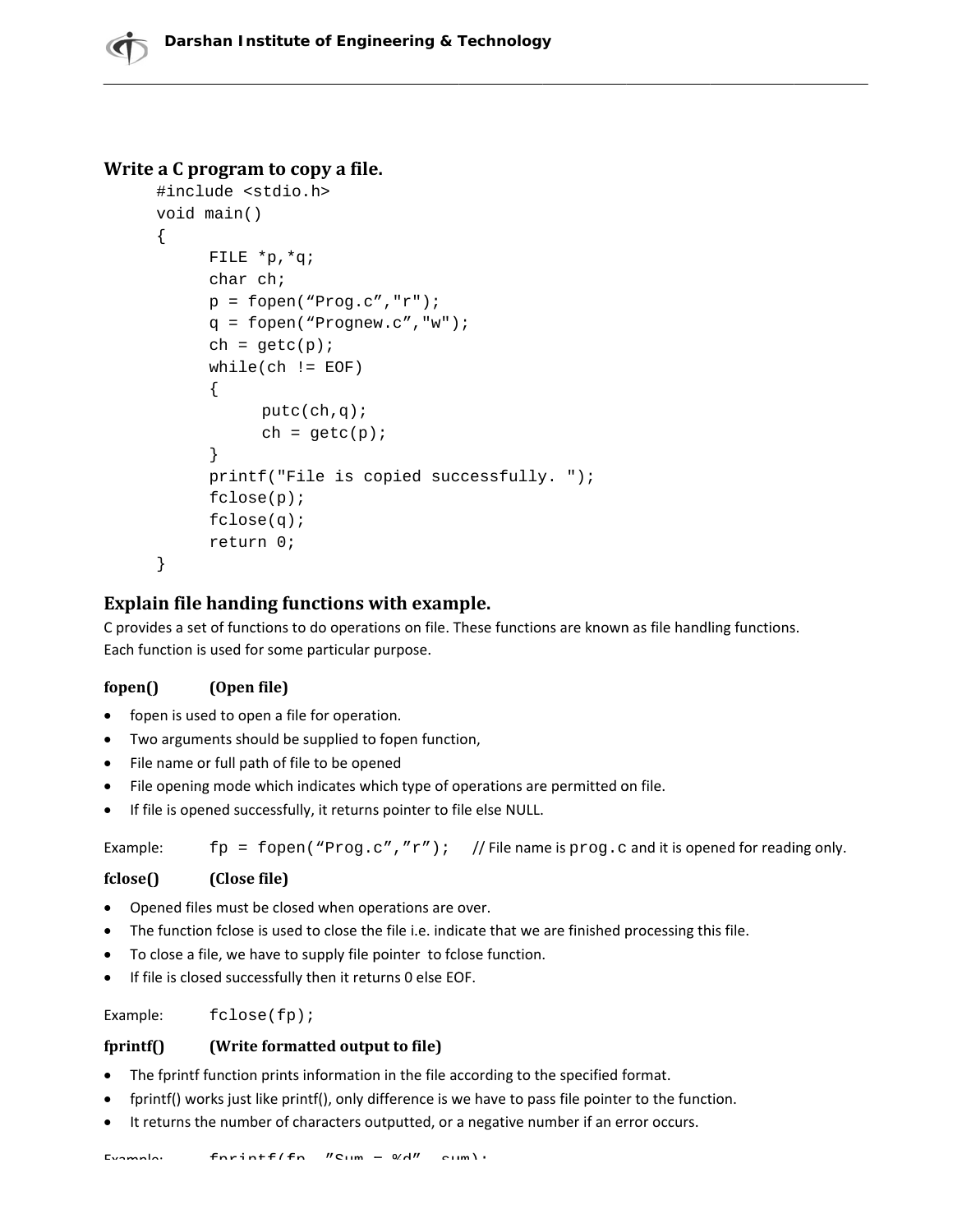#### fscanf() (Read formatted data from file)

- The function fscanf() reads data from the given file.
- It works in a manner exactly like scanf(), only difference is we have to pass file pointer to the function.
- If reading is succeeded then it returns the number of variables that are actually assigned values, or EOF if any error occurred.

Example: fscanf(fp, "%d", &sum);

#### (Reposition file position indicator) fseek()

- Sets the position indicator associated with the file pointer to a new position defined by adding offset to a reference position specified by origin.
- You can use fseek() to move beyond a file, but not before the beginning.
- fseek() clears the EOF flag associated with that file.
- We have to supply three arguments, file pointer, how many characters, from which location.
- It returns zero upon success, non-zero on failure.

The origin value should have one of the following values

| <b>Name</b> | <b>Explanation</b>              |
|-------------|---------------------------------|
| SEEK SET    | Seek from the start of the file |
| SEEK CUR    | Seek from the current location  |
| SEEK END    | Seek from the end of the file   |

fseek (fp, 9, SEEK\_SET) ; // Moves file position indicator to 9<sup>th</sup> position from begging. Example:

#### ftell $\Omega$ (Get current position in file)

It returns the current value of the position indicator of the file.

For binary streams, the value returned corresponds to the number of bytes from the beginning of the file.

Example: position =  $ftell (fp);$ 

#### $rewind()$ (Set position indicator to the beginning)

- Sets the position indicator associated with file to the beginning of the file.
- A call to rewind is equivalent to: fseek (fp, 0, SEEK\_SET);
- On file open for update (read+write), a call to rewind allows to switch between reading and writing.

Example: rewind  $(fp)$ ;

#### (Get character from file)  $getc()$

- getc function returns the next character from file or EOF if the end of file is reached.
- After reading a character, it advances position in file by one character.
- getc is equivalent to getchar().
- fgetc is identical to getc.

Example:  $ch = getc(fp);$ 

#### (Write character to file)  $putc()$

- putc writes a character to the file and advances the position indicator.
- After reading a character, it advances position in file by one character.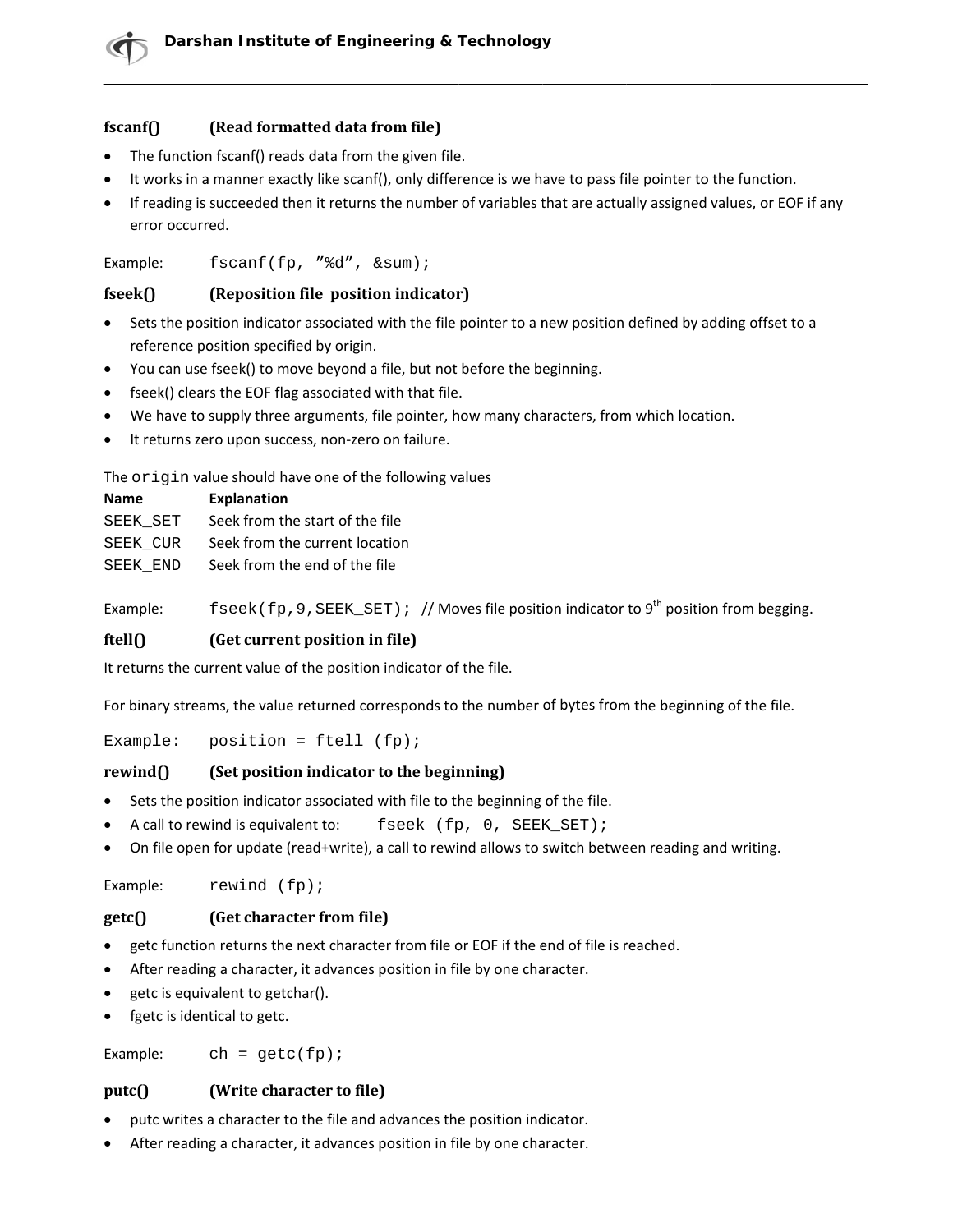- putc is equivalent to putchar().
- fgetc is identical to putc.

Example:  $pute(ch, fp);$ 

#### $getw()$ (Get integer from file)

• getw function returns the next int from the file. If error occurs then EOF is returned.

Example:  $i = qetw(fp);$ 

#### $putw()$ (Write integer to file)

- putw function writes integer to file and advances indicator to next position.
- It succeeded then returns same integer otherwise EOF is returned.

```
Example:
           putw(I, fp);
```
# Write a program to count the number of lines, tabs, characters and words in a file.

```
#include <stdio.h>
void main()
\{FILE *fp;
     int lines=0, tabs=0, characters=0, words = 0;
     char ch, filename[100];
     printf("Enter file name: ");
     gets( filename );
                             // You can also use scanf ("%s", filename);
     fp = fopen( filename, "r'' );
     if (fp == NULL)// File is not opened successfully then it returns NULL.
      \{printf("Cannot open %s for reading \n\times", filename );
           exit(1); /* terminate program */
      \}ch = getc(fp) ;
     while ( ch != EOF )\left\{ \right.if ( ch == '\n\in')
                 lines++ ;
            else if ( ch == \iota \setminus t' )
                 tabs ++ ;
            else if (\text{ch} == ' '')words ++ ;
            else
                 characters++;
           c = getc (fp);
      \}fclose(fp);printf("Lines=%d Tabs=%d Wods=%d Characters=%d", lines, tabs, words,
     characters);
```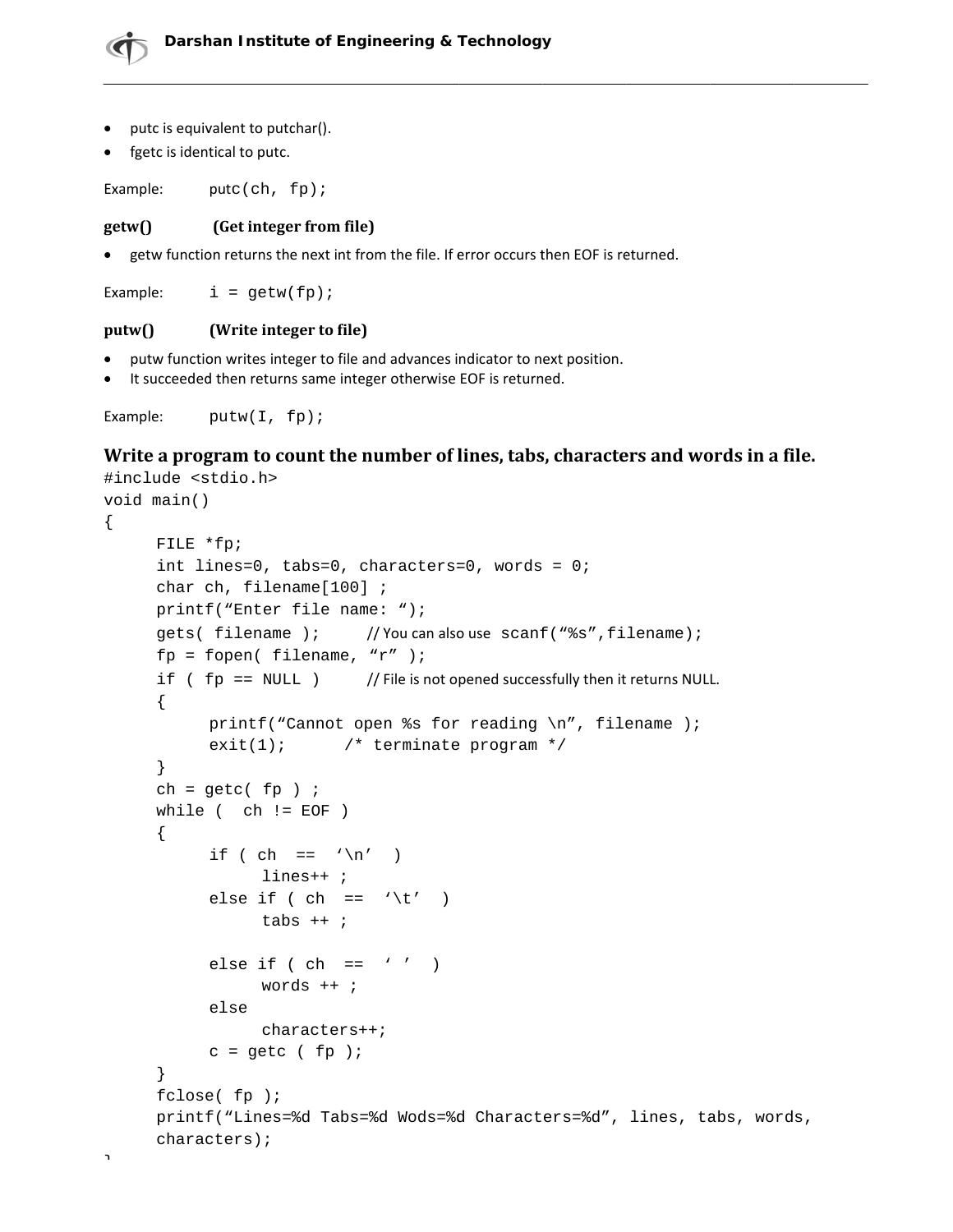# **Computer Programming and Utilization (CPU) -110003** K) Dynamic Memory Allocation, Storage Classes

|   | <b>Static Memory Allocation</b>                |           | <b>Dynamic Memory Allocation</b>                |
|---|------------------------------------------------|-----------|-------------------------------------------------|
| ٠ | If memory is allocated to variables before     | $\bullet$ | If memory is allocated at runtime (during       |
|   | execution of program starts then it is called  |           | execution of program) then it is called dynamic |
|   | static memory allocation.                      |           | memory.                                         |
| ٠ | It is fast and saves running time.             | ٠         | It is bit slow.                                 |
| ٠ | It allocates memory from stack.                | ٠         | It allocates memory from heap                   |
| ٠ | It is preferred when size of an array is known | $\bullet$ | It is preferred when number of variables is not |
|   | in advance or variables are required during    |           | known in advance or very large in size.         |
|   | most of the time of execution of program.      |           |                                                 |
| ٠ | Allocated memory stays from start to end of    | $\bullet$ | Memory can be allocated at any time and can     |
|   | program.                                       |           | be released at any time.                        |
|   | The storage space is given symbolic name       | ٠         | The storage space allocated dynamically has     |
|   | known as variable and using this variable we   |           | no name and therefore its value can be          |
|   | can access value.                              |           | accessed only through a pointer.                |
|   | e.g.                                           |           | e.g.                                            |
|   | int i;                                         |           | $p =$ malloc(size of (int));                    |
|   | float j;                                       |           |                                                 |

# **Explain various functions used in Dynamic Memory Allocation.**

## malloc()

- malloc() is used to allocate a certain amount bytes of memory during the execution of a program.
- malloc() allocates size\_in\_bytes bytes of memory from heap, if the allocation succeeds, a pointer to the block of memory is returned else NULL is returned.
- malloc() returns an uninitialized memory for you to use.
- Malloc() can be used to allocate space for complex data types such as structures.

```
Syntax:
            ptr\_var = (cast\_type * ){malloc(size_in_bytes)}
```
 $\bullet$  Example :

```
#include<stdio.h>
int main()
\{int *_{p};
      p = (int *)malloc(sizeof(int));
      *_{p} = 25;
      printf("d", *p);free(P);
\}
```
calloc()

- calloc() is used to allocate a block of memory during the execution of a program, e.g. for an array.
- calloc() allocates a region of memory large enough to hold no\_of\_blocks of size size\_of\_block each, if the allocation succeeds then a pointer to the block of memory is returned else NULL is returned.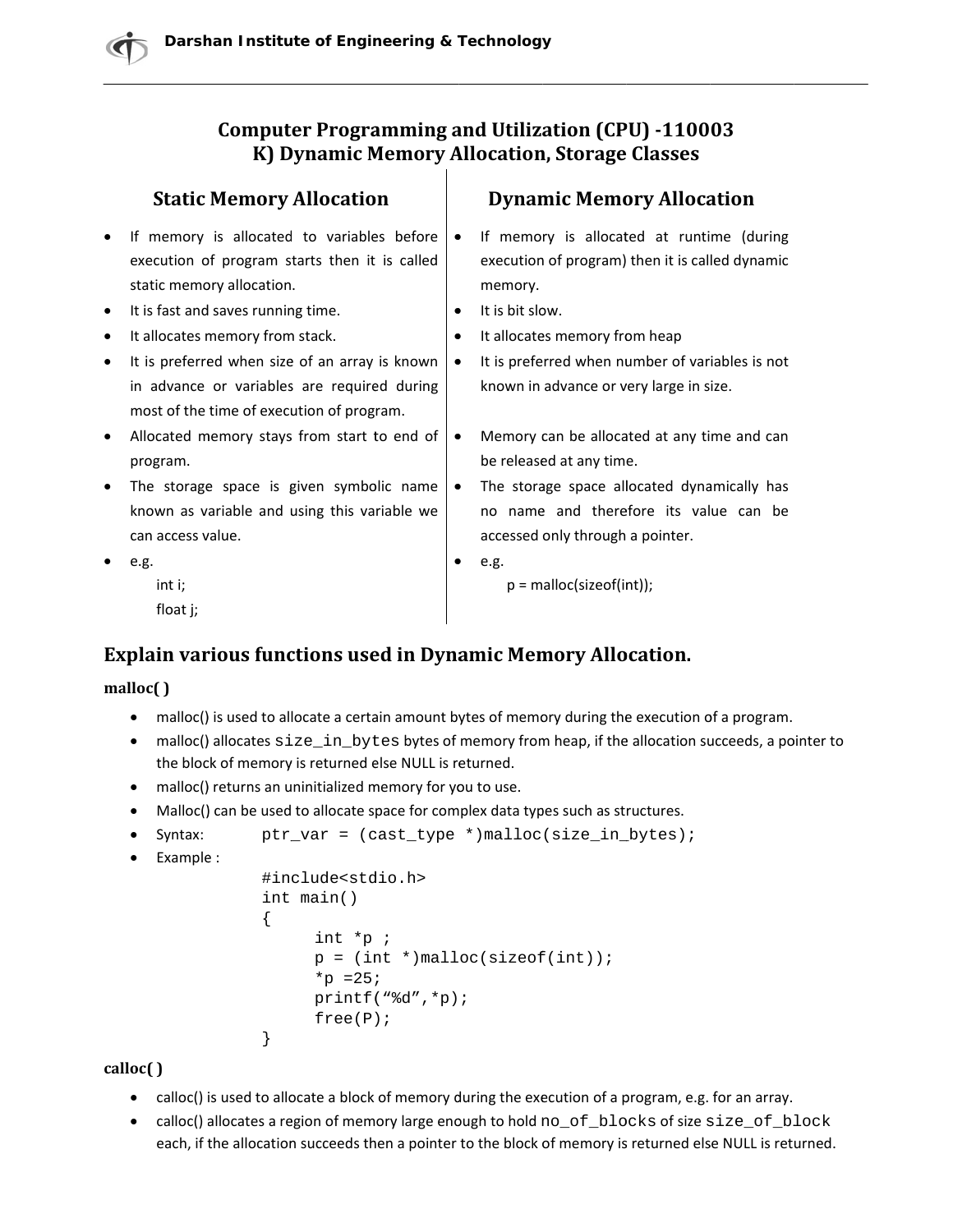# Darshan Institute of Engineering & Technology

```
Syntax: ptr_var=(cast_type *)calloc(no_of_blocks , size_of_block) ;
• Example:
              #include<stdio.h>
              int main ()
              ₹
                    int i,n;
                    int *p;
                    printf ("Enter how many numbers:");
                    scanf ("%d", \&n);
                    p = (int*) calloc (n, sizeof(int));for (i=0; i<n; i++)\{scant("d", p);
                          p++;\}\}
```
# realloc()

- realloc() reallocates a memory block with a specific new size. If you call realloc(), the size of the memory block pointed to by the pointer is changed to the given size in bytes. This way you are able to expand and reduce the amount of memory you want to use.
- It is possible that the function moves the memory block to a new location; then the function returns address of new location. Old memory block is copied to new memory and old memory is released automatically.
- The content will remain unchanged means it is copied to new location.
- If the pointer is NULL then the realloc() will behave exactly like the malloc(). It will assign a new block of a size in bytes and will return a pointer to it.
- $\bullet$  Syntax: ptr\_var=\* realloc (void \* ptr, size\_t size);
- Example:

```
#include<stdio.h>
int main()
\{int *_{p};
     p = (int *)malloc(sizeof(int));
     *p = 25;p = (int *)realloc(p, 2 * sizeof(int));printf("d", *p);free(P);}
```
## $free()$

- When the memory is not needed anymore, you must release it calling the function free.
- Just pass the pointer of the allocated memory to free function and memory is released.
- $\bullet$  Syntax: void free(void \*pointer);
- Example:  $free(p)$ ;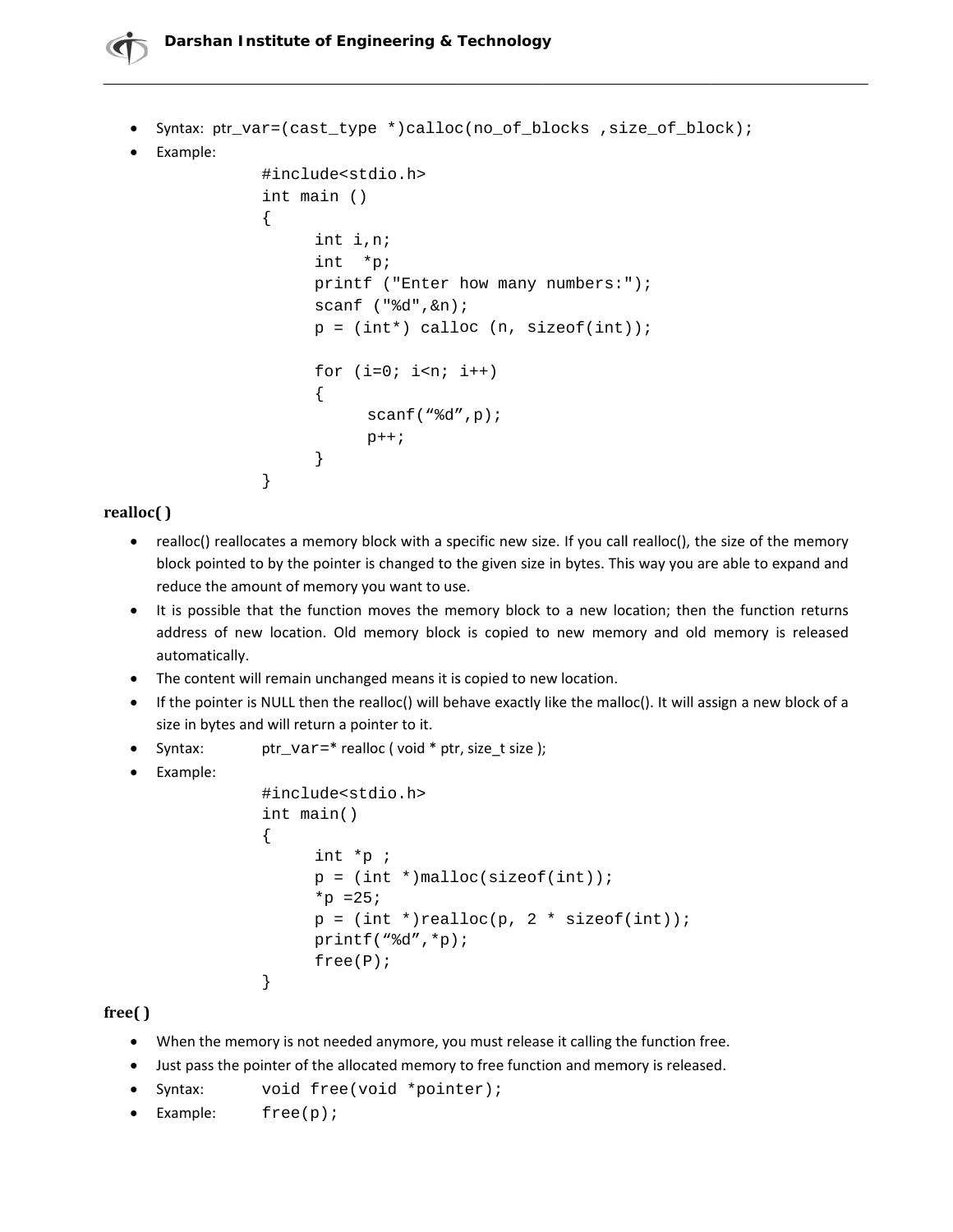# **Storage Class**

- Storage class decides the scope, lifetime and memory allocation of variable.
- Scope of a variable is the boundary within which a variable can be used.
- Four storage classes are available in C,
	- o Automatic (auto)
	- o Register (register)
	- o External (extern)
	- o Static (static)

## automatic:

- Variables which are declared in function are of automatic storage class.
- Automatic variables are allocated storage in the main memory of the computer.
- Memory is allocated automatically upon entry to a function and freed automatically upon exit from the function.
- The scope of automatic variable is local to the function in which it is declared.
- It is not required to use the keyword auto because by default storage class within a block is auto.

## Example:

```
int aiauto int ai
```
## register:

- Automatic variables are allocated storage in the main memory of the computer; However, for most computers, accessing data in memory is considerably slower than processing directly in the CPU.
- Register variables are stored in registers within the CPU where data can be stored and accessed quickly.
- Variables which are used repeatedly or whose access time should be fast may be declared to be of storage class register.
- Variables can be declared as a register: register int var;

## external:

- Automatic and register variables have limited scope and limited lifetimes in which they are declared.
- Sometimes we need global variables which are accessible throughout the program.
- extern keyword defines a global variable that is visible to ALL functions.  $\bullet$
- extern is also used when our program is stored in multiple files instead of single file.  $\bullet$
- Memory for such variables is allocated when the program begins execution, and remains allocated until the program terminates. Memory allocated for an external variable is initialized to zero.
- Declaration for external variable is as follows: extern int vari  $\bullet$

## static:

- static keyword defines a global variable that is visible to ALL functions in same file.
- Memory allocated for static variable is initialized to zero.
- Static storage class can be specified for automatic as well as external variables such as: static extern int varx; //static external static int var; // static automatic
- Static automatic variables continue to exist even after the function terminates.
- The scope of static automatic variables is identical to that of automatic variables.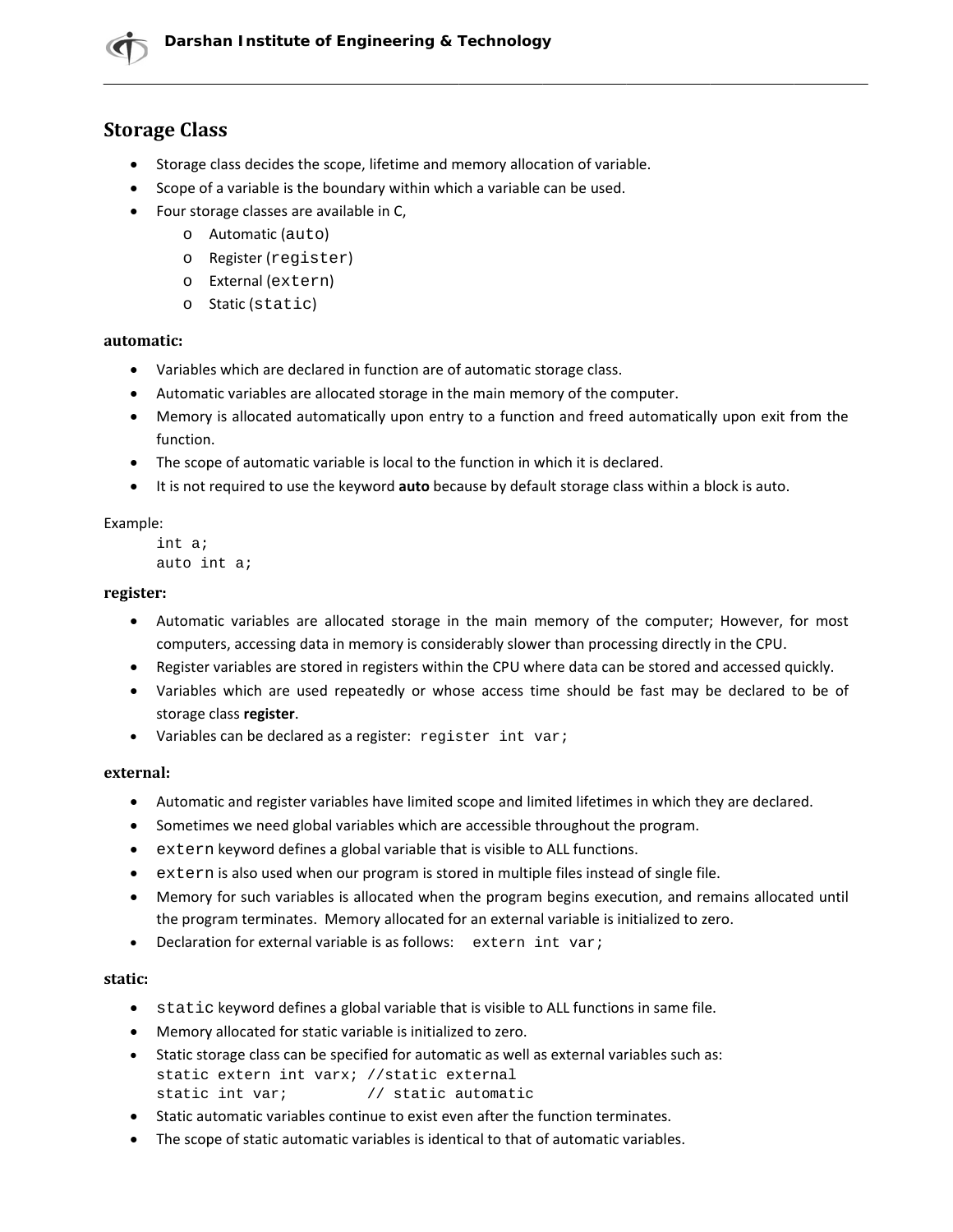# **Explain Input / Output functions.**

- C language provides a set of standard built-in functions which will do the work of reading or displaying data or information on the I/O devices during program execution.
- Such I/O functions establish an interactive communication between the program and user.

# **Formatted Input/Output functions**

## scanf()

- It is used to read all types of data.
- It cannot read white space between strings.
- It can read multiple data at a time by multiple format specifier in one scanf().
- Example:  $scanf("8d8d", & a, & b);$

## $print()$

- It is used to display all types of data and messages.
- It can display multiple data at a time by multiple format specifier in one printf().
- Example: printf("a=%d  $b=$ %d", a, b);

# **Unformatted input output functions**

## $gets()$

- It is used to read a single string with white spaces.
- It is terminated by enter key or at end of line.
- Example: char  $str[10]$ ;  $gets(str)$ ;

# getchar(), getche(), getch()

- It is used to read single character at a time.
- getchar() function requires enter key to terminate input while getche() and getch() does not require.
- getch() function does not display the input character while getchar() and getche() function display the input character on the screen.
- Example:

```
char ch;
ch = \text{getchar}()ch = qetche()ch = getch()
```
## $puts()$

• It is used to display a string at a time.

```
• Example:
  char str[] = "Hello"puts(str);
```
## $putchar()$

- It is used to display single character at a time.
- Example: